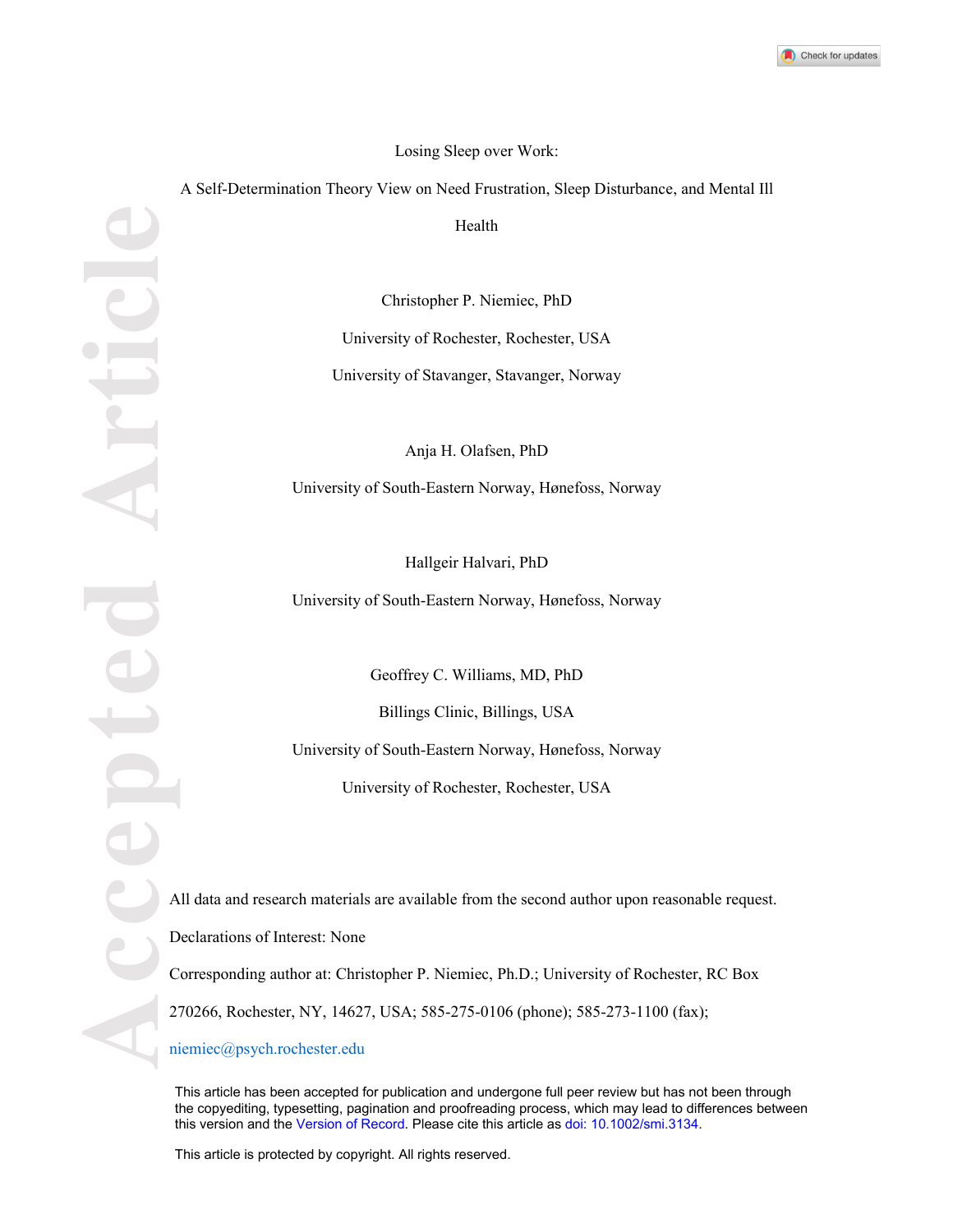#### **Abstract**

**Accepted Article** Given the centrality of sleep and work in most individuals' lives, it is interesting to note that an empirical understanding of the association between what happens in the workplace and how well people sleep is in an early stage of development, at least relative to other topics that are of interest in the literature on stress and health. Using self-determination theory, the current study examined how maladaptive motivational processes at work relate to sleep disturbance and mental ill health. In line with hypotheses, the results of a cross -sectional analysis and analyses using data from two time points over 15 months revealed that employees are more likely to report sleep disturbance, anxiety, and depressive symptoms when they experience frustration of the basic psychological needs for autonomy, competence, and relatedness in the workplace. Additional results revealed an indirect effect of change in basic psychological need frustration on change in anxiety—but not on change in depressive symptoms—through change in sleep disturbance. Taken together, these findings add to the burgeoning literature on the maladaptive *motivational* origins of ill health and dysfunction in the workplace.

**Keywords:** Anxiety, Basic Psychological Need Frustration, Depressive Symptoms, Self-Determination Theory, Sleep Disturbance, Workplace

This article is protected by copyright. All rights reserved.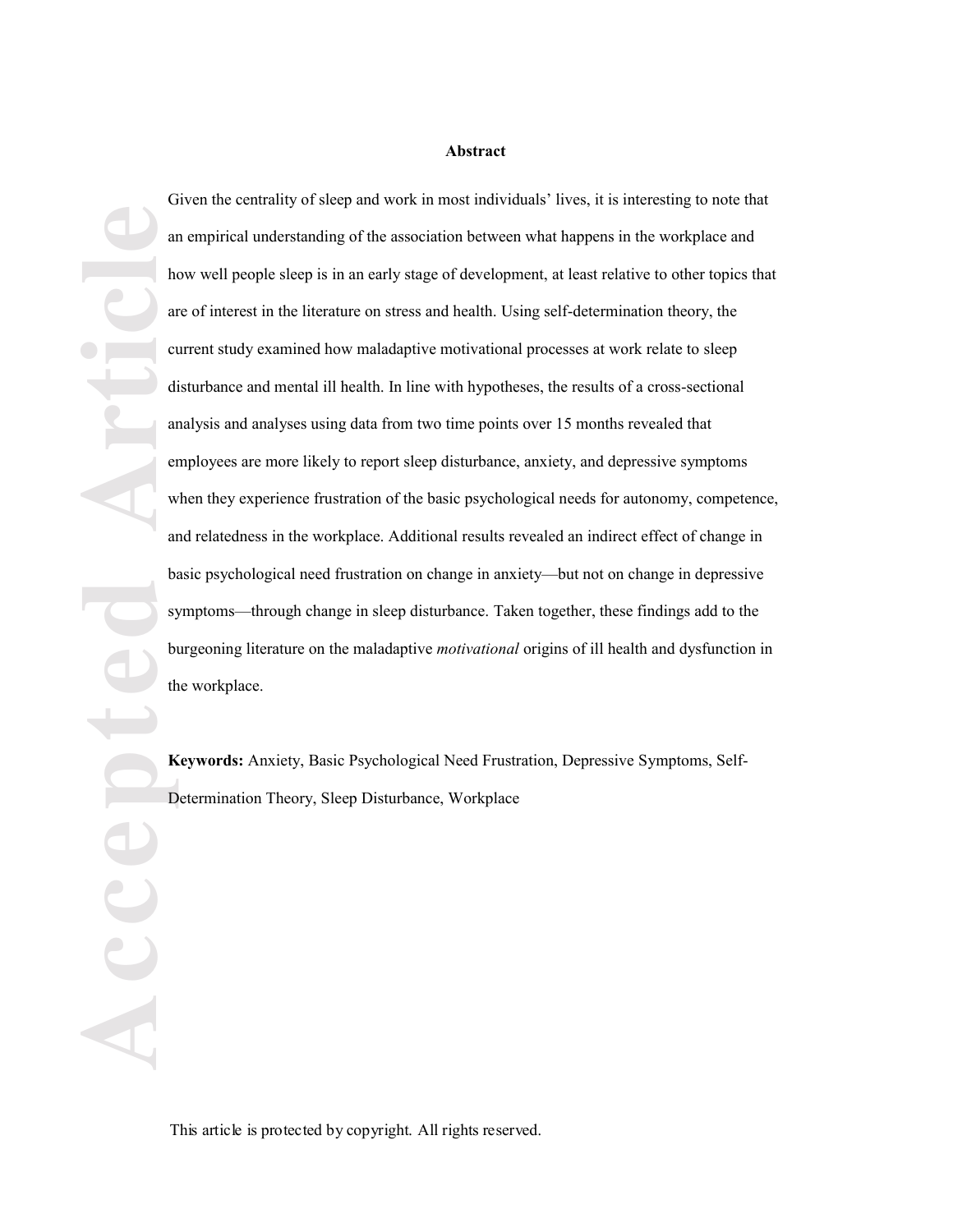**Article**<br> **Article**<br> **Article**<br> **Article**<br> **Article**<br> **Article**<br> **Article**<br> **Article**<br> **Article**<br> **Article**<br> **Article**<br> **Article**<br> **Article**<br> **Article**<br> **Article**<br> **Article** Sleep is a basic physiological need, and most adults spend a third of their life asleep. While awake, working adults spend another third of their life on the job, on average (Harter, Schmidt, & Keyes, 2003). Given the centrality of sleep and work in most individuals' lives, it is interesting to note that an empirical understanding of the association between what happens in the workplace and how well people sleep is in an early stage of development (cf. Burgard & Ailshire, 2009) , at least relative to other topics that are of interest in the literature on stress and health. To be sure, there is a rapidly growing empirical literature on the interplay between work and sleep. Based on a systematic review, for instance, Linton et al. (2015) reported that control (or decision latitude), social support, and organizational justice at work are related to lower levels of future sleep disturbance; in contrast, demands, strain, organizational injustice, effort -reward imbalance, and bullying are related to higher levels of future sleep disturbance. In their meta -analysis of 152 studies on sleep among employees in organizations, Litwiller, Snyder, Taylor, and Steele (2017) found that organizational antecedents of perceived control and workload are related to higher and lower levels of sleep quality, respectively, while sleep quality is related to a variety of outcomes that have direct impacts on both employees (anxiety and depression) and organizations (job satisfaction, engagement, organizational commitment, turnover intention, and accidents and/or injuries).

The literature reviewed so far makes it clear that a wide variety of psychosocial factors at work have the potential to impact the quality of employees' sleep. Toward the end of their systematic review, Linton et al. (2015) called for the development of new and more powerful models that explain the etiology of sleep disturbance in employees, the importance of which is underscored by Litwiller et al.'s (2017) identification of only two models of employee sleep that focus on antecedents, correlates, and outcomes (Krauss, Chen, DeArmond, & Moorcroft, 2003; Mullins, Cortina, Drake, & Dalal, 2014). Both conceptual models consider sleep to be a mechanism (or mediating variable) that explains the relation of individual and organizational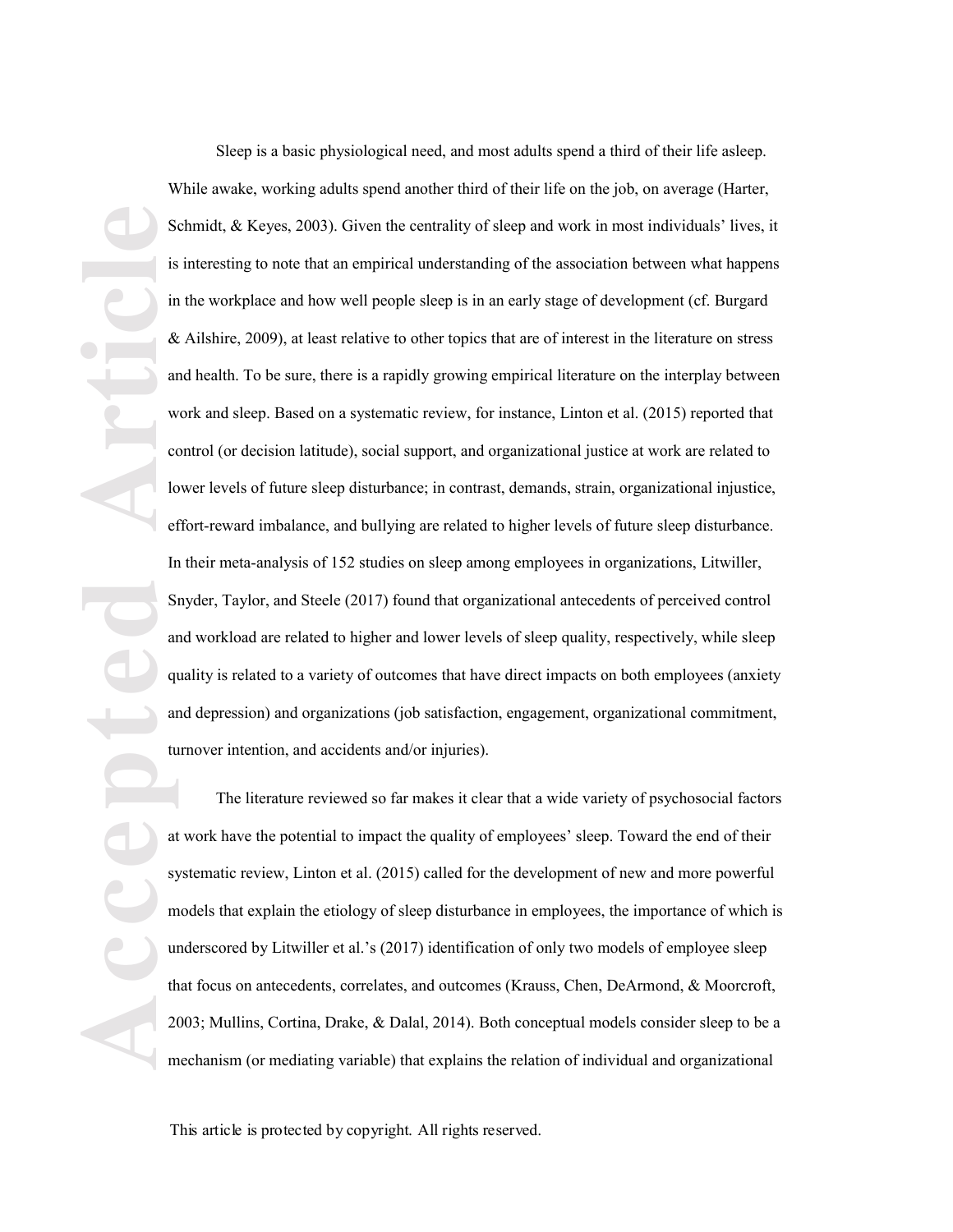factors to individual and organizational outcomes. Yet the importance of introducing a wellestablished perspective on motivation to an understanding of employee sleep is that doing so can begin to unify and bring parsimony to this rapidly growing empirical literature.

**Accepted Article**<br> **Article**<br> **Article**<br> **Article**<br> **Article**<br> **Article**<br> **Article**<br> **Article**<br> **Article** Accordingly, the current study was designed (1) to contribute to this rapidly growing empirical literature on the interplay between work and sleep in a way that (2) utilizes a well established approach to human motivation, namely, self-determination theory (SDT; Deci & Ryan, 2008; Niemiec, Ryan, & Deci, 2010; Ryan & Deci, 2017; Vansteenkiste, Niemiec, & Soenens, 2010), with the intention being that such a perspective can be used to generate future research on how to promote employees' sleep quality and mental health through interventions. The concept of basic psychological needs is central within SDT, and some research (described below) has begun to explore the association between need satisfaction and sleep quality. Yet to our knowledge, no previous research has examined the relation of basic psychological need frustration to sleep quality, which represents an important gap in the literature given that need frustration is not theorized to be the antipode of need satisfaction (see Vansteenkiste  $\&$  Ryan, 2013) and these constructs have been shown empirically to be distinct factors ( $r$  range  $=$  -.21 to -.27; Bartholomew, Ntoumanis, Ryan, & Thøgersen-Ntoumani, 2011). Theoretically, then, it is important to examine whether frustration of basic psychological needs can undermine the satisfaction of a basic physiological need, namely, sleep.

Of theoretical importance as well, it is possible to use SDT to bring not only concision but also coherence to an understanding of the association between contextual factors at work and the quality of employees' sleep. For instance, we speculate that the psychosocial factors of control (or decision latitude), social support, and organizational justice not only relate to lower levels of future sleep disturbance (Linton et al., 2015) but also are likely to yield lower levels of basic psychological need frustration among employees. By contrast, the psychosocial factors of demands, strain, organizational injustice, effort -reward imbalance, and bullying not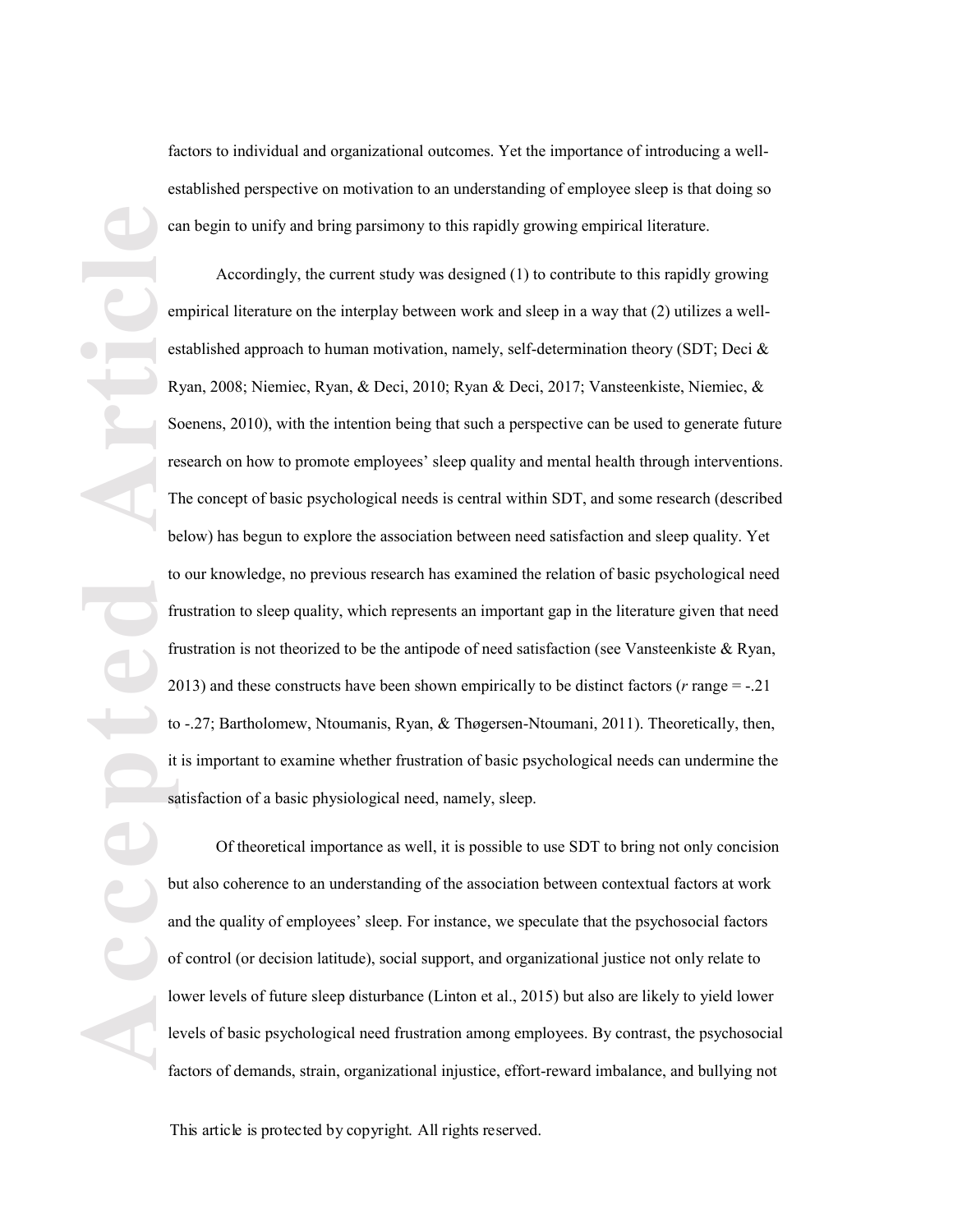only relate to higher levels of future sleep disturbance (Linton et al., 2015) but also are likely to engender higher levels of basic psychological need frustration among employees. If this is true, then understanding the relation of basic psychological need frustration to the etiology of sleep disturbance among employees—a primary focus in the current study—will represent an important first step toward the development of new and (potentially) more powerful models of the relation of psychosocial factors of the workplace (and other organizational antecedents) to sleep and health.

**Accepted Article** It is important to reflect on the potential practical relevance of the current study, too. SDT is a well -established empirical approach to human motivation that not only identifies the concept of basic psychological needs as necessary for living well but also has been utilized to develop interventions that promote health behavior change (see Ntoumanis et al., 202 1, for a meta -analysis) and positive outcomes among employees (see Deci, Connell, & Ryan, 1989; Hardré & Reeve, 2009; Spence & Niemiec, 2019). Ample research has shown that individuals who are in positions of responsibility, such as managers, can be trained on how to support the basic psychological needs of others (Su & Reeve, 2011; cf. Niemiec & Muñoz, 2019). To our knowledge, though, no research has explored the possibility of training individuals who are in positions of responsibility to reduce factors that are likely to be perceived as need frustrating. Thus, if it is shown that natural variations in basic psychological need frustration covary with changes in sleep disturbance and mental ill health among employees then such results would highlight the potential value of workplace interventions that are designed not only to promote need satisfaction but also to reduce need frustration among employees so as to enhance their sleep quality and mental health . Such a focus on training managers to enhance the experience of need satisfaction *and* limit the experience of need frustration among employees would go beyond the most common workplace interventions that deliver educational programs on sleep hygiene and fatigue management, or modify individual and/or workplace factors that might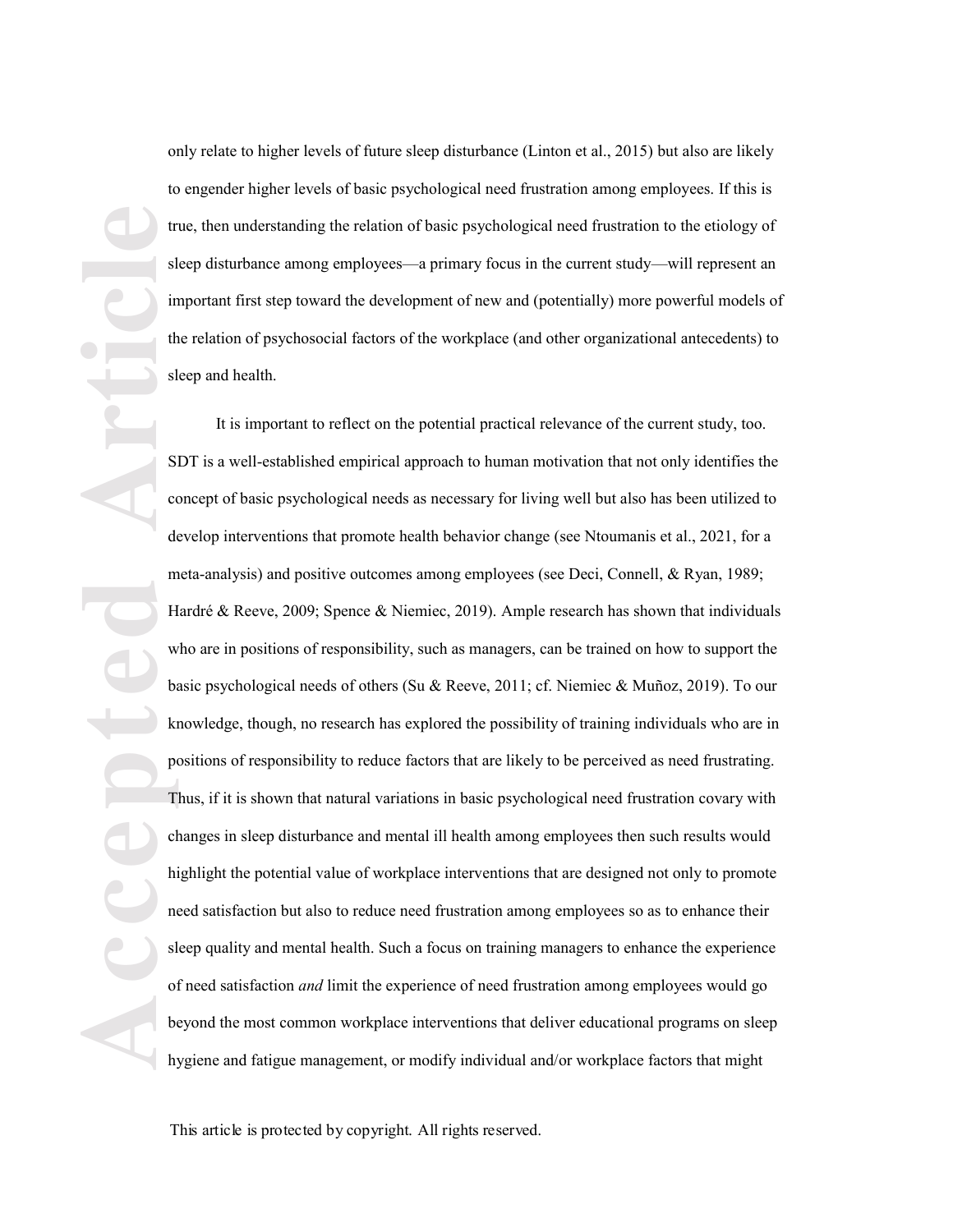**Accepted Article** contribute to sleep quality (Redeker et al., 2019). Although several high -quality longitudinal studies have revealed a negative relation of job demands (e.g., time pressure) to sleep quality and a positive relation of job control (e.g., decision authority) to sleep quality (Van Laethem, Beckers, Kompier, Dijksterhuis, & Geurts, 2013), it is useful to note that these psychosocial work characteristics—though related to—are neither theoretically nor empirically identical to the concept of basic psychological needs (Trépanier, Forest, Fernet, & Austin, 2015). Indeed, interventions that have been shown to improve these psychosocial work characteristics have had little, if any, effect on sleep quality (Van Laethem et al., 2013). By contrast, interventions based on SDT that have targeted the concept of basic psychological needs have been shown to affect physical health (see Ntoumanis et al., 2021) , and thus hold promise with regard to sleep quality. Yet it is necessary to quantify the strength of association between basic psychological need frustration and sleep disturbance, and the current study will make a contribution to the literature by testing the associations among work -related need frustration, sleep disturbance, and mental ill health both at a single point in time and across 15 months.

# **Sleep, sleep disturbance, and their implications for health and wellness**

Sleep is integral to living well (see Reid et al., 2006), and sleep quality is associated with higher levels of cognitive functioning (Lim & Dinges, 2010), emotional wellness (Benca, Obermeyer, Thisted, & Gillin, 1992), and physical health (Strine & Chapman, 2005). Thus, it is unfortunate to note that sleep disturbance is relatively common among both working adults (McKnight -Eily et al., 2011) and the general population (Ford, Cunningham, & Croft, 2015). In the current study, sleep disturbance was operationalized as not being able to fall asleep and waking up early and not being able to fall back to sleep (American Psychiatric Association, 2013). Previous research has shown that sleep disturbance predict s poor cognitive functioning (Curcio, Ferrara, & De Gennaro, 2006) and mortality risk in healthy older adults (Dew et al., 2013), along with anxiety, depressive symptoms, fatigue, general strain, and negative affect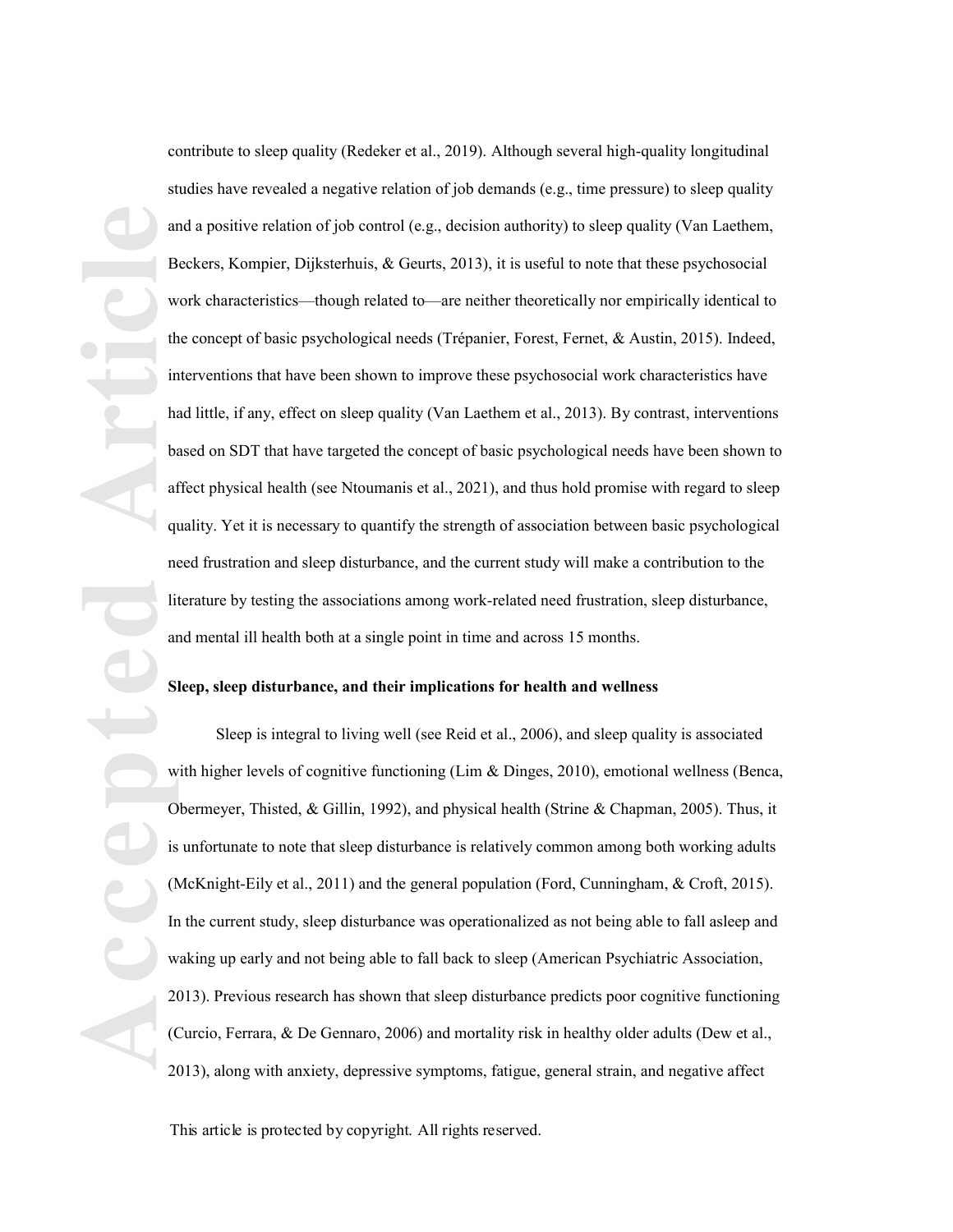(Litwiller et al., 2017) . In the workplace, employees with sleep disturbance are more likely to be absent and have errors and/or accidents, and are less likely to receive promotions (Bonnet & Arand, 2006; Léger, Massuel, Metlaine, & SISYPHE Study Group, 2006). To be sure, the emotional burden, medical issues, and diminished work performance that are associated with sleep disturbance can have costs both for individuals and for society (Daley, Morin, LeBlanc, Grégoire, & Savard, 2009; Ozminkowski, Wang, & Walsh, 2007) . Hence, the implications of sleep—and sleep disturbance—for health and wellness are readily apparent.

**Accepted Article** Generally speaking, it is believed that psychological stress and reactivity to stress can contribute to the development of sleep disturbance (Espie, 2002; Morin, Rodrigue, & Ivers, 2003), as neurotransmitters and hormones that are released in response to stressful events can undermine sleep quality (Linton, 2004). In the work domain, employees report that stress at work contributes to their sleep disturbance (Henry, McClellen, Rosenthal, Dedrick, & Gosdin, 2008), and research using SDT has shown that one contributing factor to an experience of stress in the workplace is the frustration of the basic psychological needs for autonomy, competence, and relatedness (Olafsen, Niemiec, Halvari, Deci, & Williams, 2017). It is important to note, however, that the concept of stress is not conceptually equivalent to the frustration of these basic psychological needs, and the average strength of correlation between these constructs was  $r = .42$  in Olafsen et al.  $(2017)$ ; see Table 3). Hence, an important feature of the current study is that it utilizes a well -established approach to human motivation to bring insight and theoretical clarity to the issue of how maladaptive motivational processes at work, such as basic psychological need frustration , can affect sleep disturbance and mental ill health (more specifically, anxiety and depressive symptoms). The next section provides an overview of SDT, which will offer a theoretical and empirical context into which the conceptual model for this study (see Figure 1) can be placed.

## **Self-determination theory**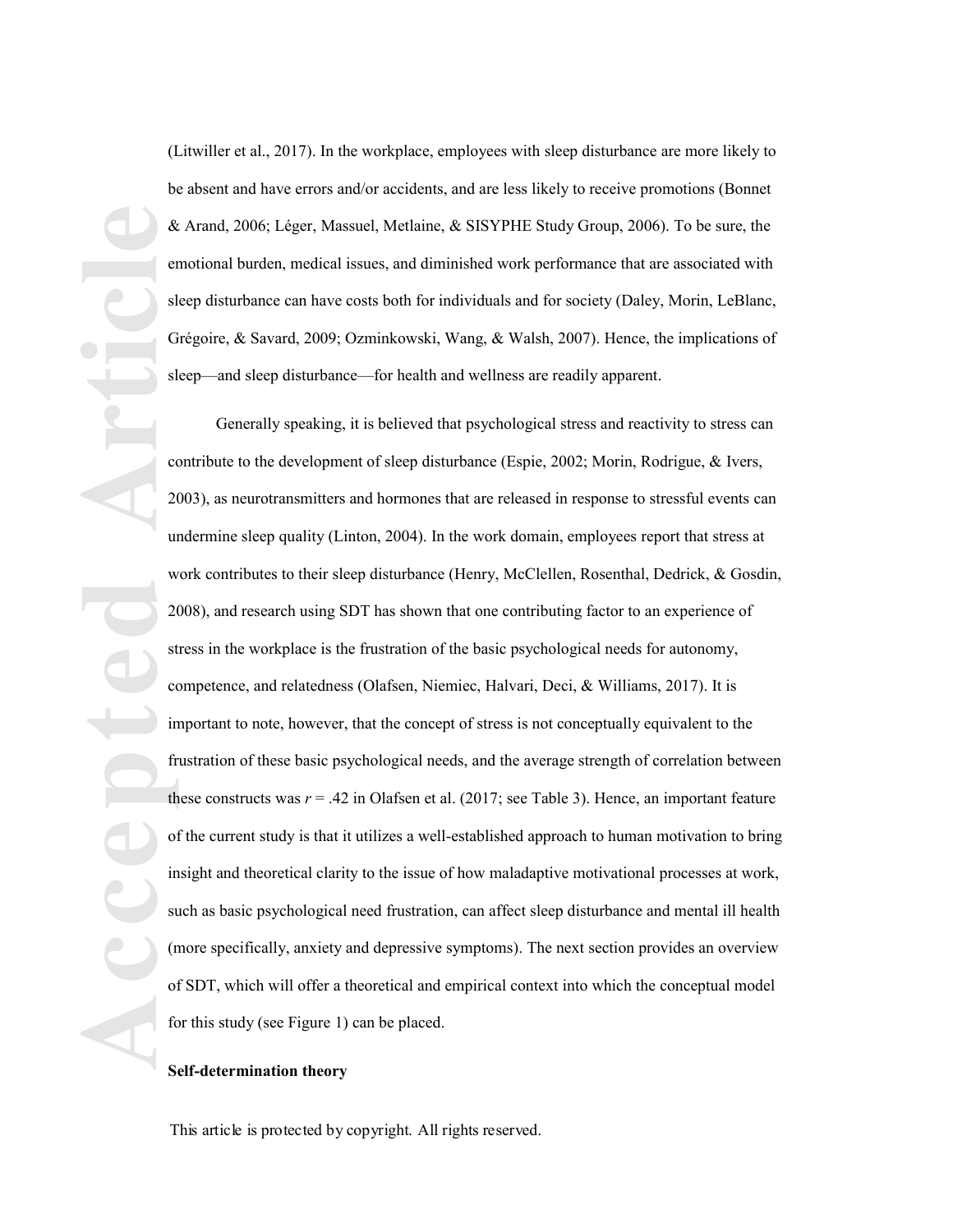Self-determination theory (SDT; Ryan & Deci, 2017) is an empirically based approach to human motivation, emotion, and personality in social contexts that has been applied to the workplace (Deci, Olafsen, & Ryan, 2017; Gagné & Deci, 2005; Niemiec & Spence, 2017) and to health care (Ng et al., 2012), among other life domains. The concept of basic psychological needs is a unifying principle within SDT, which maintains that the satisfaction of autonomy, competence, and relatedness is critical for full functioning and organismic wellness (Niemiec & Ryan, 2013). SDT asserts that these basic psychological needs specify the psychological content of human nature (cf. Niemiec, Soenens, & Vansteenkiste, 2014) and often function in similar ways in natural settings (cf. Bartholomew, Ntoumanis, Ryan, & Thøgersen-Ntoumani, 2011). Therefore, our primary focus in the current study was on the higher -order construct of basic psychological need frustration, rather than on the individual needs *per se*. With that said, at times we describe dynamics that are relevant to each of the individual needs for the sake of illustration.

**Accepted Article** According to SDT, the need for autonomy (de Charms, 1968) refers to the experience of behavior as self-governed and personally endorsed. In contrast, frustration of the need for autonomy refers to the experience of feeling pressured and coerced to think, feel, or behave in a particular way due to internal or external factors. The need for competence (White, 1959) refers to the experience of behavior as enacted with a sense of capability, effectiveness, and mastery in pursuing and achieving desired outcomes. In contrast, frustration of the need for competence refers to the experience of inability to accomplish important goals. The need for relatedness (Baumeister & Leary, 1995) refers to the experience of care, concern, and support from, and for, important others. In contrast, frustration of the need for relatedness refers to the experience of disconnection and alienation from others. From the perspective of SDT, need satisfaction is theorized to be a universal requirement for optimal functioning and wellness,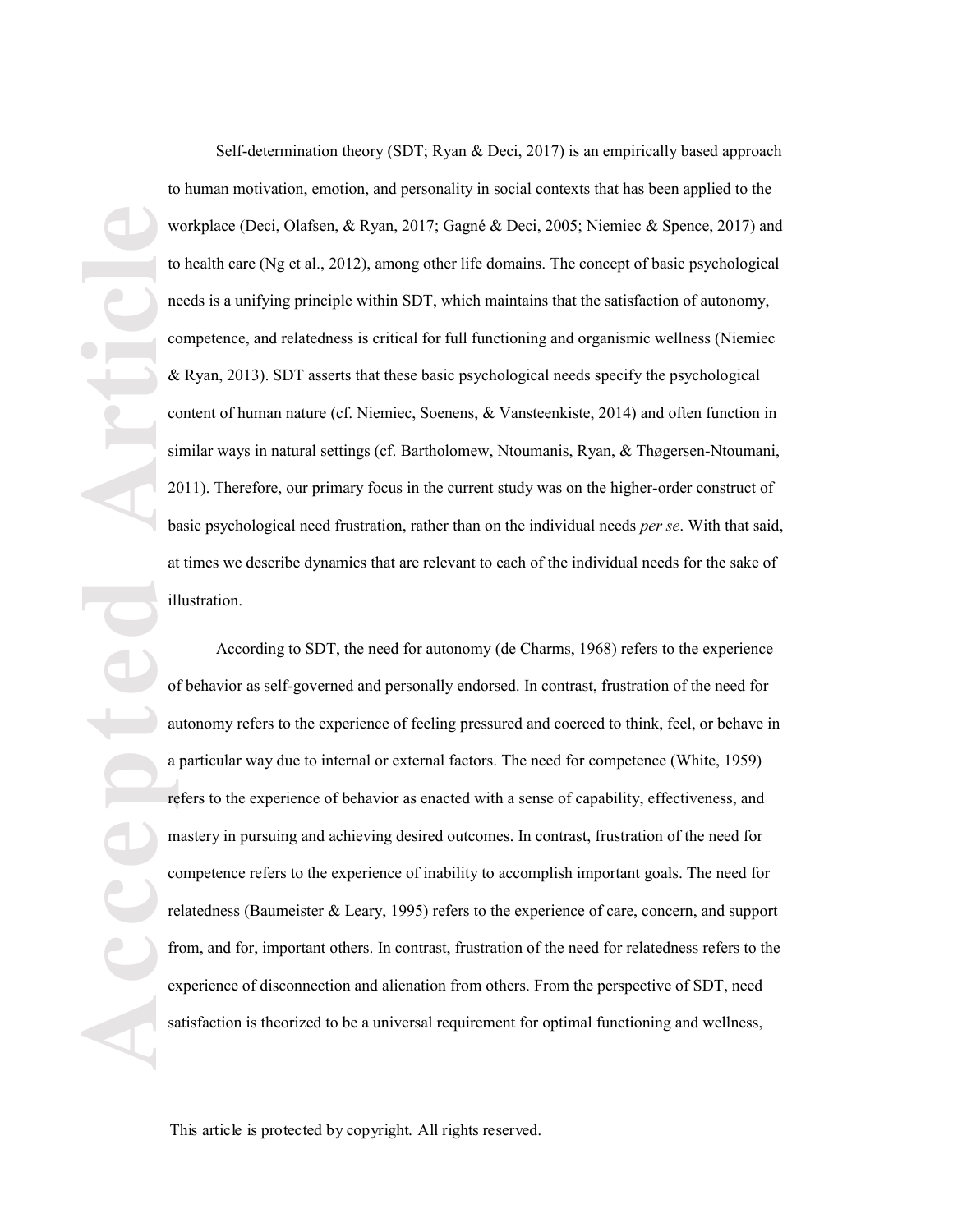whereas need frustration is theorized to contribute to compromised functioning and ill-being (Deci & Ryan, 2000).

**Accepted Article**<br> **Article**<br> **Article**<br> **Article**<br> **Article**<br> **Article**<br> **Article**<br> **Article**<br> **Article**<br> **Article** Many studies using SDT have shown that support for and/or satisfaction of autonomy, competence, and relatedness are associated with higher levels of psychological wellness and physical health (for a meta -analytic review, see Ng et al., 2012). For instance, in a sample of Norwegian employees managerial need support was associated with lower levels of somatic symptom burden, emotional exhaustion, turnover intention, and absenteeism (Williams et al., 2014). Similarly, in a sample of Gabonese employees supervisor need support was associated with higher levels of job satisfaction and life satisfaction (Levesque, Blais, & Hess, 2004). An emerging corpus of recent research using SDT has shown that need frustration is particularly detrimental to employee health and work-related functioning. Among Norwegian employees, for instance, need frustration predicted higher levels of somatic symptom burden, emotional exhaustion, and turnover intention (Olafsen et al., 2017). Indeed, it is important to note that comparable findings have been reported by other investigative teams (see Gillet, Fouquereau, Forest, Brunault, & Colombat, 2012; Gillet, Fouquereau, Huyghebaert, & Colombat, 2015; Gillet, Lafrenière, Vallerand, Huart, & Fouquereau, 2014; Schultz, Ryan, Niemiec, Legate, & Williams, 2015; Trépanier et al., 2015) .

Based on these findings and other research using SDT at the intersection of work and health (for a review, see González, Niemiec, & Williams, 2014), it is reasonable to assert that the concept of basic psychological needs is applicable to physical and psychological health. It is less clear, however, whether the concept of basic psychological needs is applicable to sleep quality, although very recent research using SDT has begun to address this topic. In a sample of HIV+ adults, for instance, poor sleep quality fully explained (or, statistically mediated ) the association between basic psychological need satisfaction and physical health, whereas poor sleep quality partially explained the link between need satisfaction and psychological health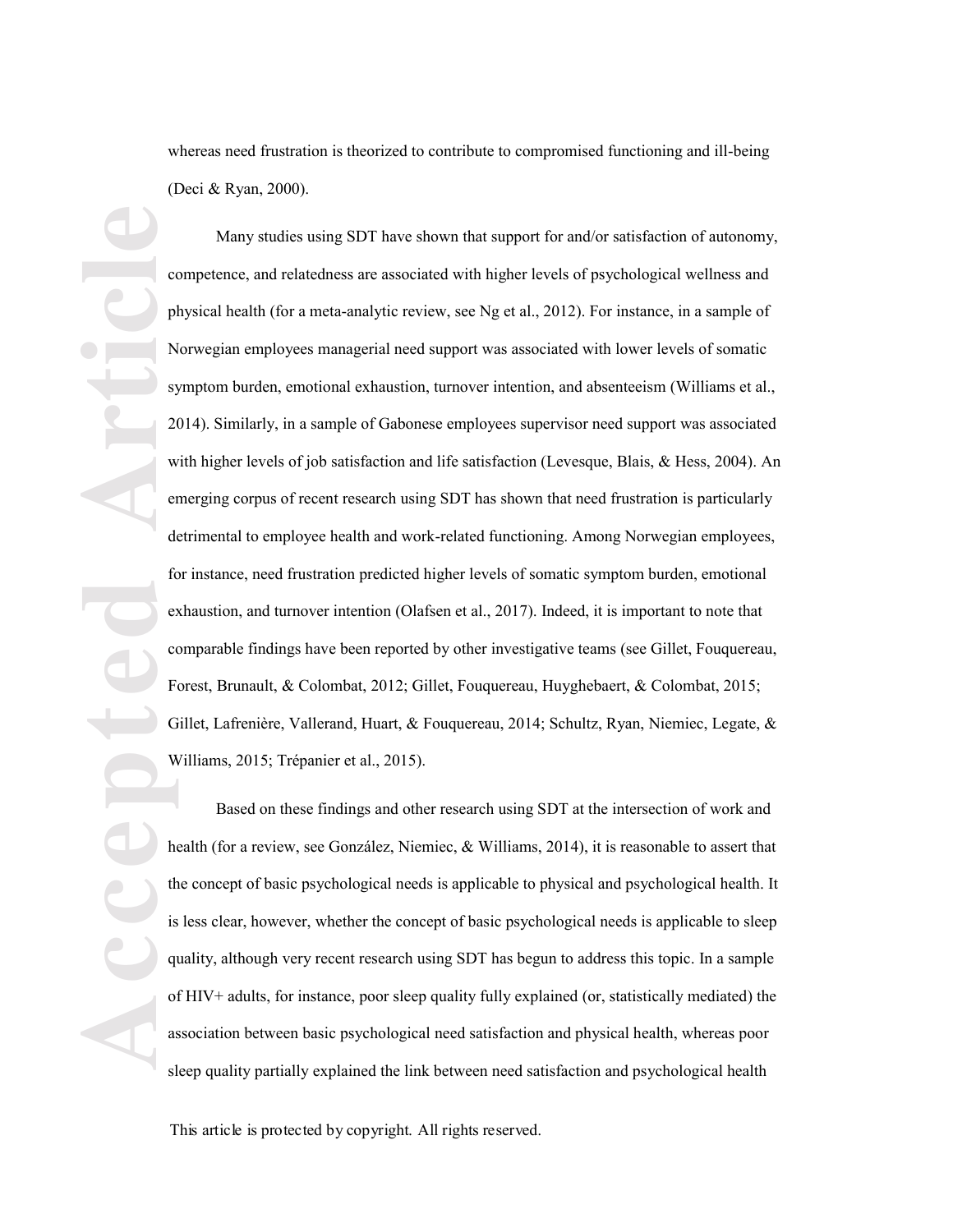(Campbell et al., 2016). More germane to the focus of the current study, changes in university students' sleep quality from before, to during, to after an exam period covaried with changes in basic psychological need satisfaction across those times (Campbell, Soenens, Beyers,  $\&$ Vansteenkiste, 2018) .

**Accepted Article** Theoretically, though, basic psychological need frustration is not considered to be the polar opposite of basic psychological need satisfaction, and thus it is not isomorphic with a lack of satisfaction of autonomy, competence, and relatedness (cf. Olafsen et al., 2017; also, see Vansteenkiste & Ryan, 2013). Basic psychological need *dissatisfaction* (i.e., low levels of need satisfaction) is likely to result from social contexts that passively ignore the experiences of autonomy, competence, and relatedness, and basic psychological need *frustration* is likely to result from social contexts that actively thwart (that is, undermine) these nutriments that are essential for integrated functioning. In the workplace, an employee who experiences a lack of voice in organizational decision making, a lack of recognition for achievements, and a lack of connection with others is likely to perceive a lack of basic psychological need satisfaction. By contrast, an employee who experiences forced compliance with organizational decisions and objectives, communication of negative feedback, and rejection by (or ostracism from) work colleagues is likely to perceive basic psychological need frustration. Therefore, although the results from Campbell and colleagues (2016, 2018) are suggestive, they do not speak directly to the issue of whether basic psychological need frustration (rather than dissatisfaction) relate s to sleep disturbance and, in turn, mental ill health. Also, this previous research was conducted outside of the work domain, and thus leave s unanswered the question of whether maladaptive motivational factors in the workplace affect how well employees sleep. Both of these matters are important to address given recent "calls" for the development of more effective employee health interventions (Tetrick & Winslow, 2015).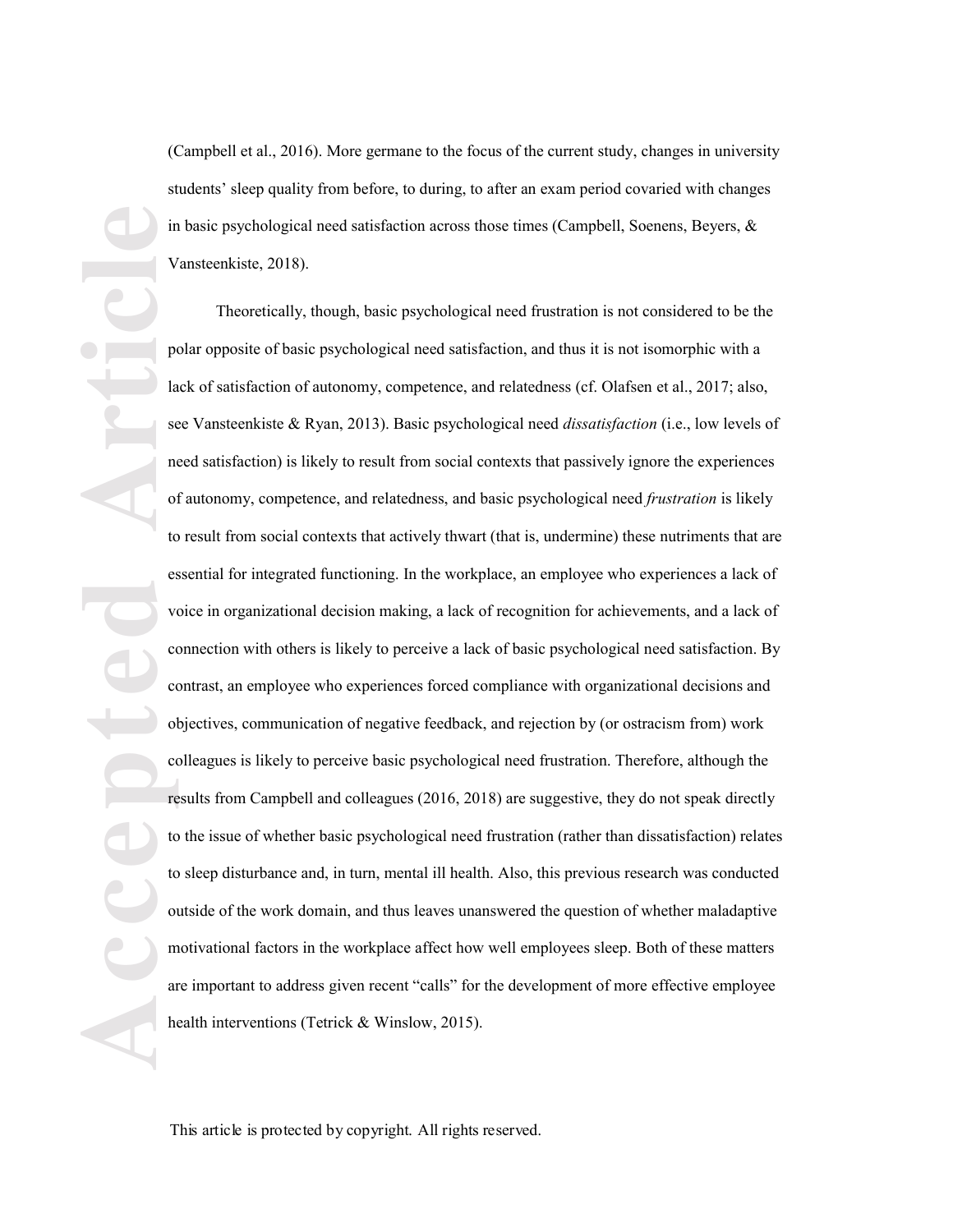**Accepted Article** In an effort to advance this initial , yet encouraging evidence for the relevance of basic psychological needs to sleep, the current study examined changes in basic psychological need frustration in a context of organizational change that was likely to be perceived as demanding. Need frustration is "the mechanism that links negative dimensions of the social environment to indices of compromised functioning and well-being" (see Bartholomew, Ntoumanis, Ryan, Bosch, & Thøgersen -Ntoumani, 2011, p. 1460 ) and has been shown to be a stronger predictor of compromised functioning than low levels of need satisfaction (Unanue, Dittmar, Vignoles, & Vansteenkiste, 2014). Theoretically, basic psychological need frustration is likely to disrupt the innate organismic processes that are necessary for optimal functioning and wellness (Deci & Ryan, 2000; Ryan & Deci, 2017), thereby promoting compromised functioning of which sleep disturbance and mental ill health are symptoms at the physical and psychological levels, respectively. More specifically, Vansteenkiste and Ryan (2013) reviewed evidence suggesting that basic psychological need frustration not only yields an immediate cost in the form of ill being (e.g., anxiety and depressive symptoms) but also evokes vulnerabilities for other forms of diminished functioning that can undermine sleep quality. For instance, basic psychological need frustration has been shown to predict elevations in secretory immunoglobulin A, which occurs with the anticipation of acute stressors (Bartholomew, Ntoumanis, Ryan, Bosch, et al., 2011); engagement in compensatory behaviors (e.g., alcohol abuse and self-harm) that reflect an erosion of self-control and can deplete the vital energy that is necessary for healthy selfregulation (Knee & Neighbors, 2002); and the enactment of rigid behavior patterns (e.g., selfcritical standards) that can maintain the cycle of basic psychological need frustration and illbeing over time (Soenens et al., 2008). Critically, research has revealed associations between sleep disturbance and perceived stress (Morin et al., 2003), heavy alcohol use (Britton, Fat, & Neligan, 2020), and less self-compassion (Butz & Stahlberg, 2020), thereby establishing the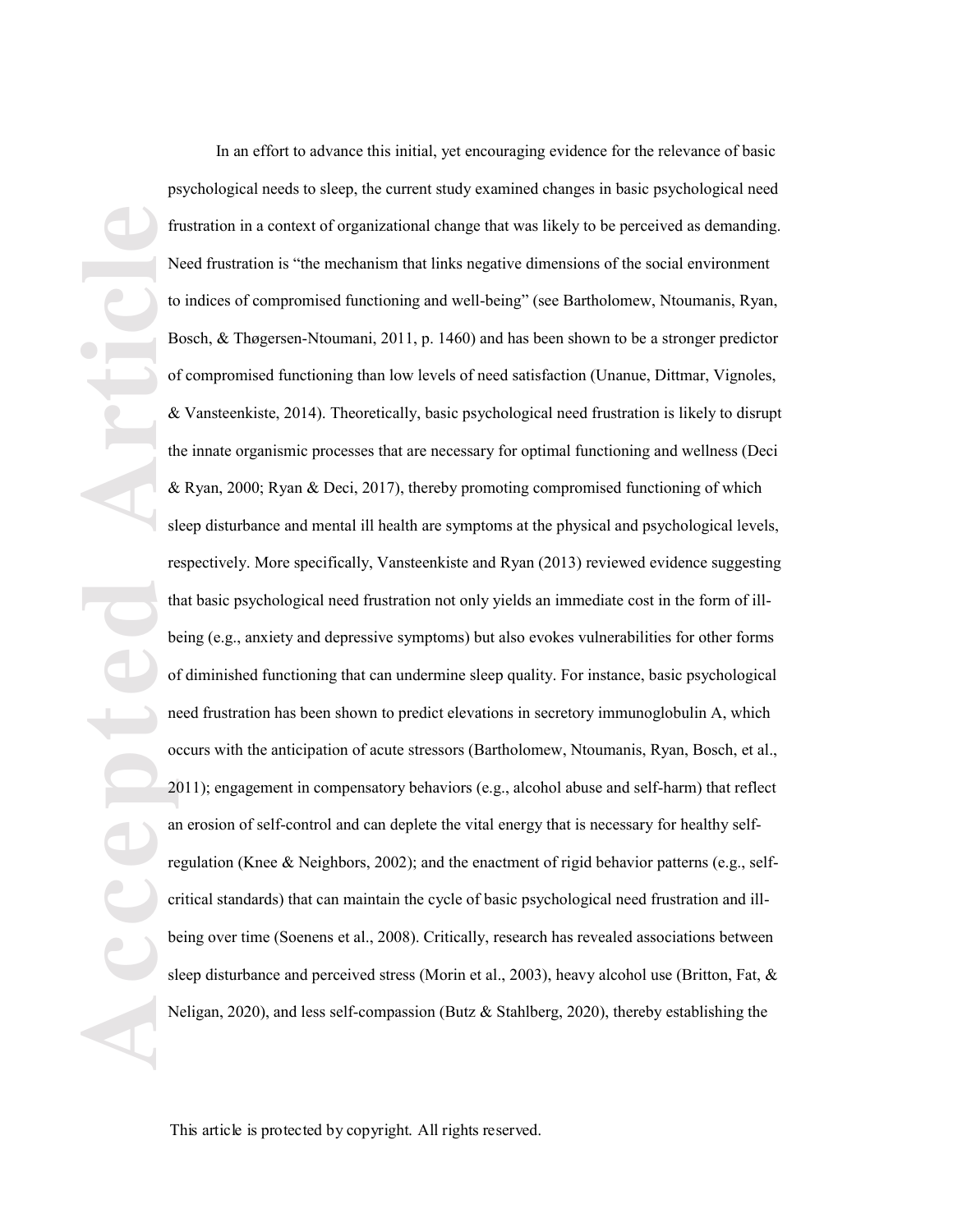conceptual link between basic psychological need frustration and sleep disturbance through a variety of forms of compromise d functioning.

**ACCEPTED ARTICLE** Also of relevance, by quantifying the strength of associations among changes in basic psychological need frustration, sleep disturbance, and mental ill health, the current study can facilitate the development of new and (potentially) more powerful models that might explain the relation of psychosocial factors of the workplace to employees' sleep and health. Indeed, such models might "pave the way" for the development of workplace interventions that are designed to reduce need frustration among employees and, in doing so, enhance their sleep quality and mental health.

# **Statement of hypotheses**

The following hypotheses were specified based on this literature overview, which has documented the relevance of basic psychological needs to sleep (Campbell et al., 2016, 2018); the relation of need frustration to indices of compromised functioning, such as negative affect, secretory immunoglobulin A (biomarker for stress), and depressive symptoms (Bartholomew, Ntoumanis, Ryan, Bosch, et al., 2011); and the associations among sleep disturbance, anxiety, and depressive symptoms (Litwiller et al., 2017).

*Hypothesis 1*: Basic psychological need frustration at baseline will be positively associated with sleep disturbance, anxiety, and depressive symptoms at baseline.

*Hypothesis 2*: Change in basic psychological need frustration from baseline to 15 months will be positively associated with changes in sleep disturbance, anxiety, and depressive symptoms from baseline to 15 months.

*Hypothesis 3*: There will be a significant indirect effect of change in basic psychological need frustration from baseline to 15 months on changes in anxiety (Hypothesis 3a) and depressive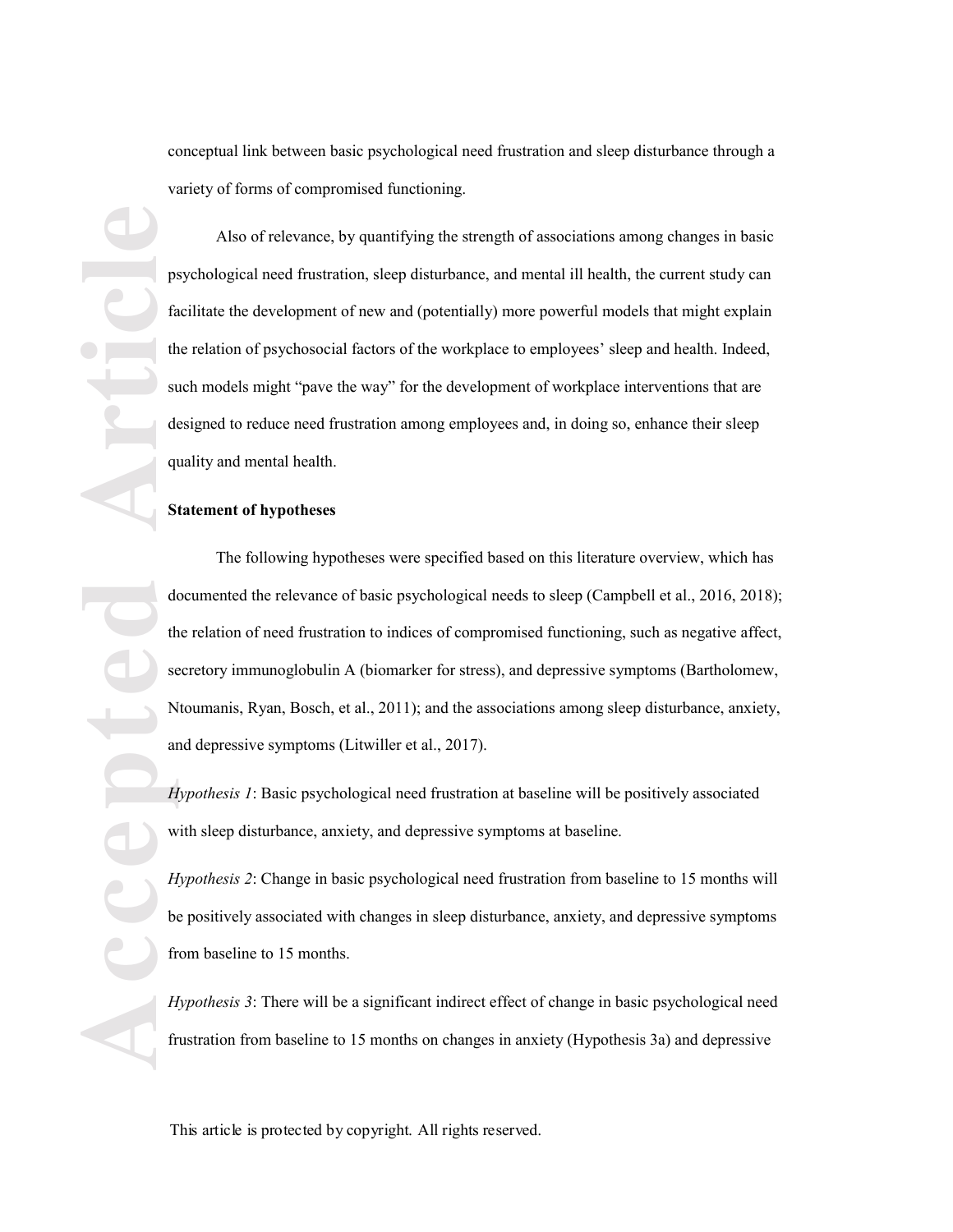symptoms (Hypothesis 3b) from baseline to 15 months through change in sleep disturbance from baseline to 15 months.

**Accepted Article** In an initial analysis (see Hypothesis 1), we tested the cross -sectional relations of basic psychological need frustration to sleep disturbance, anxiety, and depressive symptoms so as to quantify the strength of these associations at a single point in time. Next, in a second analysis (see Hypothesis 2), we tested the same associations using data from two time points separated by 15 months so as to quantify the strength of these relations over an extended period of time. In a final analysis (see Hypothesis 3), we tested a model in which there are indirect effects of change in basic psychological need frustration to changes in anxiety and depressive symptoms through change in sleep disturbance. This model is consistent with the SDT Model of Health, which posits that factors relevant to basic psychological needs have a downstream impact on health and wellness (see Ng et al., 2012; Ntoumanis et al., 2021), and with conceptual models that view sleep as a mechanism that transmits the impact of individual/organizational factors (such as basic psychological need frustration) to individual/organizational consequences (such as anxiety and depressive symptoms). In each analysis, we examined sleep disturbance, which was operationalized as the core symptoms of insomnia, because this construct reflects a form of compromised functioning that not only is relevant to the workplace but also has associated adverse consequences. Also, we examined mental ill health, which was operationalized as the presence of anxiety and depressive symptoms, because this construct has been linked to basic psychological need frustration and sleep disturbance, and because it has salient implications for employee functioning.

# **Context for the present research**

This article is protected by copyright. All rights reserved. Applying SDT to the interplay between work and sleep, the present research examined a model of basic psychological need frustration, sleep disturbance, and mental ill health using a sample of unit leaders who worked in the Norwegian health care system at a time in which a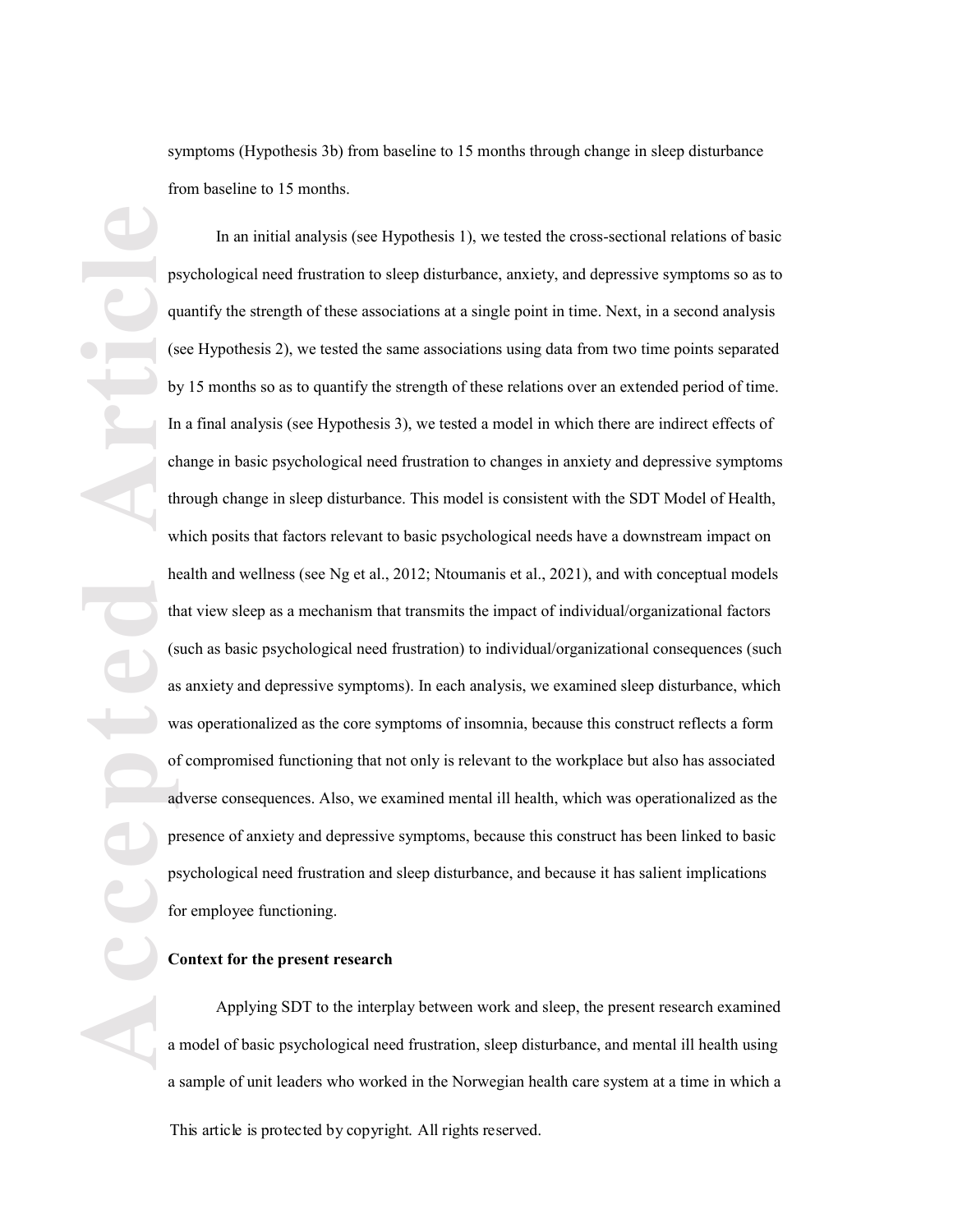**Accepted Article** national reform was being implemented that shifted responsibility for advanced treatment and follow -up from the hospitals to the municipalities, which previously had been responsible for providing services related to prevention, simple treatment, and rehabilitation . In the context of this national reform, these managers were of interest in this study because they worked in a setting where need frustration is likely to occur. Specifically, these unit leaders had to allocate resources to new, more advanced health care demands while managing limited annual budgets and staff who were not necessarily able to execute their roles successfully. Amid this set of demands, unit leaders were charged with the responsibility of delivering high -quality health care to their patients, which can leave them feeling "stuck between a rock and a hard place" (see Nilsen, Olafsen, Steinsvåg, Halvari, & Grov, 2016, p. 154). Notably, a focus on managers is not meant to imply that other employees in the organization (such as subordinates) do not face the very real possibility of basic psychological need frustration. Rather, unit leaders were recruited for the current study because they encounter a unique confluence of "pressures from above" (such as cost limitations) and "pressures from below" (such as staff issues) while still having to deliver quality service to patients.

It is interesting to note that Nilsen et al. (2016) presented a qualitative analysis of nine unit leaders in the Norwegian health care system, which revealed a controlling, burdensome, and (at times) impersonal organizational structure that was experienced by these managers as thwarting of their basic psychological needs for autonomy, competence, and relatedness. Such a social context offers an intriguing opportunity to examine associations among work -related need frustration, sleep disturbance, and mental ill health. In the present research, quantitative data were collected during a period of *transition* to the aforementioned national reform (after its conceptualization, but prior to its full implementation) and 15 months later, which afforded the opportunity to capture natural variations in these constructs during an extended period of time.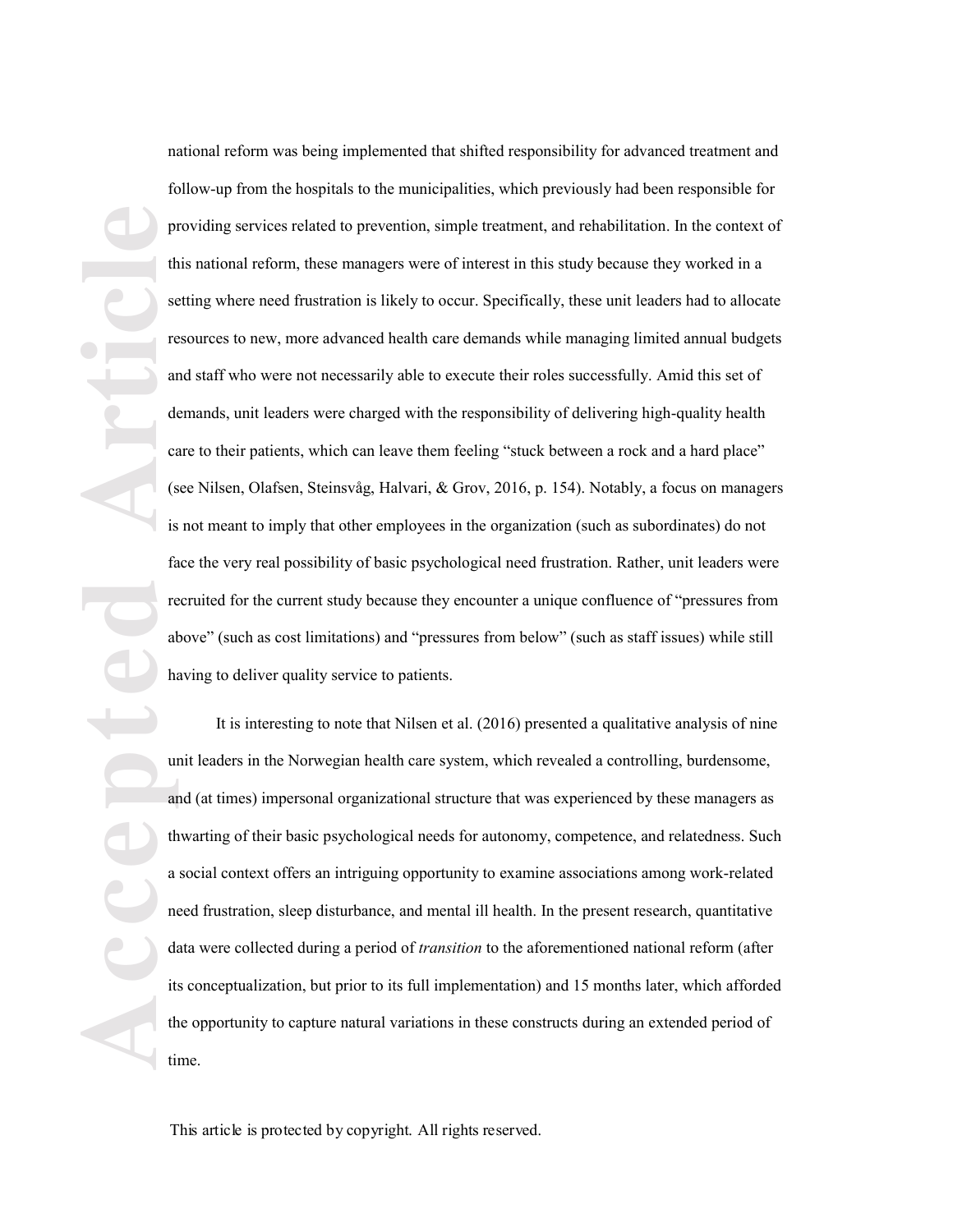### **Method**

### **Participants and procedure**

As detailed in Olafsen et al. (2017, 2021), participants were 267 (205 female, 60 male, 2 unspecified) unit leaders who worked in the Norwegian health care system.<sup>1</sup>

An invitation for study participation was sent via email to the 428 municipalities in Norway with a request that the online link be sent to unit leaders in the municipalities' health care services industry. Unit leaders were informed about the aim and anticipated length of the study, and that participation in the study was voluntary. As well, unit leaders were informed about the structure of the study questionnaire and how to respond (viz., answer truthfully and based on one's own experiences), and that their responses would be handled in a confidential manner. This study was approved by the Norwegian Social Science Data Service prior to data collection .

**Accepted Article** Unit leaders from 131 municipalities<sup>2</sup> in all 19 counties in Norway participated in the study. Many participants were between 50 years and 59 years old (40.8%), while the others were 29 years old or younger (0.7%), between 30 years and 39 years old (12.4%), between 40 years and 49 years old  $(33.3\%)$ , 59 years old or older  $(12.4\%)$ , and of unspecified age  $(0.4\%)$ . Many participants worked in a rural municipality (56.6%), while the others worked in an urban municipality  $(42.7%)$  or at an unspecified location  $(0.7%)$ . As well, many participants worked at a home-based care unit (43.8%), while the others worked at an institution (36.0%) or at an unspecified unit (20.2%). Participants were contacted via email at 15 months after the baseline assessment, and 115 (43.1%) participants provided follow -up data at this time.

### **Measures**

The study questionnaire was administered in Norwegian, and measures that were not available in Norwegian were translated using a standard back -translation procedure.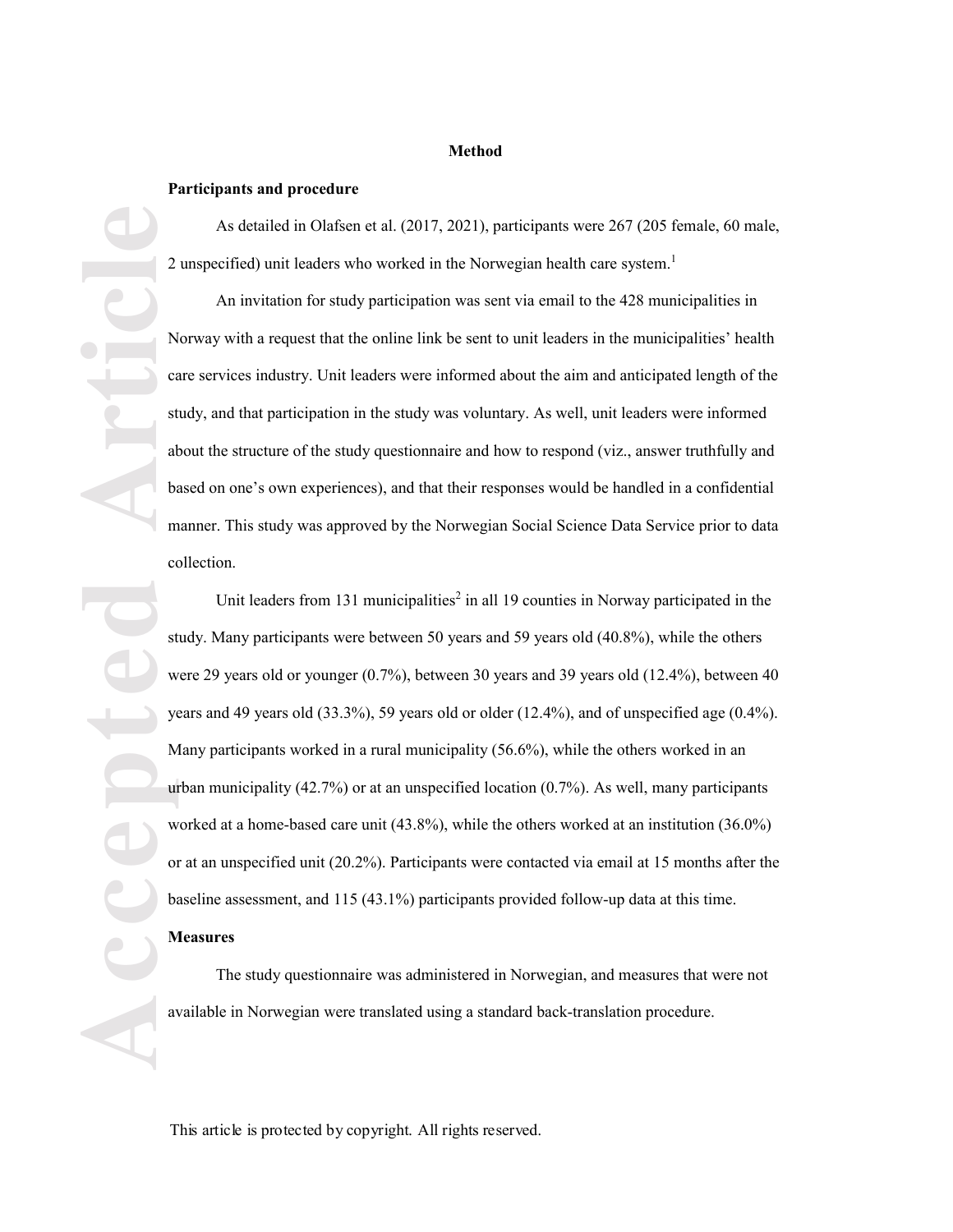**Basic psychological need frustration.** The Psychological Needs Thwarting Scale (Bartholomew, Ntoumanis, Ryan, & Thøgersen -Ntoumani, 2011) was modified for the work context and assessed personal experiences regarding frustration of autonomy (4 items; I feel prevented from making choices with regard to the way I work), competence (4 items; There are situations when I am told things that make me feel incompetent), and relatedness (4 items; I feel others can be dissmissive of me ). Participants answered all items with work in mind, as this measure included an introductory stem that asserted, "The following statements relate to your personal experiences at work..." Responses were made on a 5-point scale from 1 (*totally disagree*) to 5 (*totally agree*). The reliability for autonomy frustration was  $\alpha$  = .83 at baseline and  $\alpha = 0.89$  at 15 months. The reliability for competence frustration was  $\alpha = 0.85$  at baseline and  $\alpha$  = .84 at 15 months. The reliability for relatedness frustration was  $\alpha$  = .78 at baseline and  $\alpha$  = .81 at 15 months.

Confirmatory Factor Analyses (CFAs) were performed in order to determine whether a hierarchical structure exists within this measure. These two analyses tested models in which a higher -order latent construct basic psychological need frustration is indicated by subordinate latent constructs autonomy frustration, competence frustration, and relatedness frustration, which are indicated by their four respective items. At baseline, this CFA yielded acceptable fit of the model to the data,  $\chi^2$  ( $df = 51$ ) = 114.43,  $p < .001$ ;  $\chi^2/df = 2.24$ ; CFI = .96; IFI = .96; RMSEA = .068 (90% CI: .052, .085). All item loadings were significant ( $p < .001$ ) and ranged in magnitude from .52 to .85 (mean  $\lambda = .74$ ). Factor loadings for autonomy frustration ( $\lambda =$ .81), competence frustration ( $\lambda = .97$ ), and relatedness frustration ( $\lambda = .69$ ) to the higher-order construct of basic psychological need frustration were significant ( $p < .001$ ). Similarly at 15 months, this CFA yielded acceptable fit of the model to the data,  $\chi^2 (df = 51) = 95.01$ ,  $p <$ Ȥ<sup>2</sup> /*df* = 1.86; CFI = .95; IFI = .95; RMSEA = .057 (90% CI: .039, .075). Again, all item loadings were significant ( $p < .001$ ) and ranged in magnitude from .45 to .89 (mean  $\lambda = .77$ ).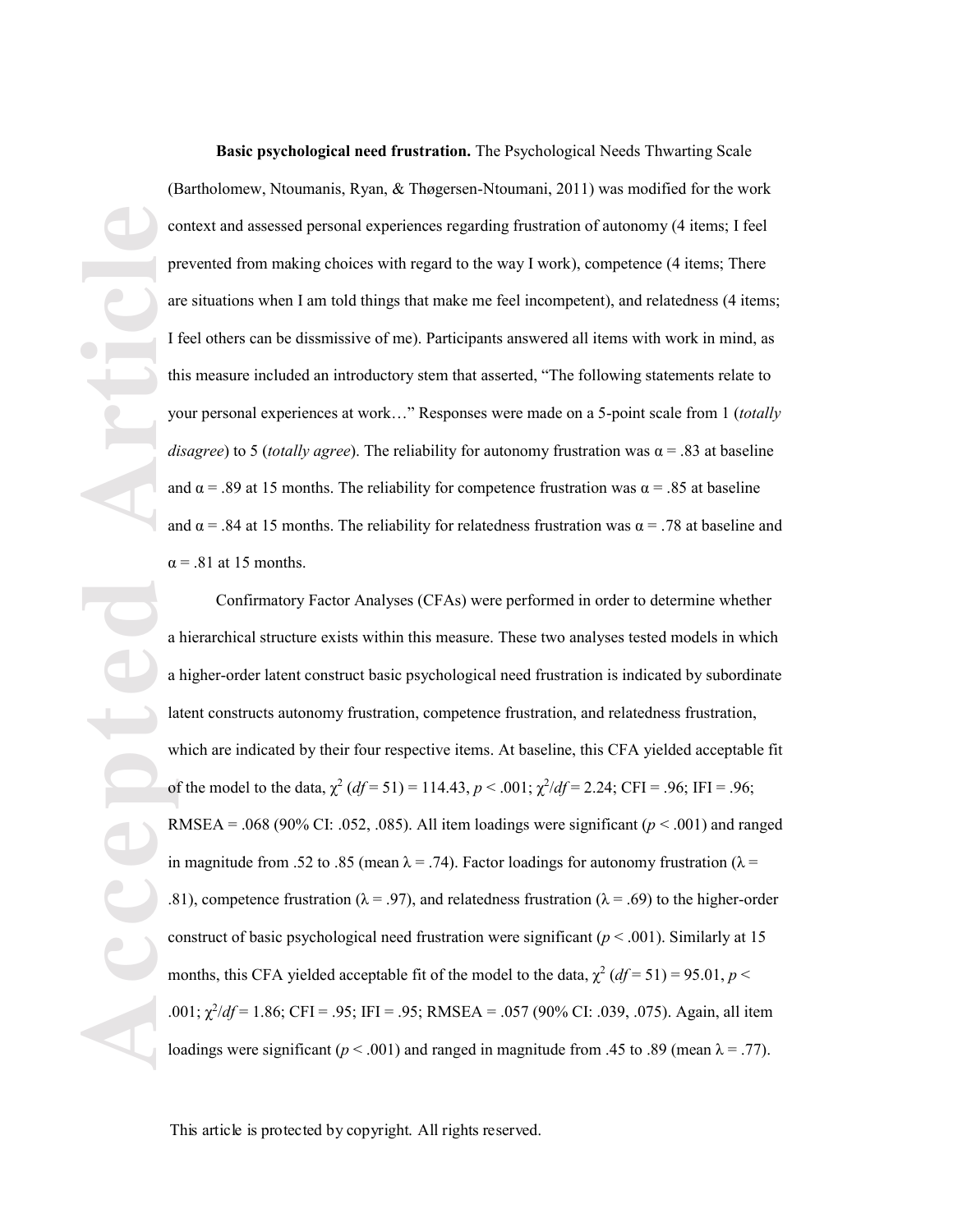**Accepted Article** Importantly, factor loadings for autonomy frustration ( $\lambda = .94$ ), competence frustration ( $\lambda =$ .95), and relatedness frustration ( $\lambda = .68$ ) to the higher-order construct of basic psychological need frustration were significant  $(p < .001)$ . Taken together, these results justify the use of the higher -order construct basic psychological need frustration in subsequent analyses. This latent construct was indicated by the three observed (or measured) variables autonomy frustration, competence frustration, and relatedness frustration, and each of these variables was computed as the average of their four respective items noted above . It is useful to note that this approach to modeling basic psychological need frustration in primary analyses was determined *a priori* in order to manage the ratio of sample size to model complexity.

**Sleep disturbance.** Two items assessed sleep disturbance experienced during the last month (Neckelmann, Mykletun, & Dahl, 2007). The first item focused on participants' experience of not being able to fall asleep and the second item focused on participants' experience of waking up early and not being able to fall back to sleep. Responses were made on a 4 -point scale from 1 ( *never*) to 4 ( *almost every night*). The reliability for sleep disturbance was  $\alpha = .69$  at baseline and  $\alpha = .73$  at 15 months.

**Mental ill health .** Mental ill health was operationalized as the presence of anxiety and depressive symptoms experienced during the last week. The Hospital Anxiety and Depression Scale (Mykletun, Stordal, & Dahl, 2001; Zigmond & Snaith, 1983) assessed experiences of anxiety (7 items; Worrying thoughts go through my mind) and depressive symptoms (7 items; I look forward with enjoyment to things—reverse scored). Responses were made on a 4-point scale from 1 *(not at all)* to 4 *(very often*). The reliability for anxiety was  $\alpha$  = .80 at baseline and  $\alpha$  = .84 at 15 months. The reliability for depressive symptoms was  $\alpha$  = .80 at baseline and  $\alpha$  = .88 at 15 months.

## **Analytic overview**

Primary analyses were conducted using two analytic techniques .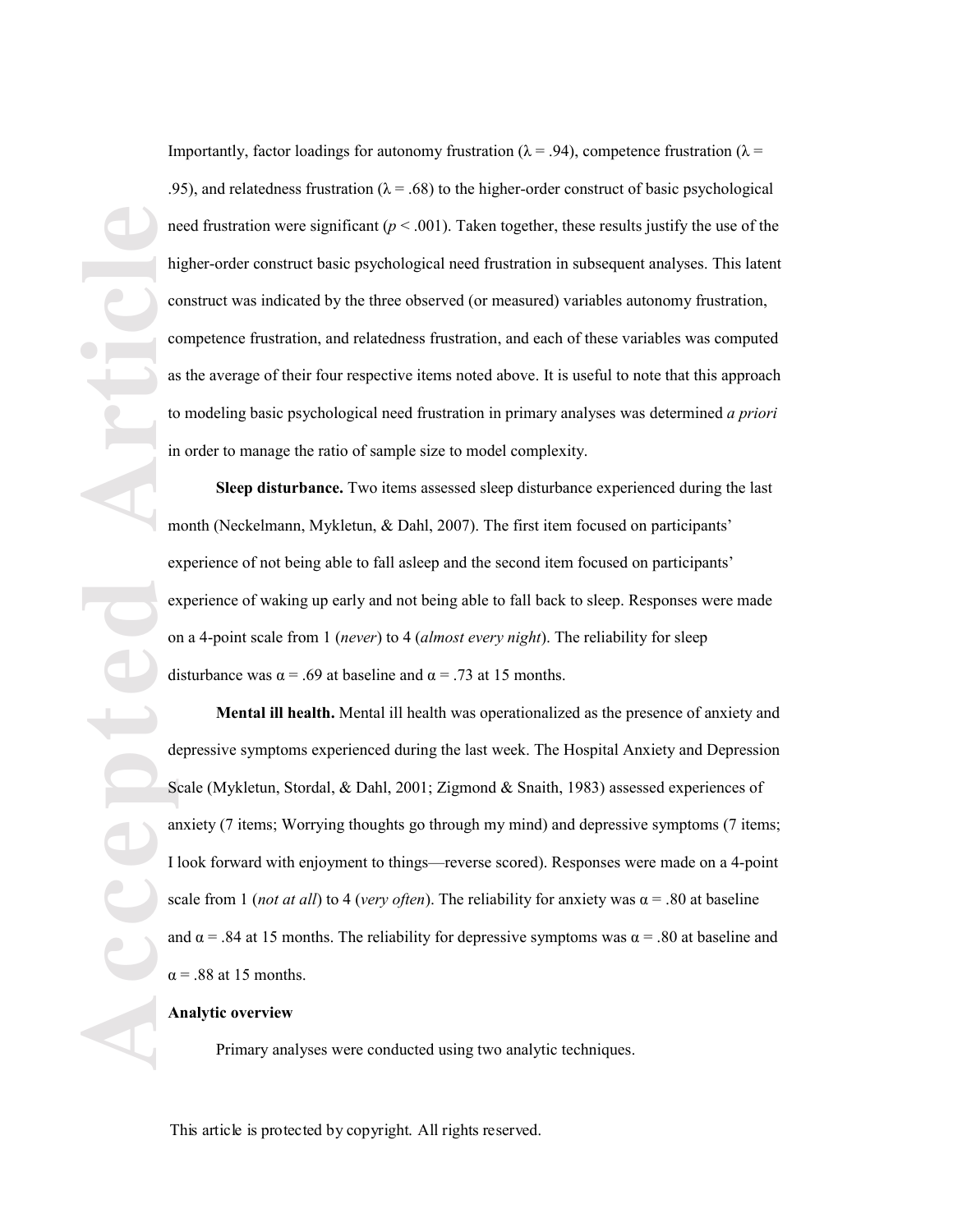**Accepted Article Article Article Article Article Article Article Article Article Article Article Article Article Article Article Article Article Article Article Article Article** Structural equation modeling in AMOS 25 was used to test the hypothesized models illustrated in Figures 2 - 3. Using the recommendations of Gefen, Straub, and Boudreau (2000) and Hu and Bentler (1999), good model fit is indicated by a chi-square likelihood ratio  $(\chi^2/df)$ that is less than 3:1 and a RMSEA value that is close to or lower than .08, accompanied by a CFI value that is close to or higher than .95. As recommended by Allison (2003), the analyses were conducted with Full Information Maximum Likelihood (FIML) to impute missing data. Four latent constructs were created, namely, *basic psychological need frustration*, which was indicated by the three subscales that were used to measure autonomy frustration, competence frustration, and relatedness frustration; *sleep disturbance*, which was indicated by the two items that were used to measure sleep disturbance; *anxiety*, which was indicated by the six items that were used to measure anxiety (one item was dropped due to a poor factor loading); and *depressive symptoms*, which was indicated by the five items that were used to measure depressive symptoms (two items were dropped due to poor factor loadings).<sup>3, 4</sup> The estimated models included all hypothesized paths as well as correlations among the error terms for *sleep disturbance* , *anxiety* , and *depressive symptoms*. Using the recommendation of Enders (2006), gender, age, smoking status, alcohol use, physical activity, and weight were used as auxiliary variables in testing models relevant to Hypotheses 1-3. RMediation (Tofighi & MacKinnon, 2011) was used to test the hypothesized model illustrated in Figure 4, as this software builds confidence intervals using the distribution of the product, which is more accurate with regard to Type I error than the bias -corrected and accelerated bias -corrected bootstrap tests when the sample size is relatively small (Fritz, Taylor, & MacKinnon, 2012).

## **Results**

# **Preliminary analyses**

Table 1 presents means, standard deviations, and intercorrelations for the study variables.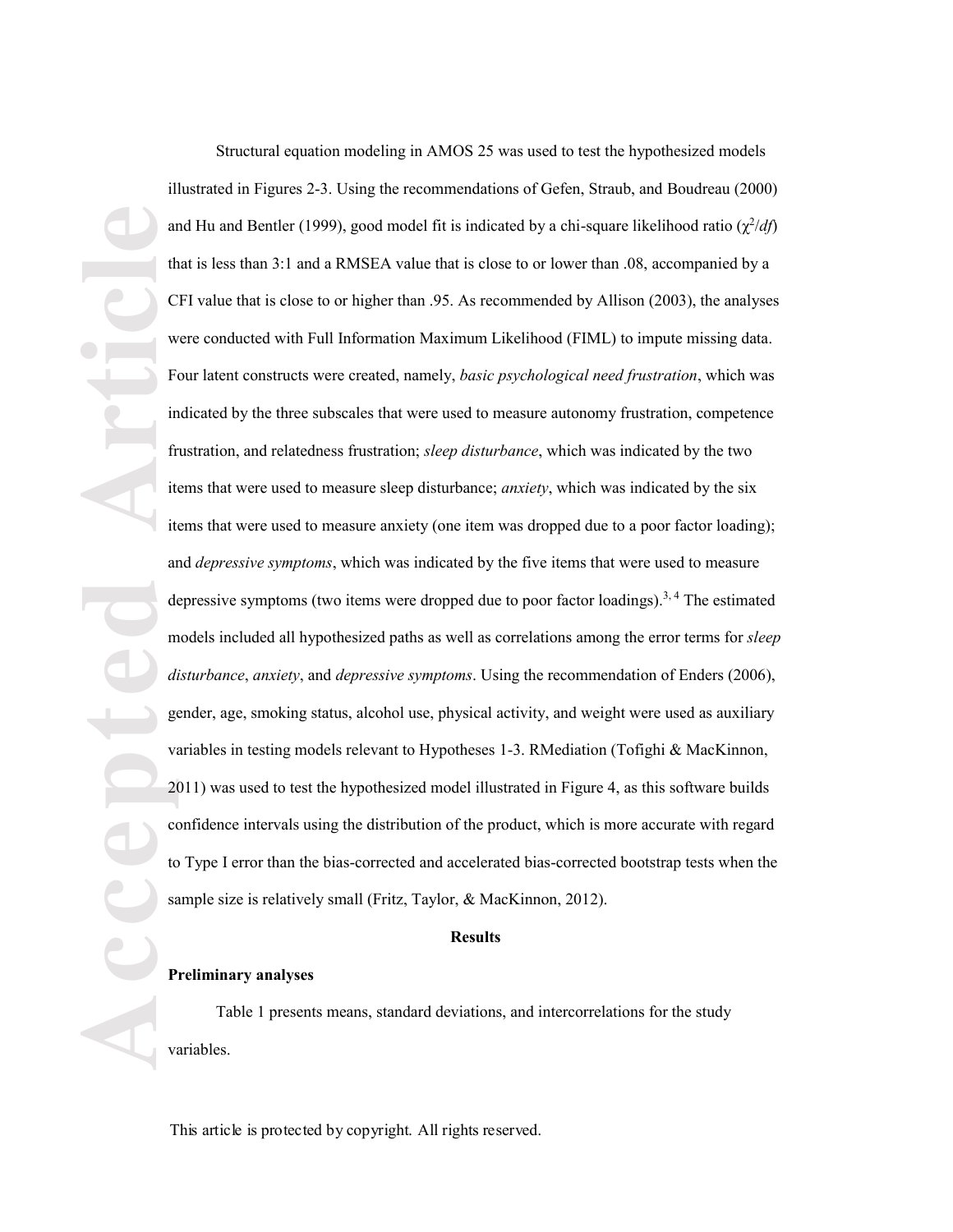### **Primary analyses**

Hypothesis 1 posited that basic psychological need frustration at baseline will be positively associated with sleep disturbance, anxiety, and depressive symptoms at baseline (see Figure 2). The fit of the model to the data was acceptable,  $\chi^2$  (*df* = 170) = 264.51, *p* < .001;  $\chi^2/df = 1.56$ ; CFI = .95; IFI = .95; RMSEA = .046 (90% CI: .035, .056). This prediction was supported, as basic psychological need frustration at baseline related positively to sleep disturbance  $(\beta = .50, p < .001)$ , anxiety  $(\beta = .52, p < .001)$ , and depressive symptoms  $(\beta = .35,$  $p < .001$ ) at baseline. With the auxiliary variables, this model explained 32.9% of the variance in sleep disturbance, 29.5% of the variance in anxiety, and 15.8% of the variance in depressive symptoms .

**Accepted Articles Articles Constructed Articles Constructed Articles Constructed Articles Constructed in the article of the constructed by the construction of the construction of the construction of the construc** Hypothesis 2 posited that change in basic psychological need frustration from baseline to 15 months will be positively associated with changes in sleep disturbance, anxiety, and depressive symptoms from baseline to 15 months (see Figure 3 ). The fit of the model to the data was acceptable,  $\chi^2$  (*df* = 170) = 232.82, *p* < .01;  $\chi^2$ /*df* = 1.37; CFI = .93; IFI = .94; RMSEA =  $.037$  (90% CI: .024, .049). This prediction was supported, as change in basic psychological need frustration from baseline to 15 months related positively to changes in sleep disturbance  $(\beta = .45, p < .01)$ , anxiety  $(\beta = .62, p < .001)$ , and depressive symptoms  $(\beta = .001)$  $.32, p < .01$ ) from baseline to 15 months. With the auxiliary variables, this model explained 24.3% of the variance in change in sleep disturbance, 43.5% of the variance in change in anxiety, and 28.8% of the variance in change in depressive symptoms .

Hypothesis 3 posited that there will be a significant indirect effect of change in basic psychological need frustration from baseline to 15 months on changes in anxiety (Hypothesis 3a) and depressive symptoms (Hypothesis 3b) from baseline to 15 months through change in sleep disturbance from baseline to 15 months (see Figure 4 ). Structural equation modeling was used to generate the necessary inputs for use in RMediation. The fit of the model to the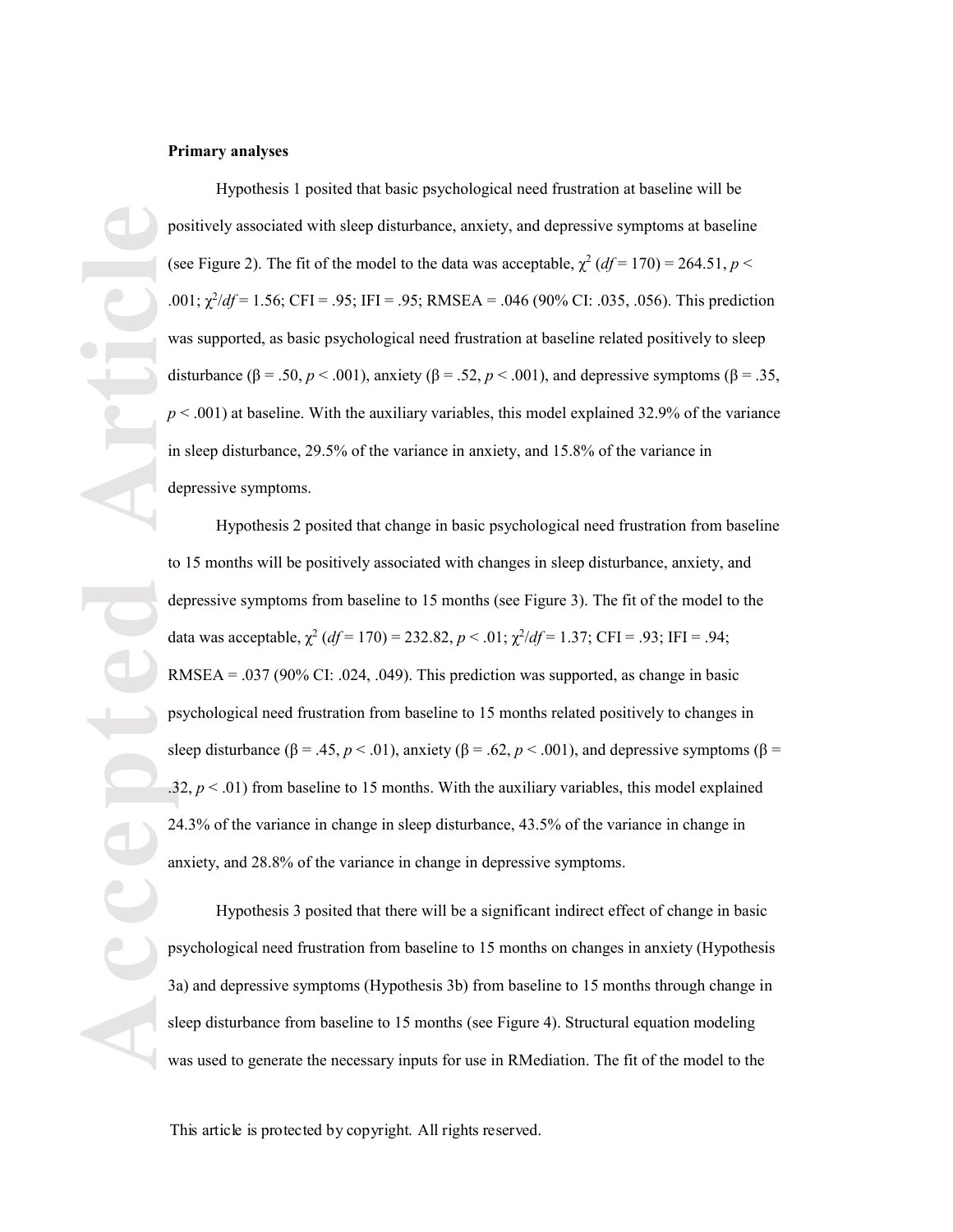**Accepted Article** data was acceptable,  $\chi^2$  (*df* = 176) = 236.15, *p* < .01;  $\chi^2$ /*df* = 1.34; CFI = .93; IFI = .94; RMSEA = .036 (90% CI: .023, .047). Change in basic psychological need frustration from baseline to 15 months related positively to changes in sleep disturbance ( $\beta = .44$ ,  $p < .01$ ), anxiety ( $\beta$  = .49,  $p$  < .001), and depressive symptoms ( $\beta$  = .40,  $p$  < .01) from baseline to 15 months, and change in sleep disturbance from baseline to 15 months related positively to change in anxiety ( $\beta = .29$ ,  $p < .05$ ), but was unrelated to change in depressive symptoms ( $\beta$  = -.20, *ns* ), from baseline to 15 months. With the auxiliary variables, this model explained 19.4% of the variance in change in sleep disturbance, 49.8% of the variance in change in anxiety, and 32.9% of the variance in change in depressive symptoms. The predictions made in Hypothes es 3a and 3b were partially supported, as there was a significant indirect effect of change in basic psychological need frustration from baseline to 15 months on change in anxiety  $(B = .12; 95\% \text{ CI} : .011, .265)$  from baseline to 15 months through change in sleep disturbance from baseline to 15 months, but this indirect effect on change in depressive symptoms from baseline to 15 months was not significant  $(B = -11; 95\% \text{ CI}$ :  $-288, .016$ ).

### **Discussion**

Sleep disturbance—conceptualized herein as the experience of difficulties with falling asleep or staying asleep—has associated adverse consequences for individuals' quality of life, psychological wellness, and physical health. Based on self-determination theory (SDT), this study examined a motivational model in which basic psychological need frustration at work is associated with higher levels of sleep disturbance, which in turn is associated with anxiety and depressive symptoms. In line with our hypotheses, the results of a cross -sectional analysis and analyses using data from two time points over 15 months revealed that employees are more likely to report sleep disturbance, anxiety, and depressive symptoms when they experience frustration of the basic psychological needs for autonomy, competence, and relatedness in the workplace. It is intriguing to note the possibility that the frustration of autonomy, competence,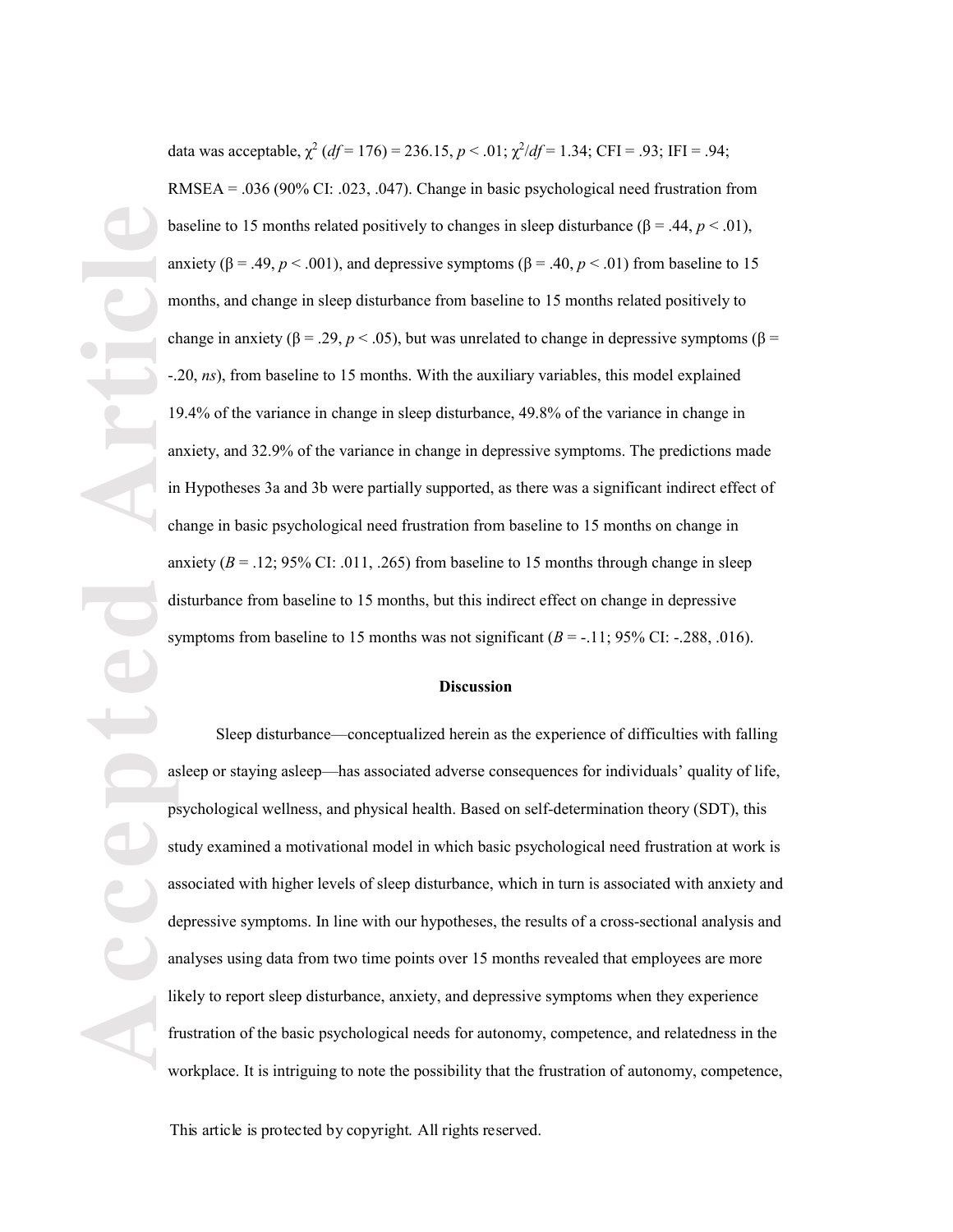and relatedness might be one component of the "life stressors" that are thought to initiate and maintain the core symptoms of insomnia (Espie, 2002; Morin et al., 2003). Yet this possibility does not suggest that basic psychological need frustration is conceptually equivalent to stress at work. Rather, with an experience of basic psychological need frustration the nutriments that are essential for integrated functioning are actively thwarted by the social context. Additional results revealed an indirect effect of change in basic psychological need frustration on change in anxiety—but not on change in depressive symptoms—through change in sleep disturbance. This result is consistent with research on the interplay between basic psychological needs and sleep quality (Campbell et al., 2016, 2018) and it also highlights an important dynamic among motivational factors at work, physical functioning, and psychological wellness. Indeed, the results of this study add to the burgeoning literature on the maladaptive *motivational* origins of ill health and dysfunction in the workplace—the so-called dark side of work (Olafsen et al., 2017).

**Accepted Article** It is interesting to note that support was found for the hypothesized indirect effect of change in basic psychological need frustration on change in anxiety through change in sleep disturbance, but similar support was not found for the hypothesized indirect effect on change in depressive symptoms.<sup>5</sup> Litwiller et al. (2017) reported sample-weighted mean correlations between sleep quality and anxiety  $(r = -.39)$  and depressive symptoms  $(r = -.35)$  that were of comparable magnitude. It was, therefore, surprising that support for this hypothesized indirect effect on change in depressive symptoms was not found. Accordingly, we offer two possible reasons for these results. First, it is possible that the shared variance among changes in sleep disturbance, anxiety, and depressive symptoms functioned to suppress the relation of change in sleep disturbance to change in depressive symptoms when these variables were modeled in the same analysis. Indeed, whereas at the zero -order level the association between change in sleep disturbance and change in depressive symptoms had a positive sign (as expected), in the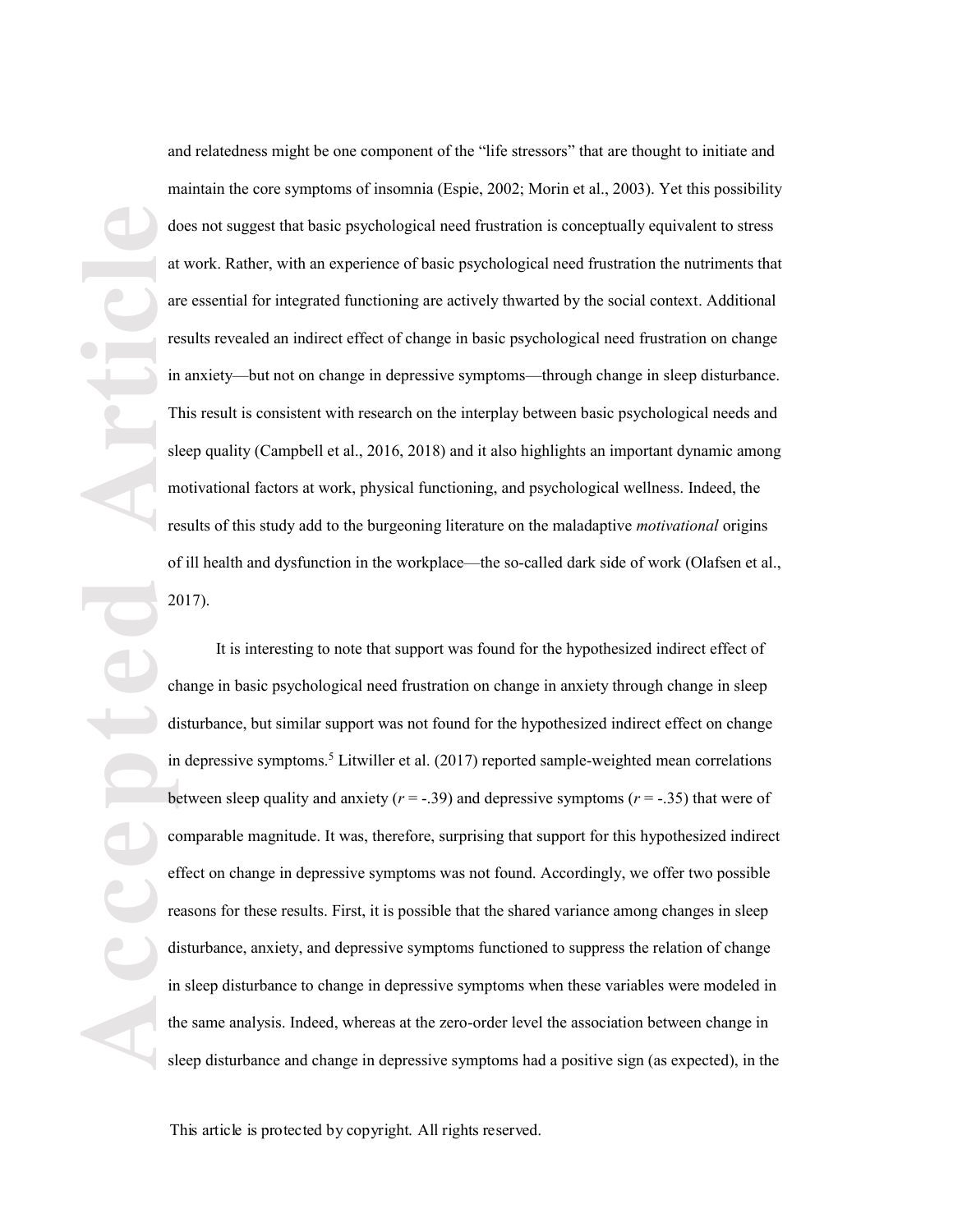analysis that was used to test Hypothesis 3 this association had a negative sign, thus lending credibility to this possibility. Second, it is possible that the Hospital Anxiety and Depression Scale (Mykletun et al., 2001), with its focus on items that tap into the absence of depressive symptoms, functions differently than more standard measures of depressive symptoms. In any event, it is important for future research to disentangle the relations of sleep disturbance to the symptoms of anxiety and depression by assessing these indicators of mental ill health during non -overlapping periods of time, which would afford an opportunity to examine directionality among these constructs.

**Accepted Article** It is important to consider the practical implications of these findings, too. It has been estimated that the annual average cost associated with insomnia per employee in the United States is 11.3 days, or USD 2 ,280 in lost job productivity (Kessler et al., 2011). When coupled with research that has associated employee health with job performance (Wright, Cropanzano, & Bonett, 2007), competitive advantage (Grawitch, Gottschalk, & Munz, 2006), absenteeism (Aldana, 2001), and turnover (Wright & Bonett, 2007), it becomes clear that the potential cost associated with need frustration in the workplace is considerable. In surveys conducted by the American Psychological Association, over half of the employees who were sampled report having considered or decided to decline a promotion, look for a new job, or leave a job due to adverse work -related experiences (American Psychological Association, 2007). Additionally, more than half of the employees who were sampled report being less productive at work due to such experiences in the workplace (American Psychological Association, 2009). Therefore, it is important to consider how to develop work climates that conduce to optimal functioning, broadly defined, among employees.

Managers are encouraged to limit factors in the workplace that are conducive to need frustration, including—but not limited to—bullying (Trépanier, Fernet, & Austin, 2016), job insecurity (Van den Broeck et al., 2014), and job demands (Trépanier et al., 2015). Also, trait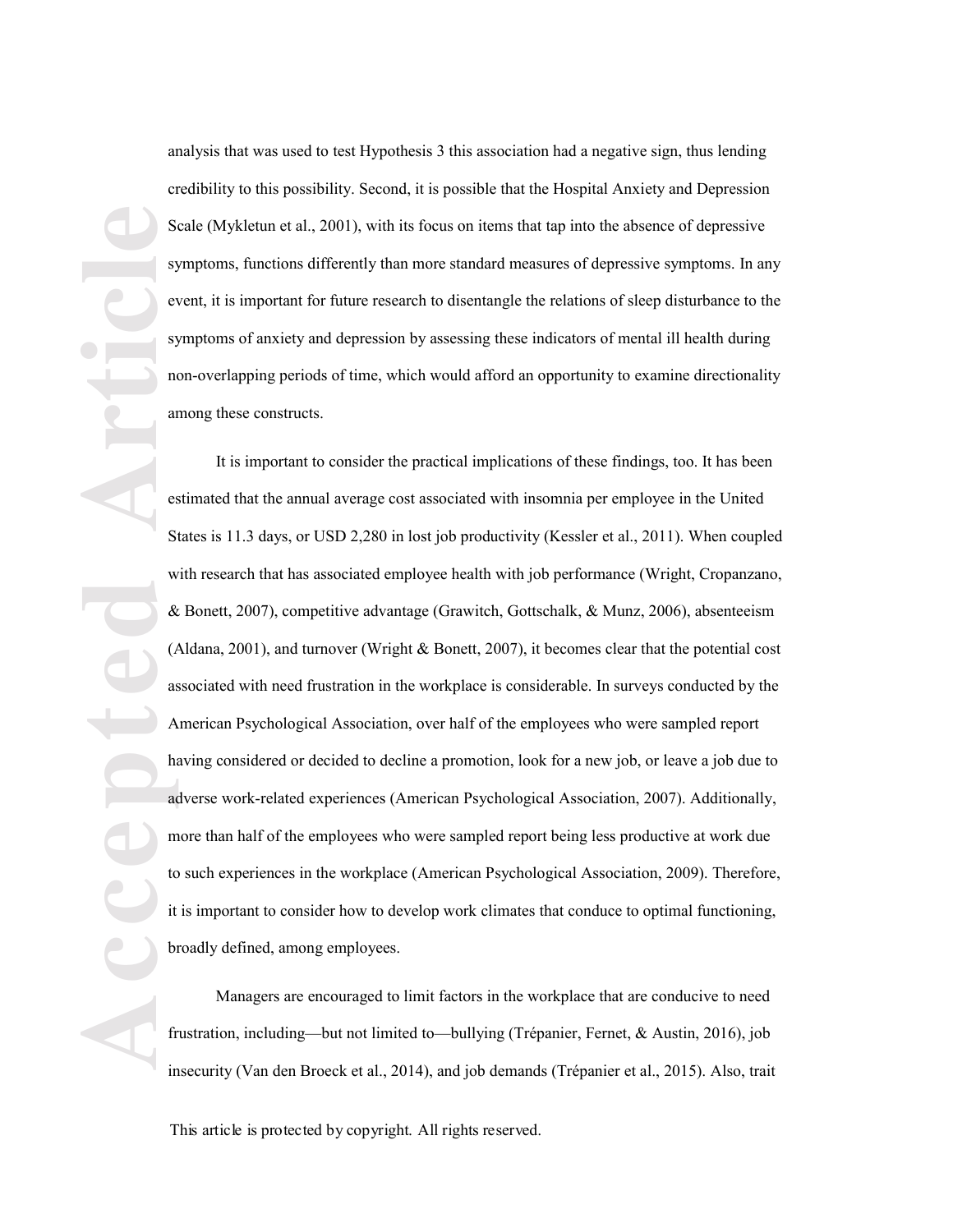mindfulness has been shown to reduce the adverse impact of lower levels of managerial need support on employees' experience of need frustration (Schultz et al., 2015). Finally, managers can learn to be more supportive of their employees' basic psychological needs for autonomy, competence, and relatedness, with important associated benefits for employees (Deci et al., 1989; Hardré & Reeve, 2009). In short, need-supportive managers begin from the employee's perspective and encourage self-initiation and self-direction, remain positive that the employee can succeed, and develop a warm interpersonal climate (see also Niemiec & Coulson, 2017; Niemiec et al., 2014; Williams et al., 2011). Indeed, employees tend to thrive and flourish in need -supportive work climates (for a review, see Deci et al., 2017 ), and the aforementioned reflections on how to optimize workplace experiences are broadly applicable to "unit leaders" (examined herein, who themselves often have supervisors) and to "rank and file" employees, given that the adverse consequences associated with basic psychological need frustration are theorized to detract from healthy functioning regardless of one's status in an organization.

**Article**<br> **Article**<br> **Article**<br> **Article**<br> **Article**<br> **Article**<br> **Article**<br> **Article**<br> **Article**<br> **Article**<br> **Article** Several limitations deserve mention. First, although the data were gathered at two time points over 15 months, they were correlational and thus cannot be used to infer causality. It is important for future research to replicate this study using more complex , longitudinal designs with more than two time points. In doing so, investigators can begin to examine the direction of associations within the model of employee sleep that was examined in the current study. As well, the possibility of "reverse causality" could be tested using such designs. In addition, it is important for future research to develop randomized clinical trials designed to examine effects of need -supportive interventions in the workplace on sleep quality and mental health. Second, there was considerable attrition across the 15 -month study period. This is common in multi wave research, and it is notable that missing values were imputed with recommended analytic procedures. Third, all data were collected using self-report. It is important for future research to replicate this study using objective measures of sleep quality that are not prone to common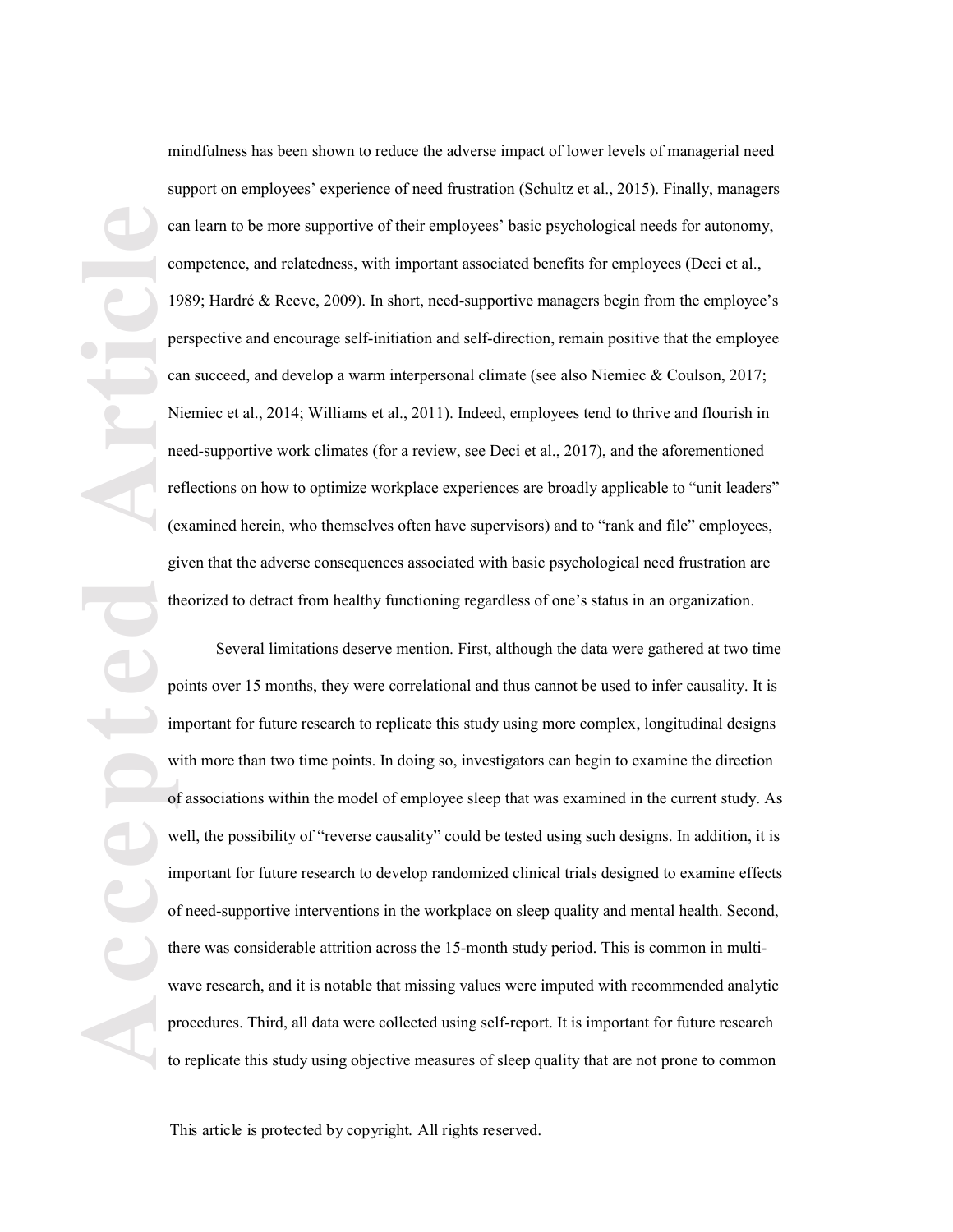**Accepted Article** method bias, such as "wearable" technology. Fourth, in the current study sleep disturbance was operationalized using the core symptoms of insomnia (American Psychiatric Association, 2013), yet it remains difficult to capture the complexities of sleep using such a limited number of items (cf. Linton et al., 2015). Although previous research has almost exclusively used selfreport assessments of sleep (cf. Litwiller et al., 2017), and shorter assessments of sleep tend to have a strong amount of association with their more complete counterparts (Hahn, Binnewies, Sonnentag, & Mojza, 2011), it is important for future research to use a more robust set of selfreport and objective measures of sleep disturbance (also, sleep quality and/or sleep quantity) to obtain a more complete understanding of the complexities of sleep. Fifth, the respondents reported their personal experiences of basic psychological need frustration at work *in general*, sleep disturbance *during the last month*, and anxiety and depressive symptoms *during the last week*. Such a measurement strategy made it not possible to evaluate competing models in this initial application of SDT to the interplay between work and sleep, as changes in anxiety and depressive symptoms *during the last week* cannot produce change in sleep disturbance *during the last month*. It is important for future research to utilize a measurement strategy that affords the opportunity to examine plausible alternative models, especially given that previous studies have revealed bi -directional associations between sleep and mental ill health (Alvaro, Roberts, & Harris, 2013; Jansson -Fr öjmark & Lindblom, 2008).

Having highlighted these five limitations, we recommend that future research focus on the development of workplace interventions that are intended to enhance need satisfaction *and* limit need frustration and examine their effects on sleep quality and mental health. To date, no such interventions exist, yet we envision that such interventions—based on SDT—could train managers in the principles of need support (see Deci et al., 1989; Hardré & Reeve, 2009) with an additional focus on limiting practices that are likely to be perceived by employees as need thwarting. Of course, the scope of such interventions could be expanded beyond managers to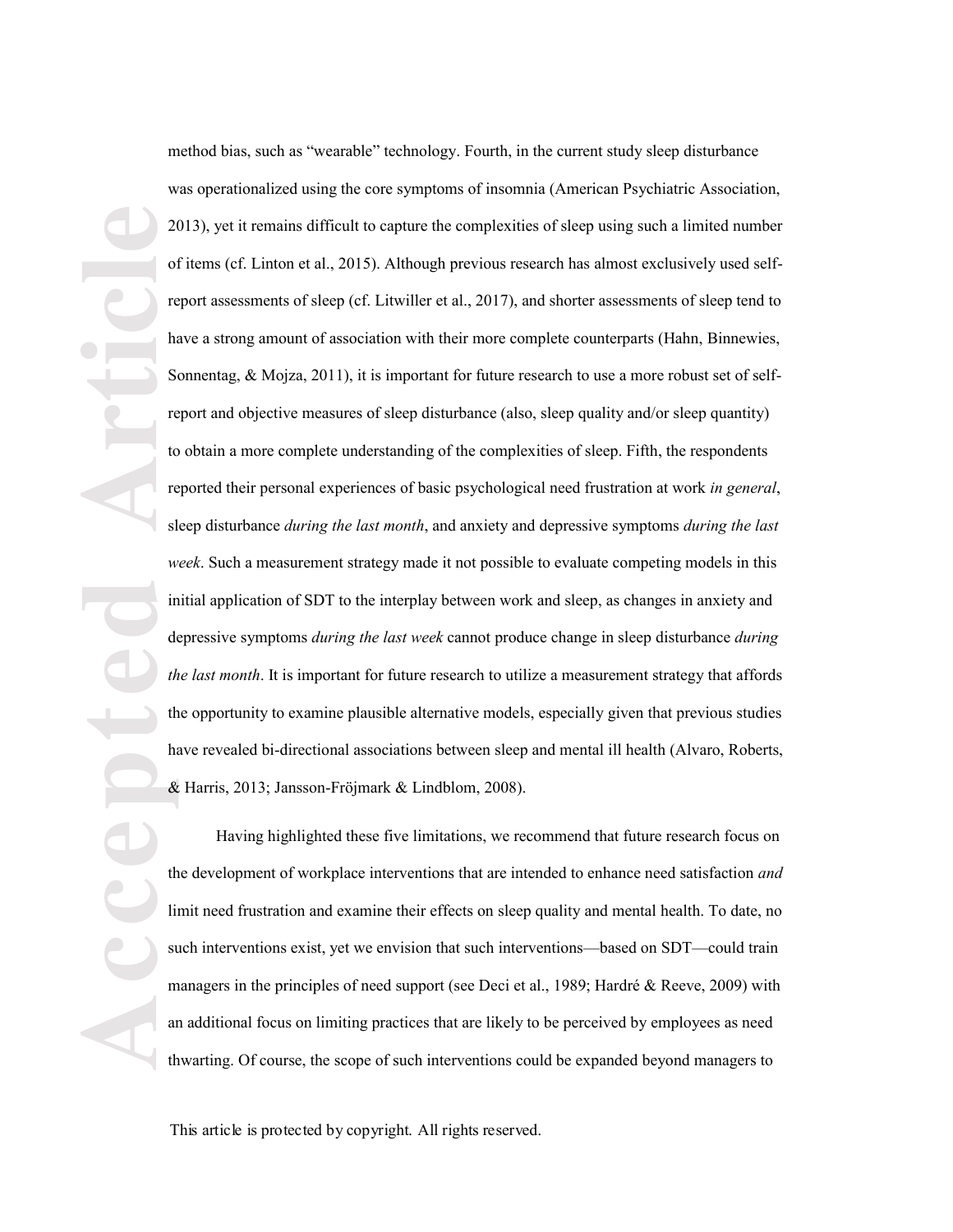include training for employees in how to maximize opportunities for job resources (e.g., skill variety and task significance) and minimize exposure to job demands (e.g., role ambiguity and conflict), which predict need satisfaction and need frustration in theoretically consistent ways (Trépanier et al., 2015). With a blend of "top down" and "bottom up" approaches and a focus on enhancing need satisfaction and limiting need frustration, such interventions could advance our understanding of how to optimize motivation and promote psychological well -being and physical health at work. As well, we recommend that future research focus on more complex, longitudinal designs that can be used to determine "directionality" among basic psychological need frustration, sleep disturbance, and mental ill health. Finally, we recommend that future research focus on a more robust set of self-report and objective measures of sleep disturbance. Such methodological improvements would advance the promising results of the current study.

## **Conclusion**

**ACCEPTED Article** In a two -wave study, health care workers were more likely to report sleep disturbance, anxiety, and depressive symptoms when their autonomy, competence, and relatedness were experienced as frustrated at work. These findings contribute to a growing literature on how maladaptive motivational factors in the workplace relate to dysfunction among employees and highlight basic psychological need frustration as a potential target of intervention for research using SDT. It is important that organizational and clinical interventions that support the basic psychological needs be designed, implemented, and evaluated to reduce (potentially) the sleep disturbance, anxiety , and depressive symptoms that appear to arise in need -frustrating social contexts .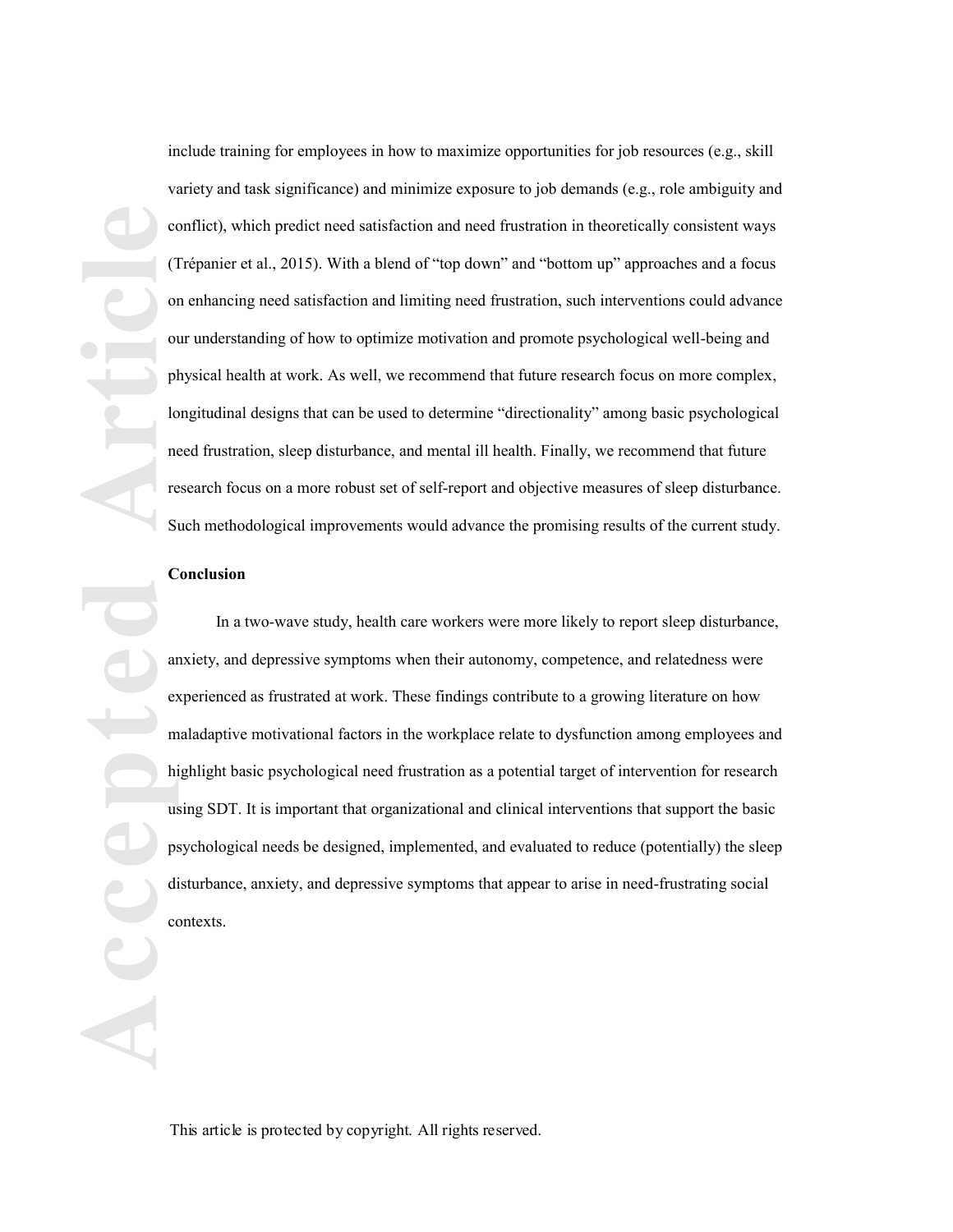### **References**

Aldana, S. G. (2001). Financial impact of health promotion programs: A comprehensive review of the literature. *American Journal of Health Promotion, 15*, 296 -320.

Allison, P. D. (2003). Missing data techniques for structural equation modeling. *Journal of Abnormal Psychology, 112*, 545 -557.

**Accepted Article** Alvaro, P. K., Roberts, R. M., & Harris, J. K. (2013). A systematic review assessing bidirectionality between sleep disturbances, anxiety, and depression. *Sleep: Journal of*  Sleep Research and Sleep Medicine, 36, 1059-1068.

American Psychiatric Association. (2013). *Diagnostic and statistical manual of mental disorders, fifth edition (DSM-5)*. Washington, DC: American Psychiatric Association Publishing.

American Psychological Association. (2007). Stress in America. Retrieved from https://www.apa.org/pubs/info/reports/2007 -stress.doc

American Psychological Association. (2009). Stress in America 2009. Retrieved from http://www.apa.org/news/press/releases/stress -exec -summary.pdf

Bartholomew, K. J., Ntoumanis, N., Ryan, R. M., Bosch, J. A., & Thøgersen -Ntoumani, C. (2011). Self-determination theory and diminished functioning: The role of interpersonal control and psychological need thwarting. *Personality and Social Psychology Bulletin, 37*, 1459 -1473.

Bartholomew, K. J., Ntoumanis, N., Ryan, R. M., & Thøgersen -Ntoumani, C. (2011). Psychological need thwarting in the sport context: Assessing the darker side of athletic experience. Journal of Sport & Exercise Psychology, 33, 75-102.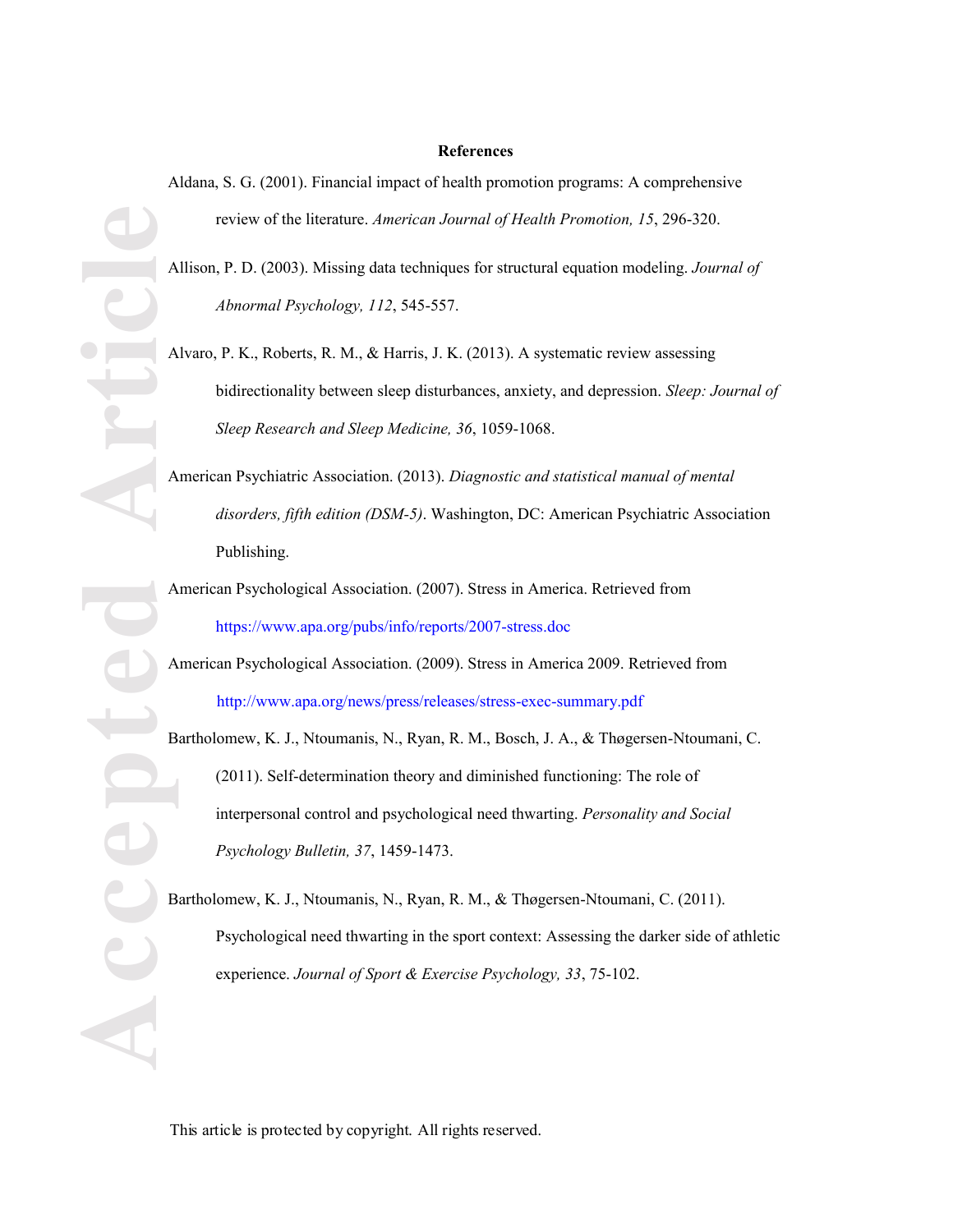- Benca, R. M., Obermeyer, W. H., Thisted, R. A., & Gillin, J. C. (1992). Sleep and psychiatric disorders: A meta -analysis. *Archives of General Psychiatry, 49*, 651 -668.
- Bonnet, M. H., & Arand, D. L. (2006). Consequences of insomnia. *Sleep Medicine Clinics, 1*, 351 -358.
- Britton, A., Fat, L. N., & Neligan, A. (2020). The association between alcohol consumption and sleep disorders among older people in the general population. *Scientific Reports, 10*, 5275.
- Burgard, S. A., & Ailshire, J. A. (2009). Putting work to bed: Stressful experiences on the job and sleep quality. *Journal of Health and Social Behavior, 50*, 476 -492.
- Butz, S., & Stahlberg, D. (2020). The relationship between self-compassion and sleep quality: An overview of a seven -year German research program. *Behavioral Sciences, 10*, 64.

Campbell, R., Soenens, B., Beyers, W., & Vansteenkiste, M. (2018). University students' sleep during an exam period: The role of basic psychological needs and stress. *Motivation and Emotion, 42*, 671 -681.

Campbell, R., Vansteenkiste, M., Delesie, L., Soenens, B., Tobback, E., Vogelaers, D., & Mariman, A. (2016). The role of basic psychological need satisfaction, sleep, and mindfulness in the health -related quality of life of people living with HIV. *Journal of Health Psychology*. Doi: 10.1177/1359105316678305

Curcio, G., Ferrara, M., & De Gennaro, L. (2006). Sleep loss, learning capacity and academic performance. *Sleep Medicine Reviews, 10*, 323 -337.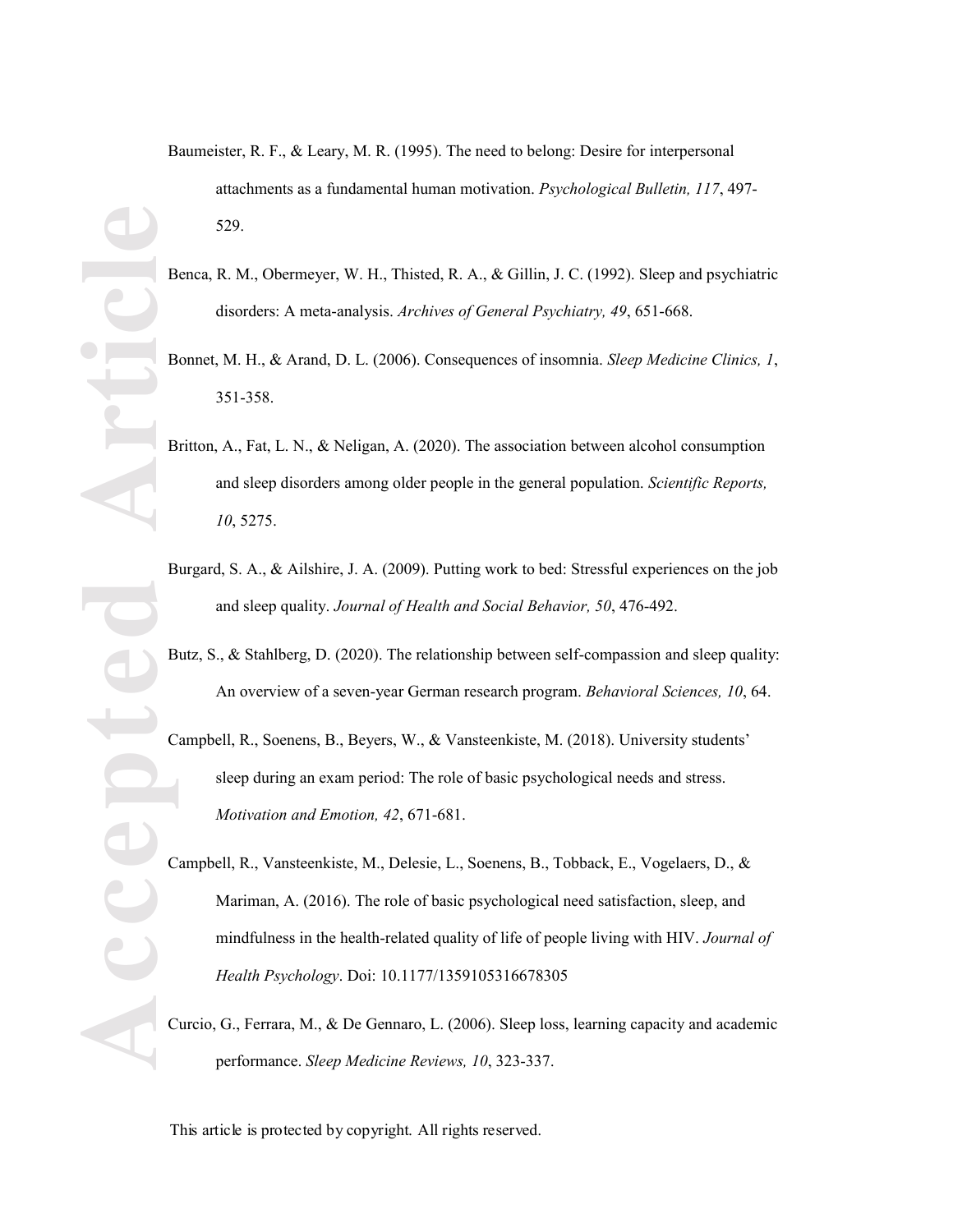- Daley, M., Morin, C. M., LeBlanc, M., Grégoire, J. P., & Savard, J. (2009). The economic burden of insomnia: Direct and indirect costs for individuals with insomnia syndrome, insomnia symptoms, and good sleepers. *Sleep: Journal of Sleep Research and Sleep Medicine, 32*, 55 -64.
- de Charms, R. (1968). *Personal causation*. New York: Academic Press.
- Deci, E. L., Connell, J. P., & Ryan, R. M. (1989). Self-determination in a work organization. *Journal of Applied Psychology, 74*, 580 -590.
- **Accepted Article** Deci, E. L., Olafsen, A. H., & Ryan, R. M. (2017). Self-determination theory in work organizations: The state of a science. *Annual Review of Organizational Psychology and Organizational Behavior, 4*, 19 -43.
	- Deci, E. L., & Ryan, R. M. (2000). The "what" and "why" of goal pursuits: Human needs and the self-determination of behavior. *Psychological Inquiry, 11* , 227 -268.
	- Deci, E. L., & Ryan, R. M. (2008). Self-determination theory: A macrotheory of human motivation, development, and health. *Canadian Psychology, 4 9*, 182 -185.
	- Dew, M. A., Hoch, C. C., Buysse, D. J., Monk, T. H., Begley, A. E., Houck, P. R., Hall, M., Kupfer, D. J., & Reynolds III, C. F. (2003). Healthy older adults' sleep predicts allcause mortality at 4 to 19 years of follow -up. *Psychosomatic Medicine, 65*, 63 -73.
	- Enders, C. K. (2006). Analyzing structural equation models with missing data. In G. R. Hancock & R. O. Mueller (Eds.), *Structural equation modeling: A second course* (pp. 313 -342). Greenwich, CT: Information Age Publishing.
	- Espie, C. A. (2002). Insomnia: Conceptual issues in the development, persistence, and treatment of sleep disorders in adults. *Annual Review of Psychology, 53*, 215 -243.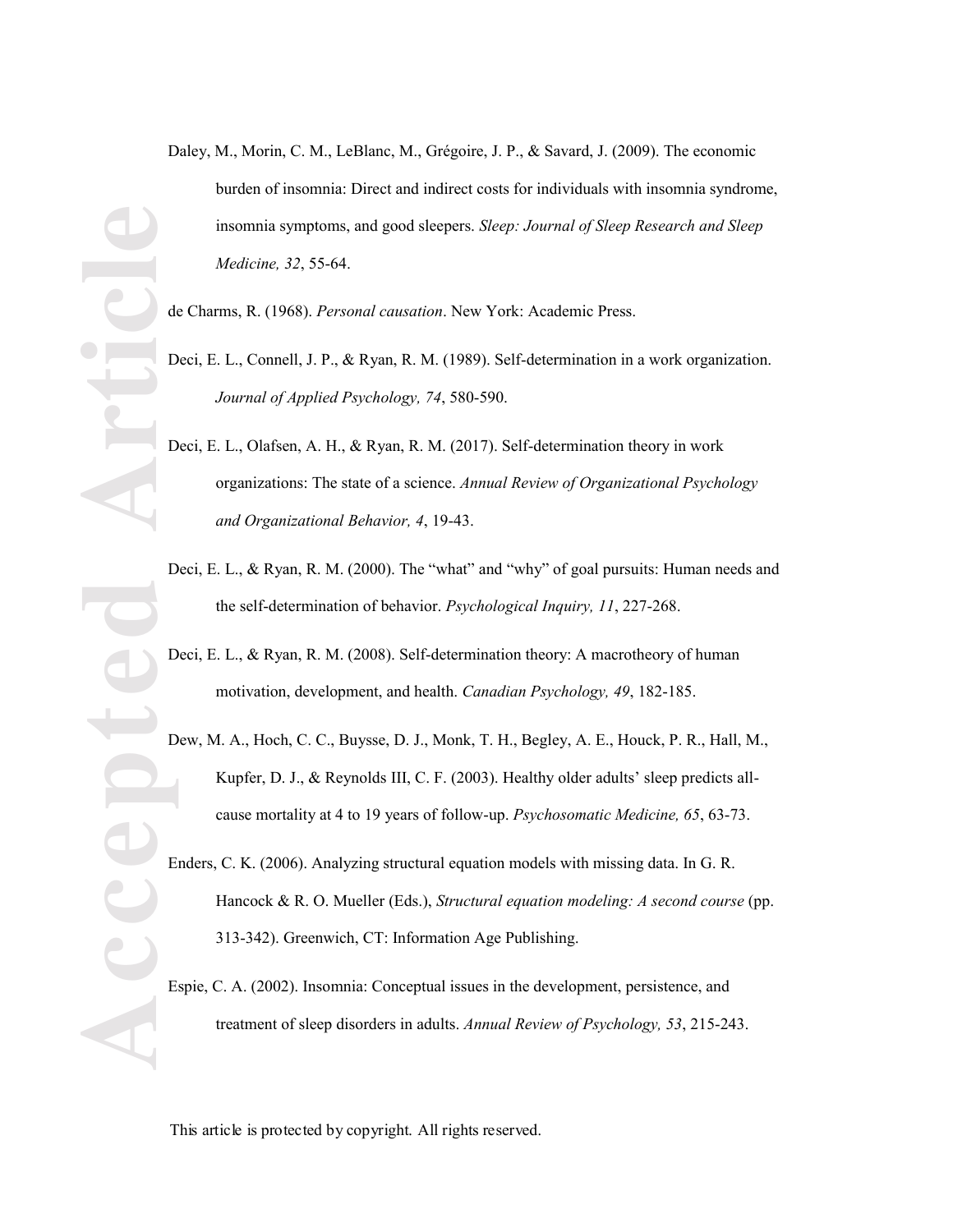- Ford, E. S., Cunningham, T. J., & Croft, J. B. (2015). Trends in self-reported sleep duration among US adults from 1985 to 2012. *Sleep, 38*, 829 -832.
- Fritz, M. S., Taylor, A. B., & MacKinnon, D. P. (2012). Explanation of two anomalous results in statistical mediation analysis. *Multivariate Behavioral Research, 47*, 61 -87.
- Gagné, M., & Deci, E. L. (2005). Self-determination theory and work motivation. *Journal of Organizational Behavior, 26*, 331 -362.
- Gefen, D., Straub, D. W, & Boudreau, M. C. (2000). Structural equation modeling techniques and regression: Guidelines for research practice. *Communications of the Association for Information Systems, 4*, 7.
- Gillet, N., Fouquereau, E., Forest, J., Brunault, P., & Colombat, P. (2012). The impact of organizational factors on psychological needs and their relations with well -being. *Journal of Business and Psychology, 27*, 437 -450.
- Gillet, N., Fouquereau, E., Huyghebaert, T., & Colombat, P. (2015). The effects of job demands and organizational resources through psychological need satisfaction and thwarting. *The Spanish Journal of Psychology, 18*, E28.
- Gillet, N., Lafrenière, M. A. K., Vallerand, R. J., Huart, I., & Fouquereau, E. (2014). The effects of autonomous and controlled regulation of performance -approach goals on well -being: A process model. *British Journal of Social Psychology, 53*, 154 -174.

González, M. G., Niemiec, C. P., & Williams, G. C. (2014). At the interface of work and health: A consideration of the health gradient using self-determination theory. In M. Gagné (Ed.), *The Oxford handbook of work engagement, motivation, and selfdetermination theory* (pp. 363-373). New York: Oxford University Press.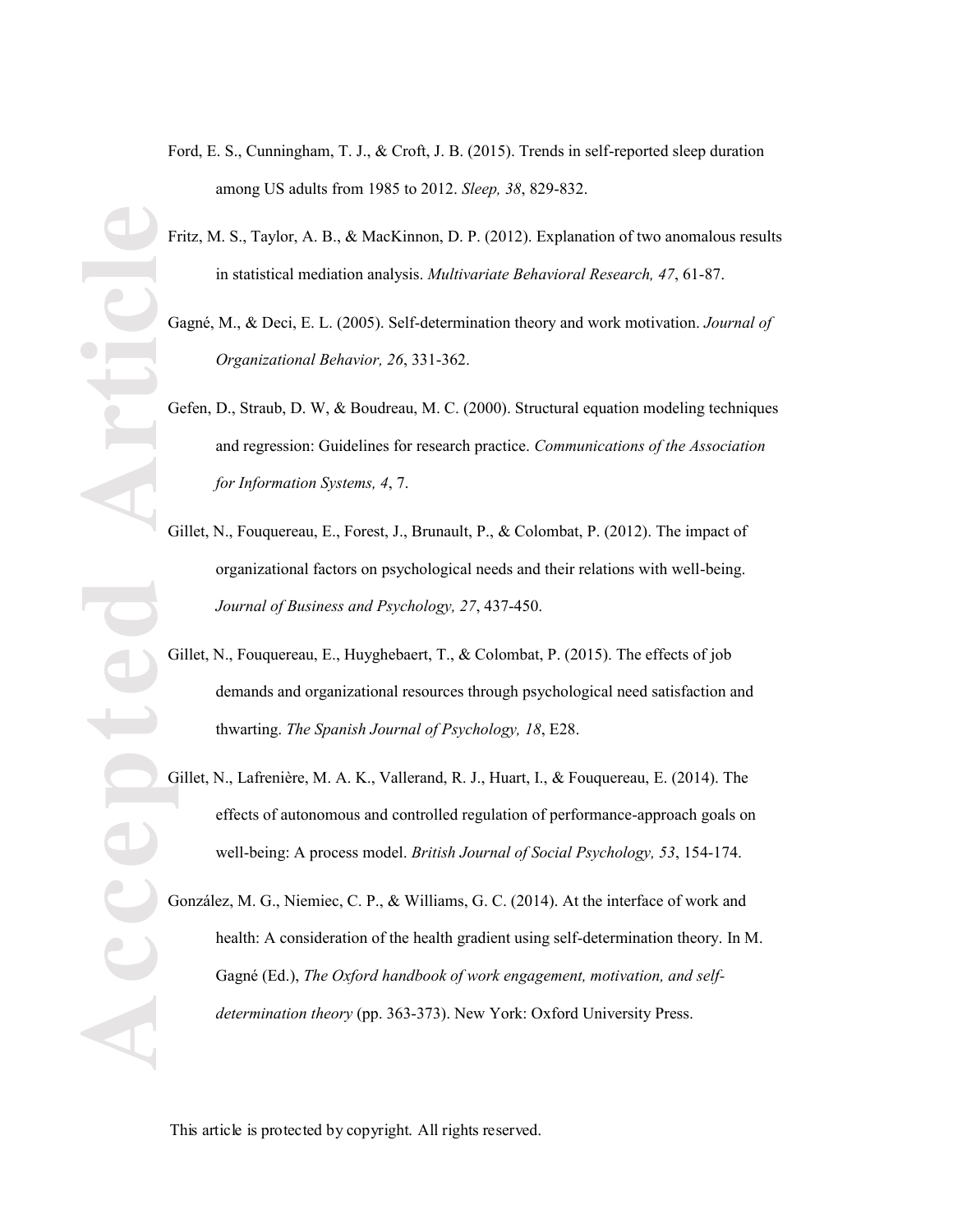- Grawitch, M. J., Gottschalk, M., & Munz, D. C. (2006). The path to a healthy workplace: A critical review linking healthy workplace practices, employee well -being, and organizational improvements. *Consulting Psychology Journal: Practice and Research, 58*, 129 -147.
- Hahn, V. C., Binnewies, C., Sonnentag, S., & Mojza, E. J. (2011). Learning how to recover from job stress: Effects of a recovery training program on recovery, recovery-related self-efficacy, and well-being. *Journal of Occupational Health Psychology*, 16, 202-216.
- Hardré, P. L., & Reeve, J. (2009). Training corporate managers to adopt a more autonomysupportive motivating style toward employees: An intervention study. *International Journal of Training and Development, 13*, 165 -184.
- Harter, J. K., Schmidt, F. L., & Keyes, C. L. M. (2003). Well-being in the workplace and its relationship to business outcomes: A review of the Gallup studies. In C. L. M. Keyes & J. Haidt (Eds.), *Flourishing: Positive psychology and the life well-lived* (pp. 205-224). Washington, DC: American Psychological Association.
- Henry, D., McClellen, D., Rosenthal, L., Dedrick, D., & Gosdin, M. (2008). Is sleep really for sissies? Understanding the role of work in insomnia in the US. *Social Science and Medicine, 66*, 715 -726.
- Hu, L., & Bentler, P. M. (1999). Cutoff criteria for fit indexes in covariance structure analysis: Conventional criteria versus new alternatives. *Structural Equation Modeling: A Multidisciplinary Journal, 6*, 1 -55.
- Jansson -Fröjmark, M., & Lindblom, K. (2008). A bidirectional relationship between anxiety and depression, and insomnia? A prospective study in the general population. *Journal of Psychosomatic Research, 64*, 443 -449.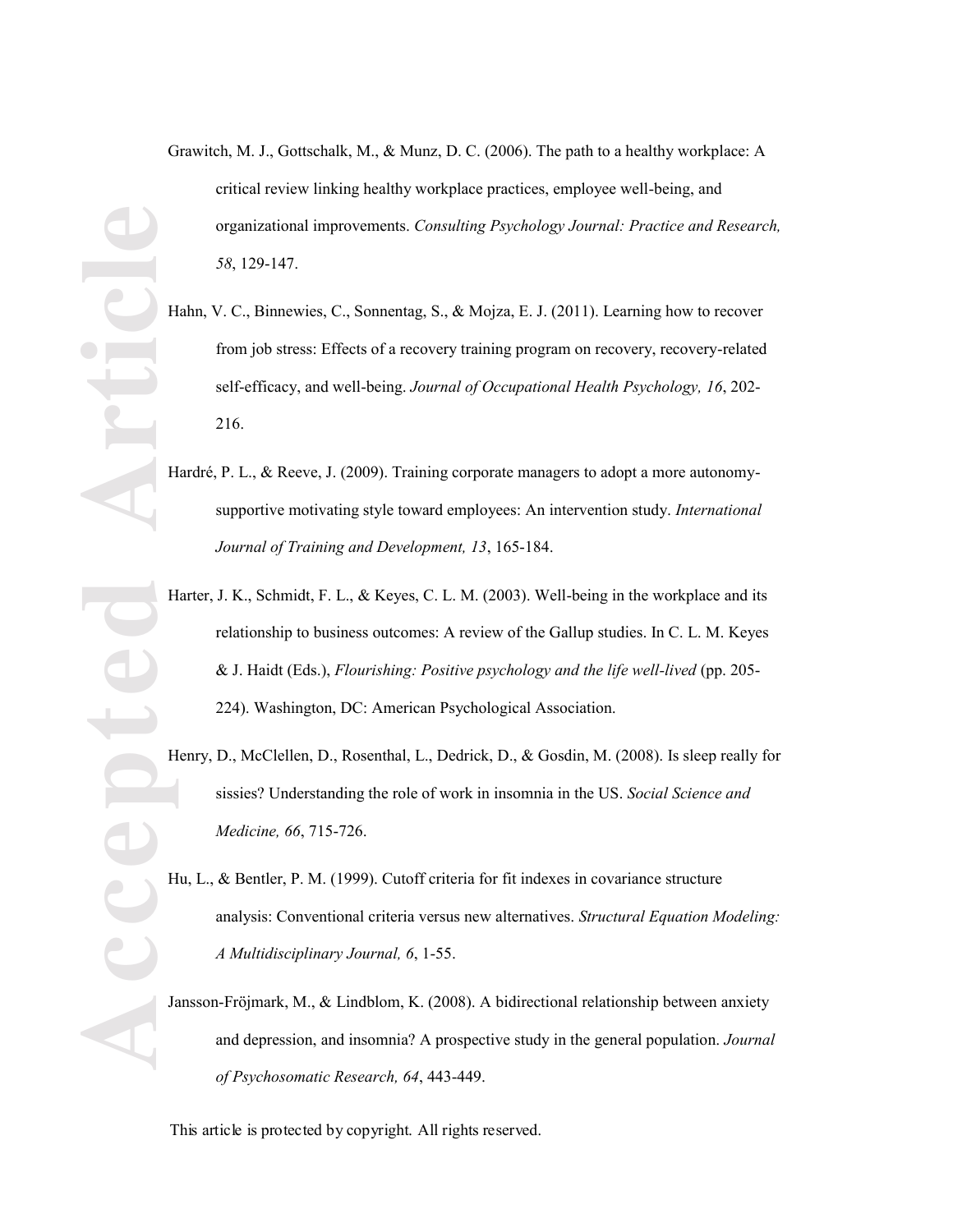- Kessler, R. C., Berglund, P. A., Coulouvrat, C., Hajak, G., Roth, T., Shahly, V., Shillington, A. C., Stephenson, J. J., & Walsh, J. K. (2011). Insomnia and the performance of US workers: Results from the America insomnia survey. *Sleep: Journal of Sleep Research and Sleep Medicine, 34*, 1161 -1171.
- Knee, C. R., & Neighbors, C. (2002). Self-determination, perception of peer pressure, and drinking among college students. *Journal of Applied Social Psychology, 32*, 522 -543.
- Krauss, D. A., Chen, P. Y., DeArmond, S., & Moorcroft, B. (2003). Sleepiness in the workplace: Causes, consequences, and countermeasures. In C. L. Cooper & I. T. Robertson (Eds.), *International review of industrial and organizational psychology* (Vol. 8, pp. 81 -129). West Sussex: Wiley.
- Léger, D., Massuel, M. A., Metlaine, A., & SISYPHE Study Group (2006). Professional correlates of insomnia. *Sleep: Journal of Sleep Research and Sleep Medicine, 29*, 171 - 178.
- Levesque, M., Blais, M. R., & Hess, U. (2004). Motivation, discretionary organizational behaviors, and wellbeing in an African setting: When is it a duty? *Canadian Journal of Behavioural Science, 36*, 321 -332.
- Lim, J., & Dinges, D. F. (2010). A meta-analysis of the impact of short-term sleep deprivation on cognitive variables. *Psychological Bulletin, 136*, 375 -389.
- Linton, S. J. (2004). Does work stress predict insomnia? A prospective study. *British Journal of Health Psychology, 9*, 127 -136.
- Linton, S. J., Kecklund, G., Franklin, K. A., Leissner, L. C., Sivertsen, B., Lindberg, E., Svensson, A. C., Hansson, S. O., Sundin, Ö., Hetta, J., Björkelund, C., & Hall, C.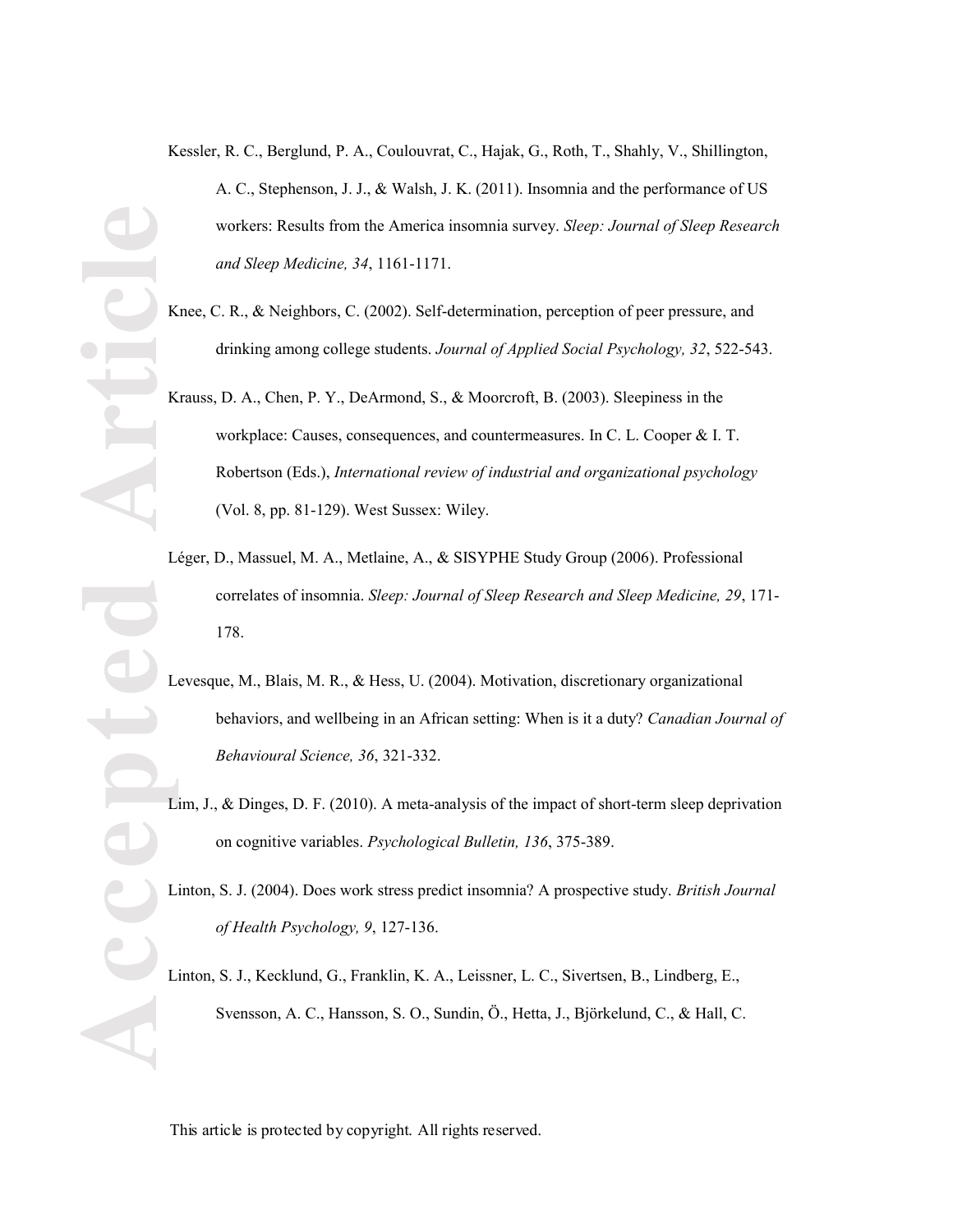(2015). The effect of the work environment on future sleep disturbances: A systematic review. *Sleep Medicine Reviews, 23*, 10 -19.

- Litwiller, B., Snyder, L. A., Taylor, W. D., & Steele, L. M. (2017). The relationship between sleep and work: A meta -analysis. *Journal of Applied Psychology, 102*, 682 -699.
- McKnight -Eily, L. R., Liu, Y., Wheaton, A. G., Croft, J. B., Perry, G. S., Okoro, C. A., & Strine, T. (2011). Unhealthy sleep-related behaviors-12 states, 2009. Morbidity and *Mortality Weekly Report, 60*, 233 -238.
- Morin, C. M., Rodrigue, S., & Ivers, H. (2003). Role of stress, arousal, and coping skills in primary insomnia. *Psychosomatic Medicine, 65*, 259 -267.
- Mullins, H. M., Cortina, J. M., Drake, C. L., & Dalal, R. S. (2014). Sleepiness at work: A review and framework of how the physiology of sleepiness impacts the workplace. *Journal of Applied Psychology, 99*, 1096 -1112.
- Mykletun, A., Stordal, E., & Dahl, A. A. (2001). Hospital Anxiety and Depression (HAD) scale: Factor structure, item analyses and internal consistency in a large population. *British Journal of Psychiatry, 179*, 540 -544.
- Neckelmann, D., Mykletun, A., & Dahl, A. A. (2007). Chronic insomnia as a risk factor for developing anxiety and depression. *Sleep: Journal of Sleep Research and Sleep Medicine, 30*, 873 -880.
- Ng, J. Y. Y., Ntoumanis, N., Thøgersen -Ntoumani, C., Deci, E. L., Ryan, R. M., Duda, J. L., & Williams, G. C. (2012). Self-determination theory applied to health contexts: A meta -analysis. *Perspectives on Psychological Science, 7*, 325 -340.
- Niemiec, C. P., & Coulson, J. C. (2017). Need-supportive parenting and its role in the wellbeing and recovery of individuals: A self-determination theory perspective. In M.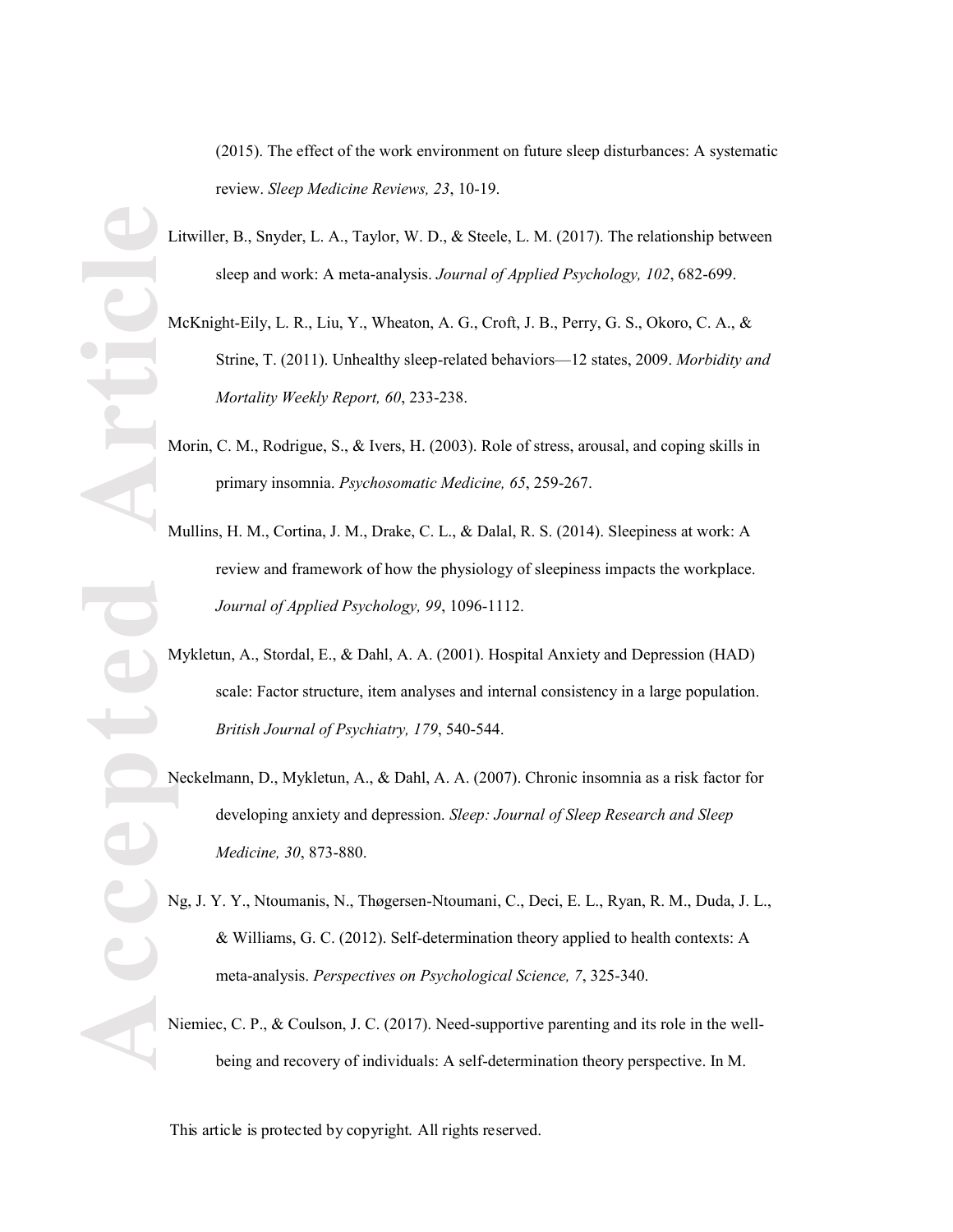Slade, L. Oades, & A. Jarden (Eds.), *Wellbeing, recovery and mental health* (pp. 300 - 310). Cambridge: Cambridge University Press.

- Niemiec, C. P., & Muñoz, A. (2019). A need -supportive intervention delivered to English language teachers in Colombia: A pilot investigation based on self-determination theory. *Psychology, 10*, 1025 -1042.
- Niemiec, C. P., & Ryan, R. M. (2013). What makes for a life well lived? Autonomy and its relation to full functioning and organismic wellness. In S. A. David, I. Boniwell, & A. C. Ayers (Eds.), *The Oxford handbook of happiness* (pp. 214 -226). Oxford: Oxford University Press.
- Niemiec, C. P., Ryan, R. M., & Deci, E. L. (2010). Self-determination theory and the relation of autonomy to self-regulatory processes and personality development. In R. H. Hoyle (Ed.), *Handbook of personality and self-regulation* (pp. 169 -191). Malden, MA: Blackwell Publishing.
- Niemiec, C. P., Soenens, B., & Vansteenkiste, M. (2014). Is relatedness enough? On the importance of need support in different types of social experiences. In N. Weinstein (Ed.), *Human motivation and interpersonal relationships: Theory, research and applications* (pp. 77 -96). Dordrecht: Springer.
- Niemiec, C. P., & Spence, G. B. (2017). Optimal motivation at work. In L. G. Oades, M. F. Steger, A. Delle Fave, & J. Passmore (Eds.), *The Wiley Blackwell handbook of the psychology of positivity and strengths -based approaches at work* (pp. 82 -98). Chichester: John Wiley & Sons, Ltd.
- Nilsen, E. R., Olafsen, A. H., Steinsvåg, A. G., Halvari, H., & Grov, E. K. (2016). Stuck between a rock and a hard place: The work situation for nurses as leaders in municipal health care. *Journal of Multidisciplinary Healthcare, 9*, 153 -161.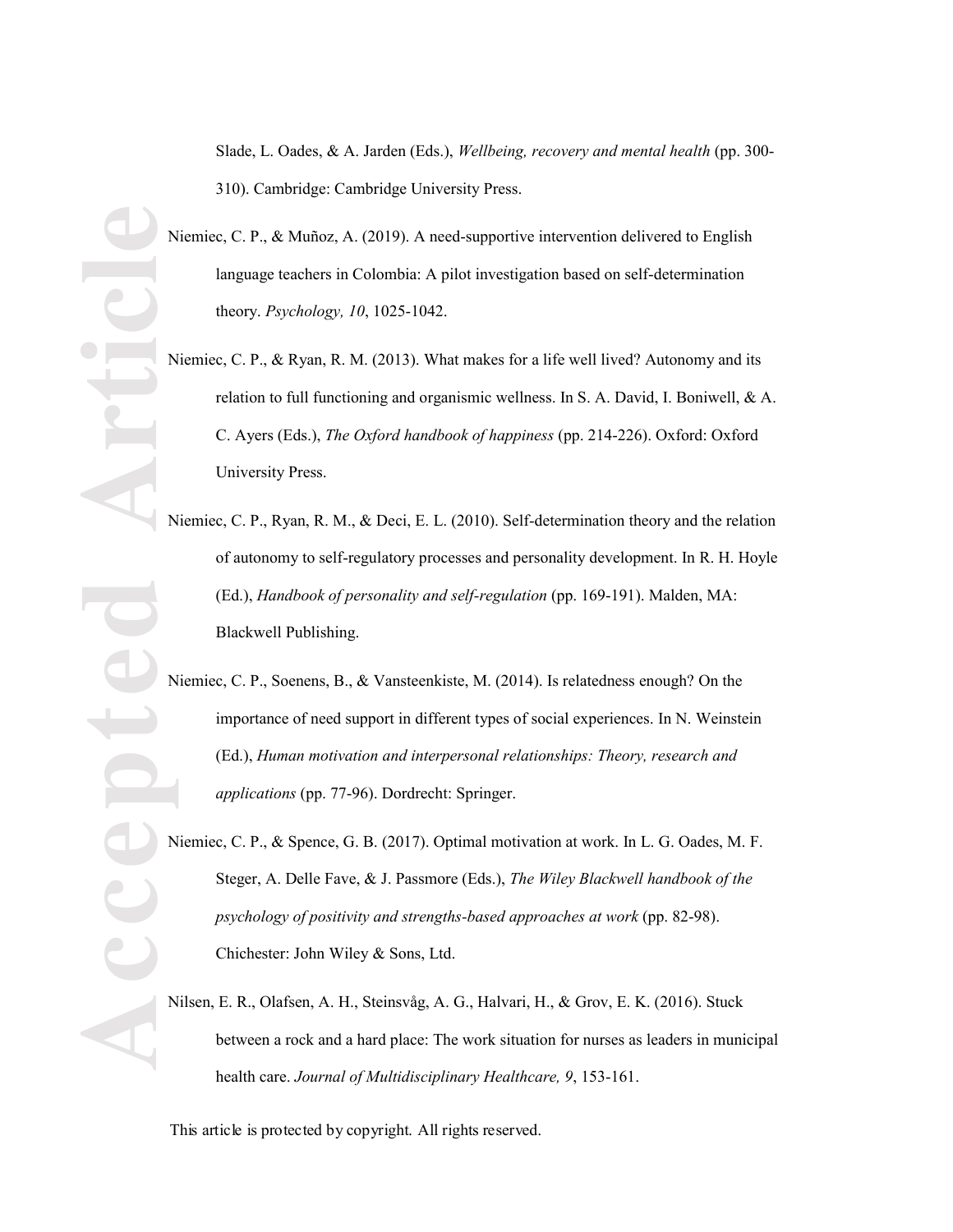- Ntoumanis, N., Ng, J. Y. Y., Prestwich, A., Quested, E., Hancox, J. E., Thøgersen-Ntoumani, C., et al. (2021). A meta -analysis of self-determination theory -informed intervention studies in the health domain: Effects on motivation, health behavior, physical, and psychological health. *Health Psychology Review, 15*(2), 214 -244.
- Olafsen, A. H., Niemiec, C. P., Deci, E. L., Halvari, H., Nilsen, E. R., & Williams, G. C. (2021). Mindfulness buffers the adverse impact of need frustration on employee outcomes: A self-determination theory perspective. *Journal of Theoretical Social Psychology, 5*, 283 -296 .
- Olafsen, A. H., Niemiec, C. P., Halvari, H., Deci, E. L., & Williams, G. C. (2017). On the dark side of work: A longitudinal analysis using self-determination theory. *European Journal of Work and Organizational Psychology, 26*, 275 -285.
- Ozminkowski, R. J., Wang, S., & Walsh, J. K. (2007). The direct and indirect costs of untreated insomnia in adults in the United States. *Sleep: Journal of Sleep Research and Sleep Medicine, 30*, 263 -273.
- Redeker, N. S., Caruso, C. C., Hashmi, S. D., Mullington, J. M., Grandner, M., & Morgenthaler, T. I. (2019). Workplace interventions to promote sleep health and an alert, healthy workforce. *Journal of Clinical Sleep Medicine, 15*, 649 -657.
- Reid, K. J., Martinovich, Z., Finkel, S., Statsinger, J., Golden, R., Harter, K., & Zee, P. C. (2006). Sleep: A marker of physical and mental health in the elderly. *The American Journal of Geriatric Psychiatry, 14*, 860 -866.
- Ryan, R. M., & Deci, E. L. (2017). *Self-determination theory: Basic psychological needs in motivation, development, and wellness*. New York: Guilford Press.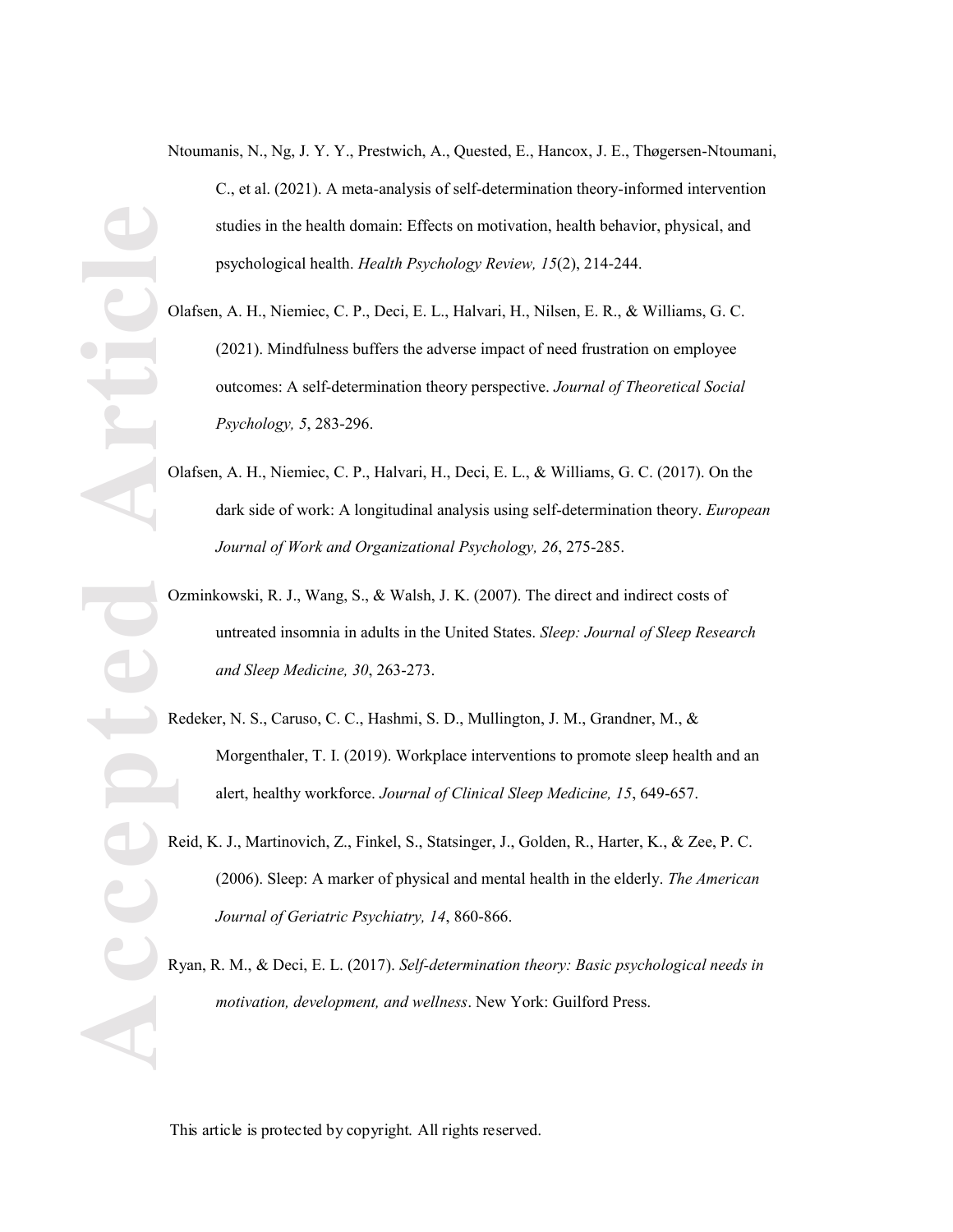Schultz, P. P., Ryan, R. M., Niemiec, C. P., Legate, N., & Williams, G. C. (2015). Mindfulness, work climate, and psychological need satisfaction in employee well being. *Mindfulness, 6*, 971 -985.

- Soenens, B., Luyckx, K., Vansteenkiste, M., Luyten, P., Duriez, B., & Goossens, L. (2008). Maladaptive perfectionism as an intervening variable between psychological control and adolescent depressive symptoms: A three -wave longitudinal study. *Journal of Family Psychology, 22*, 465 -474.
- Spence, G. B., & Niemiec, C. P. (2019). *Facilitating internalization and work engagement through leadership coaching: An experimental analysis using self-determination theory*. Unpublished manuscript, Sydney Business School, University of Wollongong, Sydney, Australia.
- Strine, T. W., & Chapman, D. P. (2005). Associations of frequent sleep insufficiency with health -related quality of life and health behaviors. *Sleep Medicine, 6*, 23 -27.
- Su, Y. -L., & Reeve, J. (2011). A meta -analysis of the effectiveness of intervention programs designed to support autonomy. *Educational Psychology Review, 23*, 159 -188.
- Tetrick, L. E., & Winslow, C. J. (2015). Workplace stress management interventions and health promotion. *Annual Review of Organizational Psychology and Organizational Behavior, 2*, 583 -603 .
- Tofighi, D., & MacKinnon, D. P. (2011). R mediation: An R package for mediation analysis confidence intervals. *Behavior Research Methods, 43*, 692 -700.

Trépanier, S. G., Fernet, C., & Austin, S. (2016). Longitudinal relationships between workplace bullying, basic psychological needs, and employee functioning: A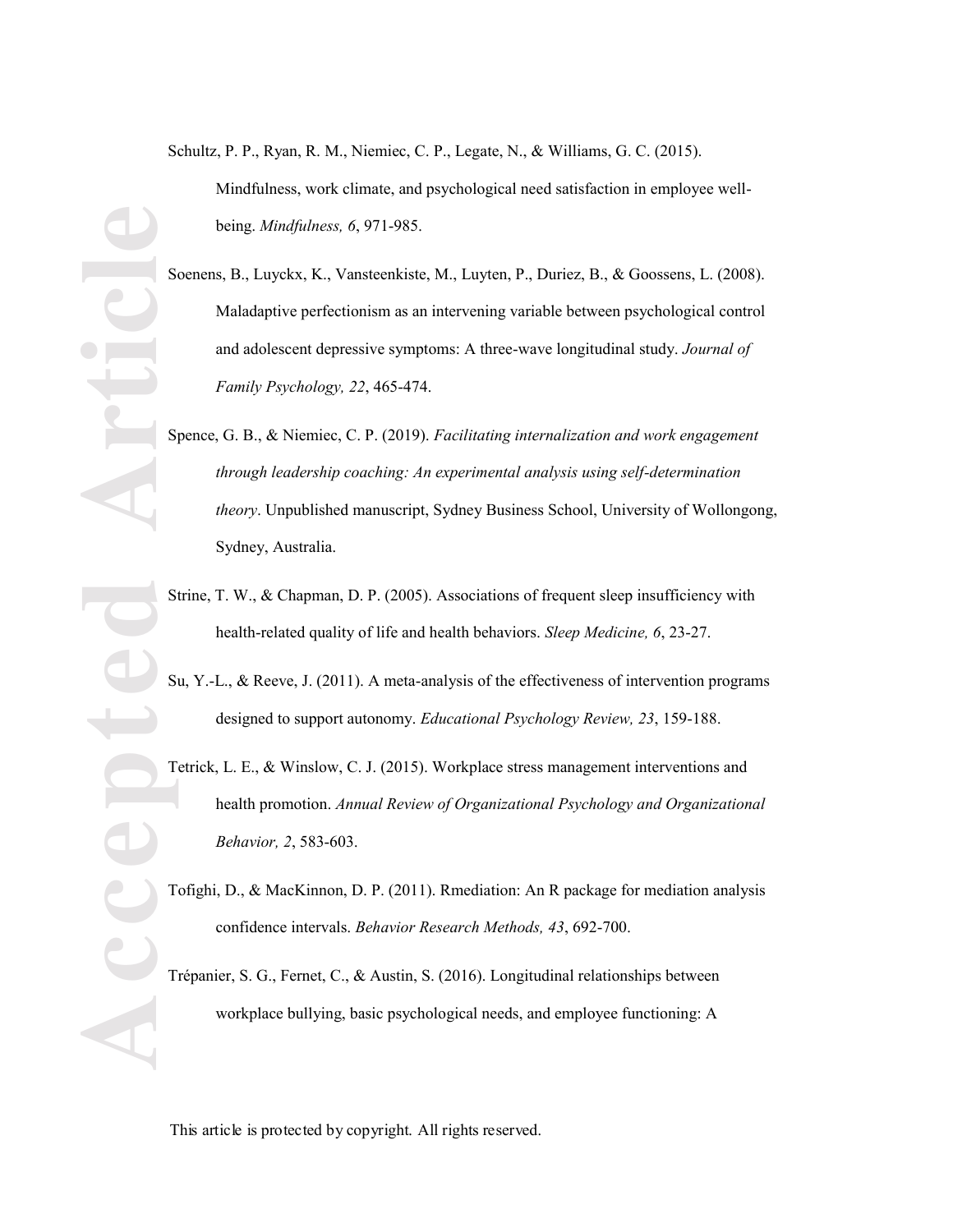simultaneous investigation of psychological need satisfaction and frustration. *European Journal of Work and Organizational Psychology, 25*, 690 -706.

- Trépanier, S. G., Forest, J., Fernet, C., & Austin, S. (2015). On the psychological and motivational processes linking job characteristics to employee functioning: Insights from self-determination theory. *Work & Stress*, 29, 286-305.
- Unanue, W., Dittmar, H., Vignoles, V. L., & Vansteenkiste, M. (2014). Materialism and wellbeing in the UK and Chile: Basic need satisfaction and basic need frustration as underlying psychological processes. *European Journal of Personality, 28*, 569 -585.
- Van den Broeck, A., Sulea, C., Vander Elst, T., Fischmann, G., Iliescu, D., & De Witte, H. (2014). The mediating role of psychological needs in the relation between qualitative job insecurity and counterproductive work behavior. *Career Development International, 19*, 526 -547.
- Van Laethem, M., Beckers, D. G. J., Kompier, M. A. J., Dijksterhuis, A., & Geurts, S. A. E. (2013). Psychosocial work characteristics and sleep quality: A systematic review of longitudinal and intervention research. *Scandinavian Journal of Work, Environment & Health, 39*, 535 -549.
- Vansteenkiste, M., Niemiec, C. P., & Soenens, B. (2010). The development of the five minitheories of self-determination theory: An historical overview, emerging trends, and future directions. In T. C. Urdan & S. A. Karabenick (Eds.), *Advances in motivation*  and achievement, v.16A—The decade ahead: Theoretical perspectives on motivation *and achievement* (pp. 105 -165). London: Emerald Group Publishing Limited.
- Vansteenkiste, M., & Ryan, R. M. (2013). On psychological growth and vulnerability: Basic psychological need satisfaction and need frustration as a unifying principle. *Journal of Psychotherapy Integration, 23*, 263 -280.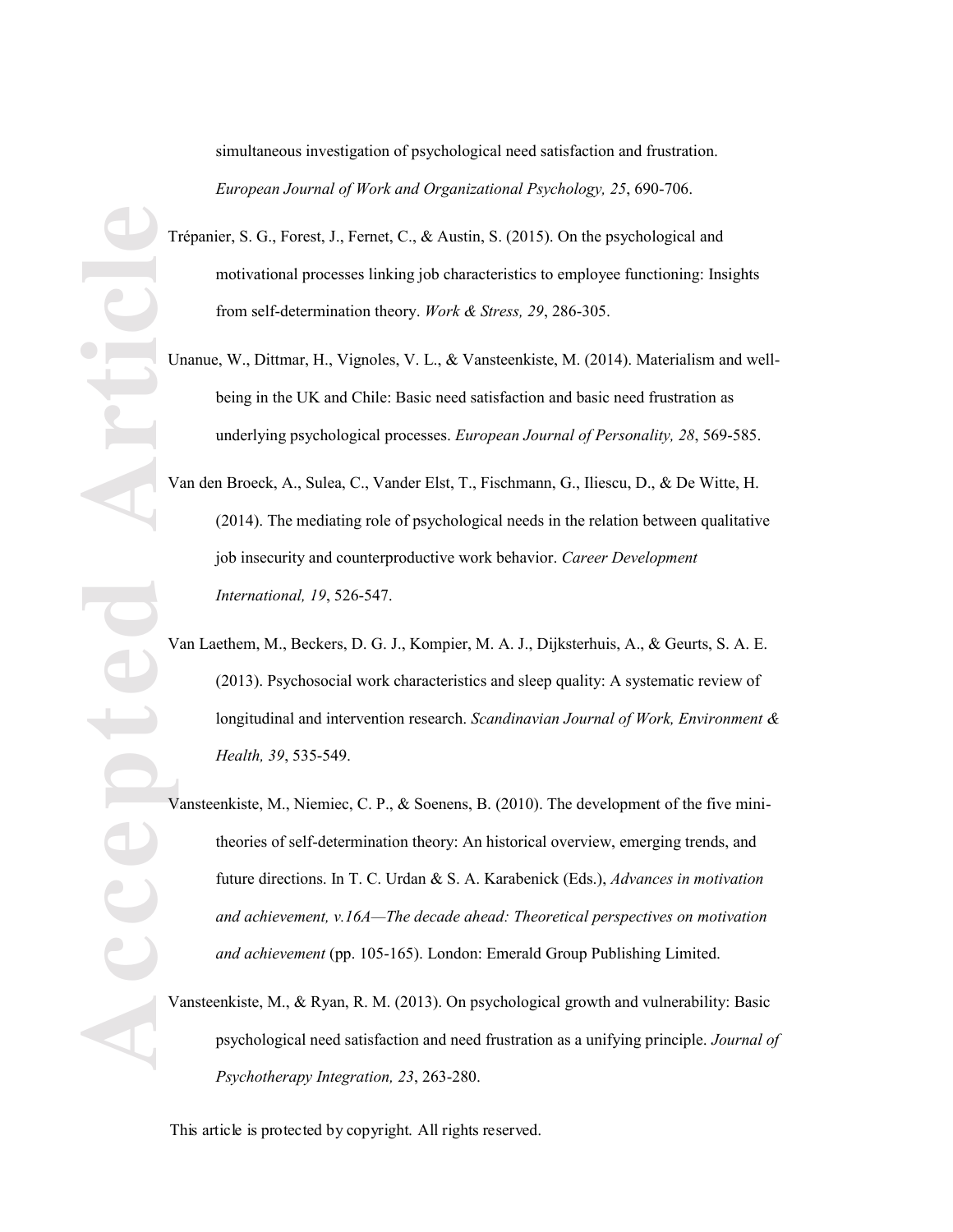White, R. W. (1959). Motivation reconsidered: The concept of competence. *Psychological Review, 66*, 297 -333.

**Accepted Article** Williams, G. C., Halvari, H., Niemiec, C. P., Sørebø, Ø., Olafsen, A. H., & Westbye, C. (2014). Managerial support for basic psychological needs, somatic symptom burden and work -related correlates: A self-determination theory perspective. *Work & Stress, 28*, 404 -419.

- Williams, G. C., Patrick, H., Niemiec, C. P., Ryan, R. M., Deci, E. L., & Lavigne, H. M. (2011). The *Smoker's Health Project*: A self-determination theory intervention to facilitate maintenance of tobacco abstinence. *Contemporary Clinical Trials, 32*, 535 - 543.
- Wright, T. A., & Bonett, D. G. (2007). Job satisfaction and psychological well-being as nonadditive predictors of workplace turnover. *Journal of Management, 33*, 141 -160.
- Wright, T. A., Cropanzano, R., & Bonett, D. G. (2007). The moderating role of employee positive well being on the relation between job satisfaction and job performance. *Journal of Occupational Health Psychology, 12*, 93 -104.

Zigmond, A. S., & Snaith, R. P. (1983). The hospital anxiety and depression scale. *Acta Psychiatrica Scandinavica, 67*, 361 -370.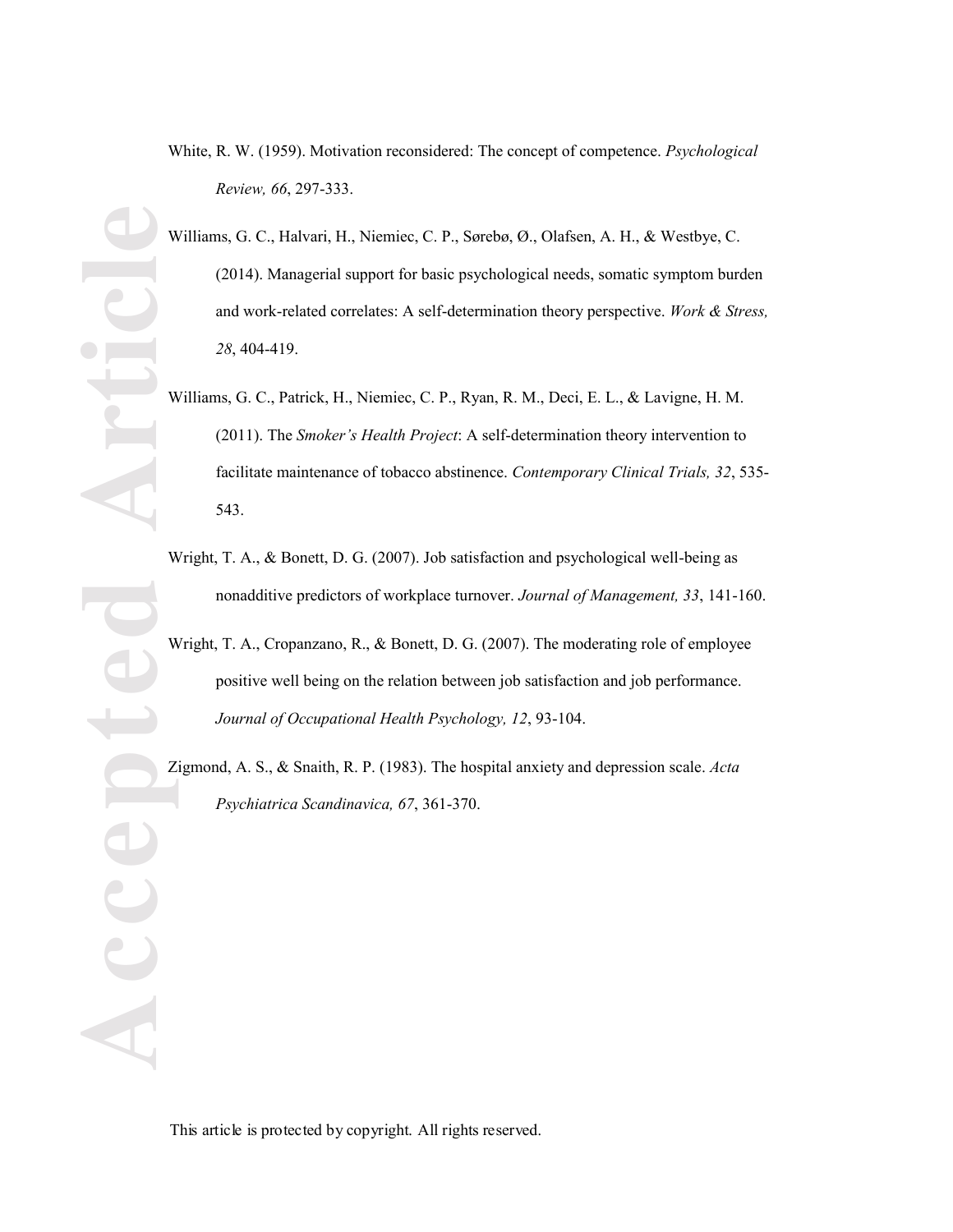#### **Footnotes**

1. As implied, data for the current study are part of a larger project on occupational health among municipal health care leaders. Of note, the focus of the current study is unique relative to the focus of Olafsen et al. (2017) on stress, somatic symptom burden, and various work related outcomes and the focus of Olafsen et al. (2021) on mindfulness as a moderator of the adverse association between basic psychological need frustration and work-related outcomes.

2. Concern about dependencies in the data based on participant location was mitigated by the observation that 63.4% of the 13 1 municipalities sampled were represented by one respondent only, and that an additional 21.4% of the 13 1 municipalities sampled were represented by two respondents only. It is also not justified to examine dependencies in the data at the level of the unit (or organization ), as each respondent (i.e., unit leader) was responsible for managing one unit (or organization)—thereby rendering equivalent the respondent, unit, and organization.

3. To manage the ratio of sample size to model complexity i n testing the models relevant to Hypotheses 2 -3, these four latent constructs were created using unstandardized residuals that reflect change in the study variables from baseline to 15 months.

**Accepted Article** 4. The Hospital Anxiety and Depression Scale (Mykletun et al., 2001) consists of seven items that assess experiences of anxiety and seven items that assess experiences of depressive symptoms. It is important to note that among the items that assess experiences of anxiety, six of these items are worded for the presence of anxiety (see sample item) and one of these items is worded for the absence of anxiety (viz., I can sit at ease and feel relaxed). Also, among the items that assess experiences of depressive symptoms, five of these items are worded for the absence of depressive symptoms (see sample item) and two of these items are worded for the presence of depressive symptoms (viz., I feel as if I am slowed down, I have lost interest in my appearance). Interestingly, the three items that were dropped due to poor factor loadings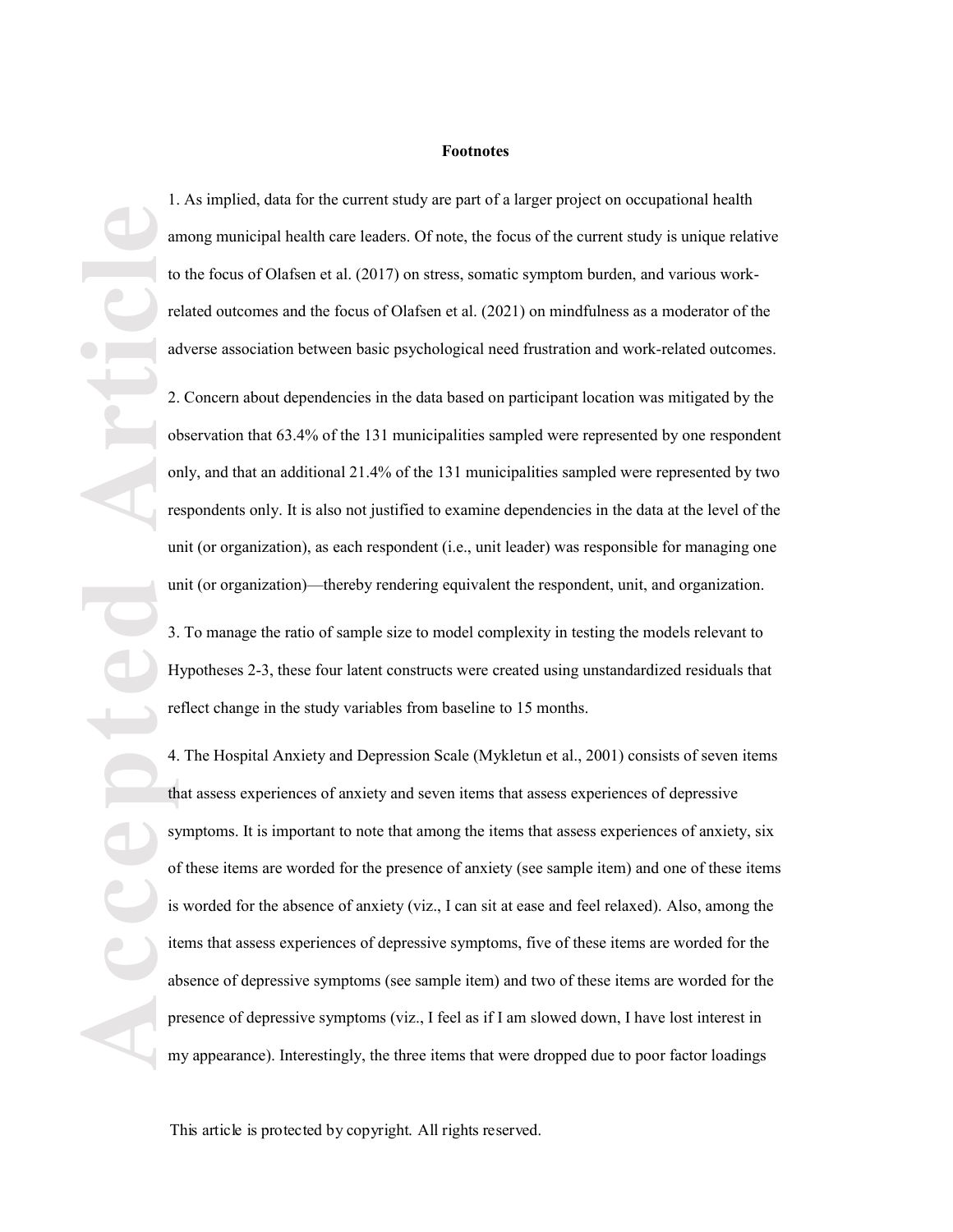(listed herein) are the only reverse -scored items in the Hospital Anxiety and Depression Scale. Theoretically, then, we speculate that these reverse -scored items might not be direct antipodes of the non -reverse -scored items, thereby yielding poor factor loadings .

5. In *post hoc* analyses, the relations of change in basic psychological need frustration to changes in anxiety and depressive symptoms through change in sleep disturbance were tested in separate models. For anxiety, the fit of the model to the data was acceptable,  $\chi^2$  (*df* = 95) = 100.40,  $n_s$ ;  $\chi^2/df = 1.06$ ; CFI = .99; IFI = .99; RMSEA = .015 (90% CI: .000, .036), and change in sleep disturbance related positively to change in anxiety ( $\beta$  = .32,  $p$  < .05). For depressive symptoms, the fit of the model to the data was acceptable,  $\chi^2 (df = 80) = 112.08$ , p  $<$  .01;  $\chi^2/df = 1.40$ ; CFI = .95; IFI = .95; RMSEA = .039 (90% CI: .020, .055), but change in sleep disturbance was unrelated to change in depressive symptoms ( $\beta$  = -.17, *ns*).

**Accepted Article PICE**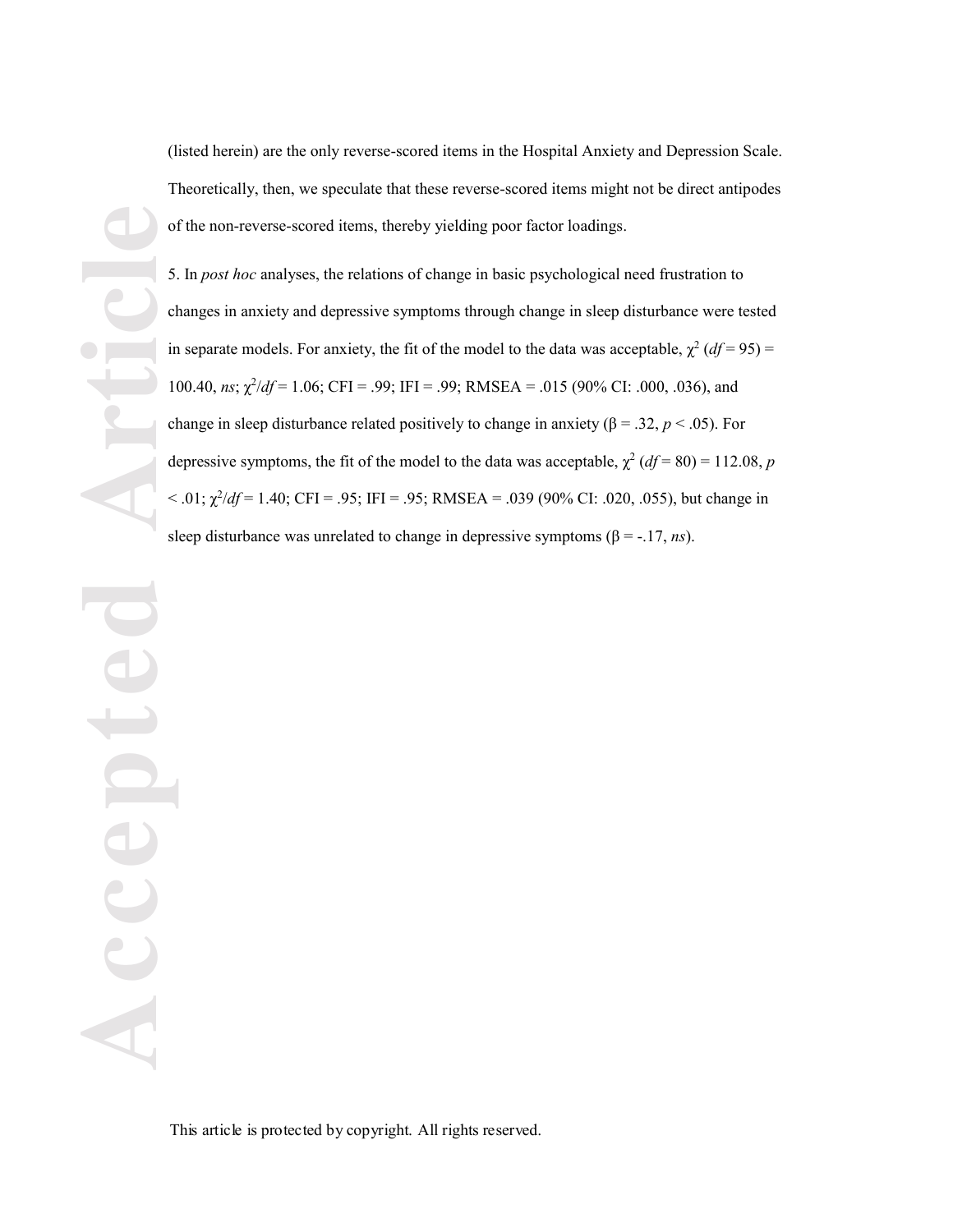| Means, Standard Deviations, and Intercorrelations for the Study Variables.                                                                                                                                                                                                                                                                                             |                     |           |           |            |                |                 |                |                |                |                     |                |             |        |                 |
|------------------------------------------------------------------------------------------------------------------------------------------------------------------------------------------------------------------------------------------------------------------------------------------------------------------------------------------------------------------------|---------------------|-----------|-----------|------------|----------------|-----------------|----------------|----------------|----------------|---------------------|----------------|-------------|--------|-----------------|
| Variable                                                                                                                                                                                                                                                                                                                                                               | $M_{BL}$            | $SD_{BL}$ | $M_{l5m}$ | $SD_{l5m}$ |                | 2               | m              | 4              | n              | $\bullet$           | r              | œ           | ۰      | $\overline{10}$ |
| 1. Basic psychological need frustration                                                                                                                                                                                                                                                                                                                                | $\ddot{\mathrm{d}}$ | 0.63      | 2.02      | 0.65       |                | 45**            | ***<br>64      | 36**           | S              | -07                 | 8 <sup>o</sup> |             | $-0.3$ | $\delta$        |
| 2. Sleep disturbance                                                                                                                                                                                                                                                                                                                                                   | .75                 | 0.69      | 1.77      | 0.66       | $50^{***}$     |                 | $55***$        | $\overline{6}$ | Ę              | $-0$ .              | io.            | $\odot$     | $-12$  | $\overline{0}$  |
| 3. Anxiety                                                                                                                                                                                                                                                                                                                                                             | SS.                 | 0.45      | 1.56      | 0.50       | $52***$        | 66***           | ł              | $24^*$         | $\mathcal{S}$  | $\frac{4}{1}$       | $\infty$       | $\Xi$       | $-12$  | $\mathfrak{S}$  |
| 4. Depressive symptoms                                                                                                                                                                                                                                                                                                                                                 | 43                  | 0.43      | 144       | 0.52       | $36***$        | $37***$         | $33***$        | ł              | $\mathfrak{S}$ | io.                 | $-06$          | $25**$      | $-27$  | $\Xi$           |
| 5. Gender                                                                                                                                                                                                                                                                                                                                                              | $\overline{7}$      | 0.42      |           |            | $\overline{6}$ | $-13^{+}$       | $\overline{0}$ | $-0.2$         | ł              | ł                   | ļ              | ł           | ł      |                 |
| 6. Age                                                                                                                                                                                                                                                                                                                                                                 | 52                  | 0.89      |           |            | $-0.3$         | $\overline{10}$ | Ę              | $\overline{0}$ | ៑              | ŧ                   | ł              | ł           | ł      | ł               |
| 7. Smoking status                                                                                                                                                                                                                                                                                                                                                      | $-24$               | 0.43      |           |            | $-0.2$         | 60              | $-0.2$         | $\frac{8}{2}$  | $\overline{0}$ | ៊ុ                  | ł              | ł           | ł      |                 |
| 8. Alcohol use                                                                                                                                                                                                                                                                                                                                                         | 38                  | 1.37      |           |            | $\overline{0}$ | $13^{+}$        | $-0.6$         | $-0.5$         | ŧ              | $\ddot{\mathrm{e}}$ | $-0.8$         | ł           | ł      |                 |
| 9. Physical activity                                                                                                                                                                                                                                                                                                                                                   | $\overline{6}$      | 1.06      |           |            | Ę              | $-14^{+}$       | $-13^{+}$      | -17*           | $-10$          | $-02$               | $-21***$       | $\ddot{1}4$ | ł      |                 |
| 10. Weight                                                                                                                                                                                                                                                                                                                                                             | 76.02               | 14.23     |           |            | $-0.4$         | $-0$            | $\overline{0}$ | $-03$          | $-55***$       | $\overline{0}$      | $-0.9$         | $-0.8$      | $-0.3$ |                 |
| study variables from baseline to 15 months (along with the auxiliary variables at baseline) are presented above the diagonal. Intercorrelations among the auxiliary variables at<br>Note. Intercorrelations for the study variables at baseline (along with the auxiliary variables at baseline) are presented below the diagonal. Intercorrelations for change in the |                     |           |           |            |                |                 |                |                |                |                     |                |             |        |                 |
| baseline are presented below the diagonal only in order to reduce redundancy in the table. Gender was coded as 1 (male) and 2 (female). Age was coded as 1 (< 29 years), 2<br>$(30-39$ years), 3 (40 - 49 years), and $5$ (> 60 years). Smoking status was coded as 1 (no) and 2 (yes). Alcohol use was coded as 1 (never), 2 (1 time per                              |                     |           |           |            |                |                 |                |                |                |                     |                |             |        |                 |
| month), 3 (2 – 3 times per month), 4 (1 time per week), 5 (2 – 3 times per week), and 6 (4 – 7 times per week). Physical activity (moderate to vigorous) was coded as<br>(never), $2$ (< 1 hour per week), $3$ (1 – 2 hours per week), and 4 (> 3 hours per week). Weight was recorded in kilograms                                                                    |                     |           |           |            |                |                 |                |                |                |                     |                |             |        |                 |
| $p < 10, p < 0.5, \binom{p}{p} < 0.1, \binom{m}{p} < 0.01.$                                                                                                                                                                                                                                                                                                            |                     |           |           |            |                |                 |                |                |                |                     |                |             |        |                 |
|                                                                                                                                                                                                                                                                                                                                                                        |                     |           |           |            |                |                 |                |                |                |                     |                |             |        |                 |
|                                                                                                                                                                                                                                                                                                                                                                        |                     |           |           |            |                |                 |                |                |                |                     |                |             |        |                 |
|                                                                                                                                                                                                                                                                                                                                                                        |                     |           |           |            |                |                 |                |                |                |                     |                |             |        |                 |
|                                                                                                                                                                                                                                                                                                                                                                        |                     |           |           |            |                |                 |                |                |                |                     |                |             |        |                 |
|                                                                                                                                                                                                                                                                                                                                                                        |                     |           |           |            |                |                 |                |                |                |                     |                |             |        |                 |

*Means, Standard Deviations, and Intercorrelations for the Study Variables*.

*Table 1*

This article is protected by copyright. All rights reserved. This article is protected by copyright. All rights reserved.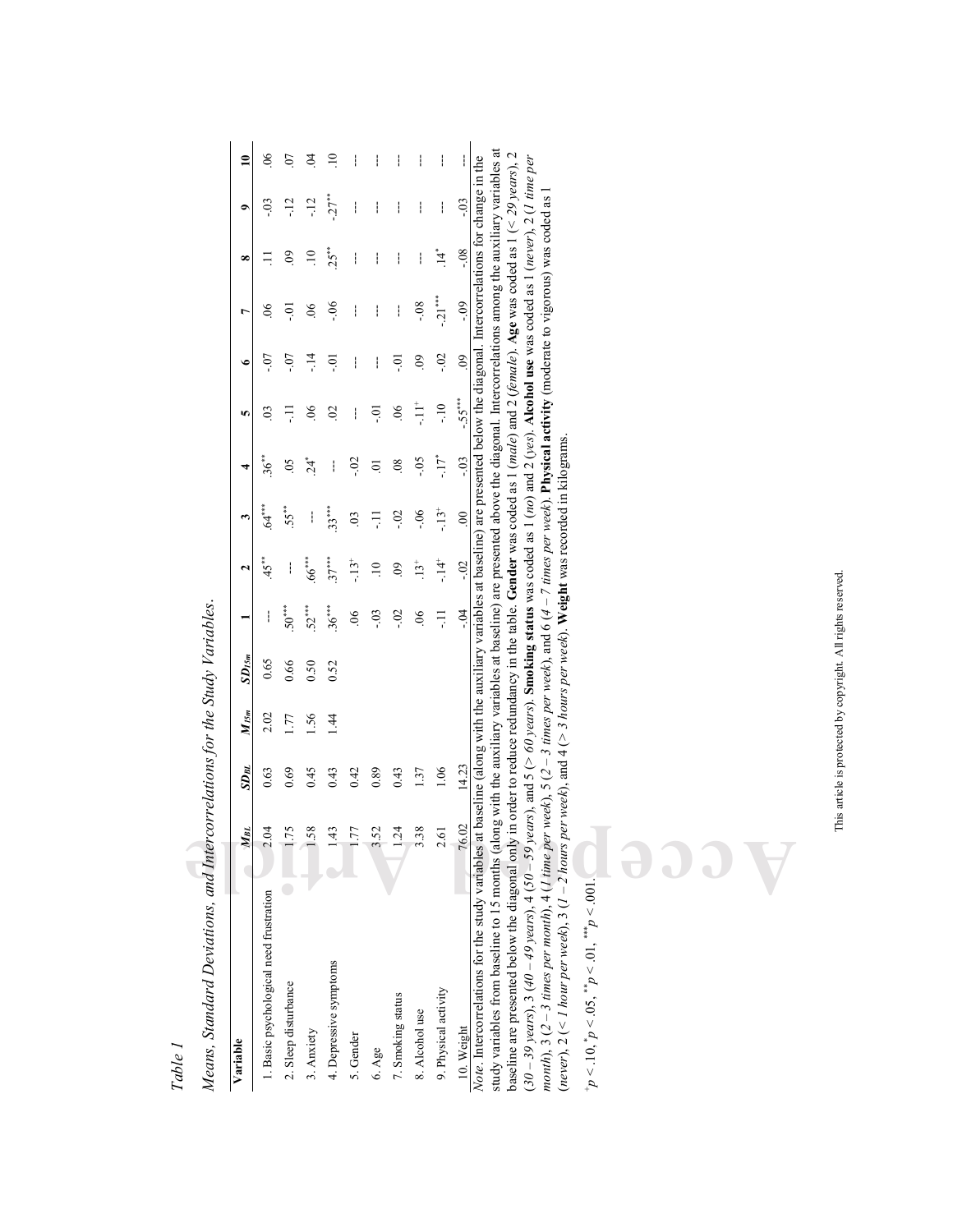#### **Figure Captions**

*Figure 1*. The conceptual model for this study.

*Figure 2*. The structural equation model, with standardized parameter estimates, examining the associations among basic psychological need frustration, sleep disturbance, anxiety, and depressive symptoms at baseline while modeling gender, age, smoking status, alcohol use, physical activity, and weight as auxiliary variables.  $\frac{1}{p}$  < .10,  $\frac{1}{p}$  < .05,  $\frac{1}{p}$  < .01,  $\frac{1}{p}$  < .001.

*Figure 3*. The structural equation model, with standardized parameter estimates, examining the associations among changes in basic psychological need frustration, sleep disturbance, anxiety, and depressive symptoms from baseline to 15 months while modeling gender, age, smoking status, alcohol use, physical activity, and weight as auxiliary variables.  $\phi$  < .10,  $\phi$  < .05, \*\**p* < .01, \*\*\**p* < .001.

*Figure 4*. The structural equation model, with standardized parameter estimates, examining the indirect effect of change in basic psychological need frustration on changes in anxiety and depressive symptoms through change in sleep disturbance from baseline to 15 months while modeling gender, age, smoking status, alcohol use, physical activity, and weight as auxiliary variables.  $^{\dagger}p$  < .10,  $^{\dagger}p$  < .05,  $^{\dagger}p$  < .01,  $^{\dagger}$  \*  $^{\dagger}p$  < .001.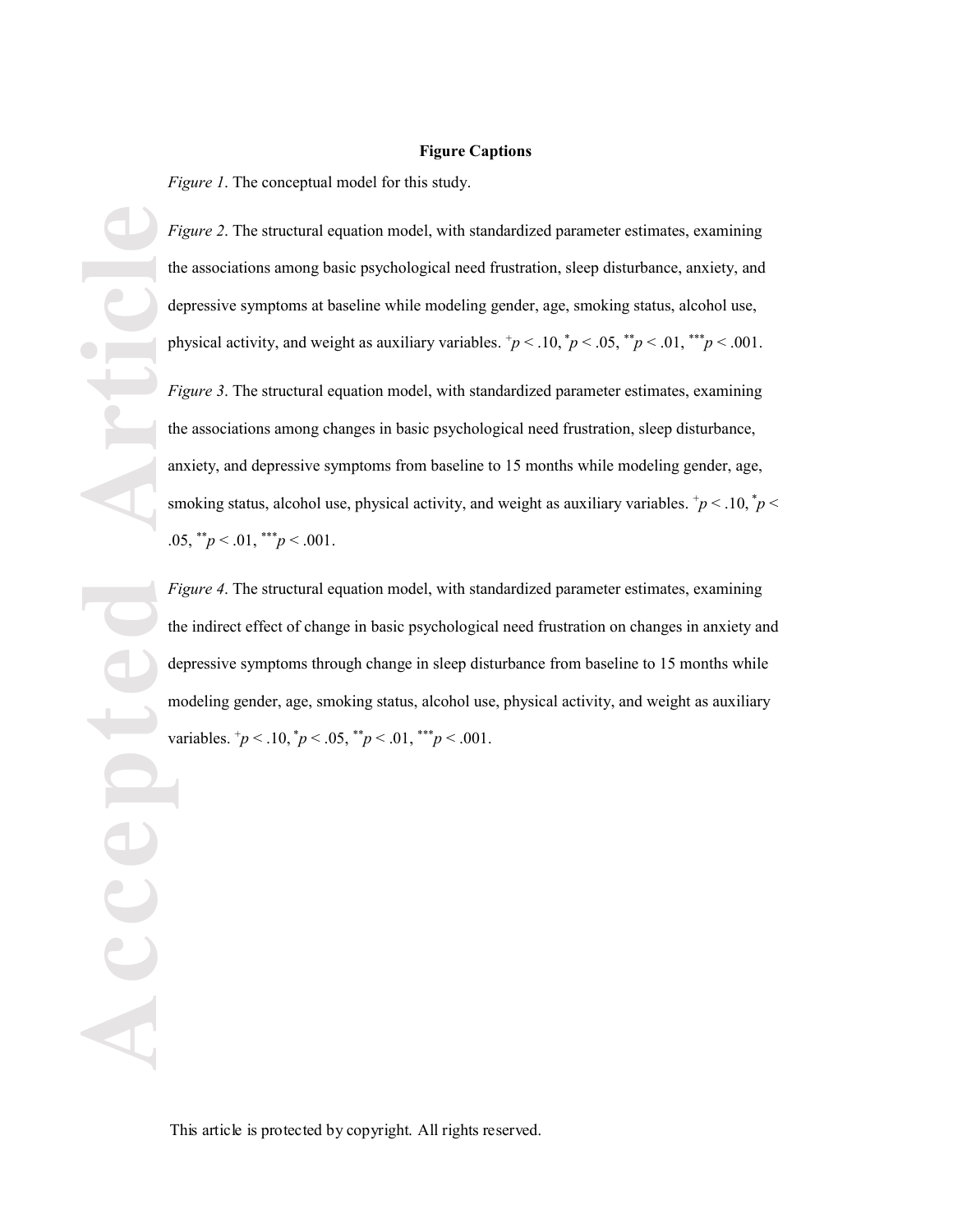*Figure 1*. The conceptual model for this study.

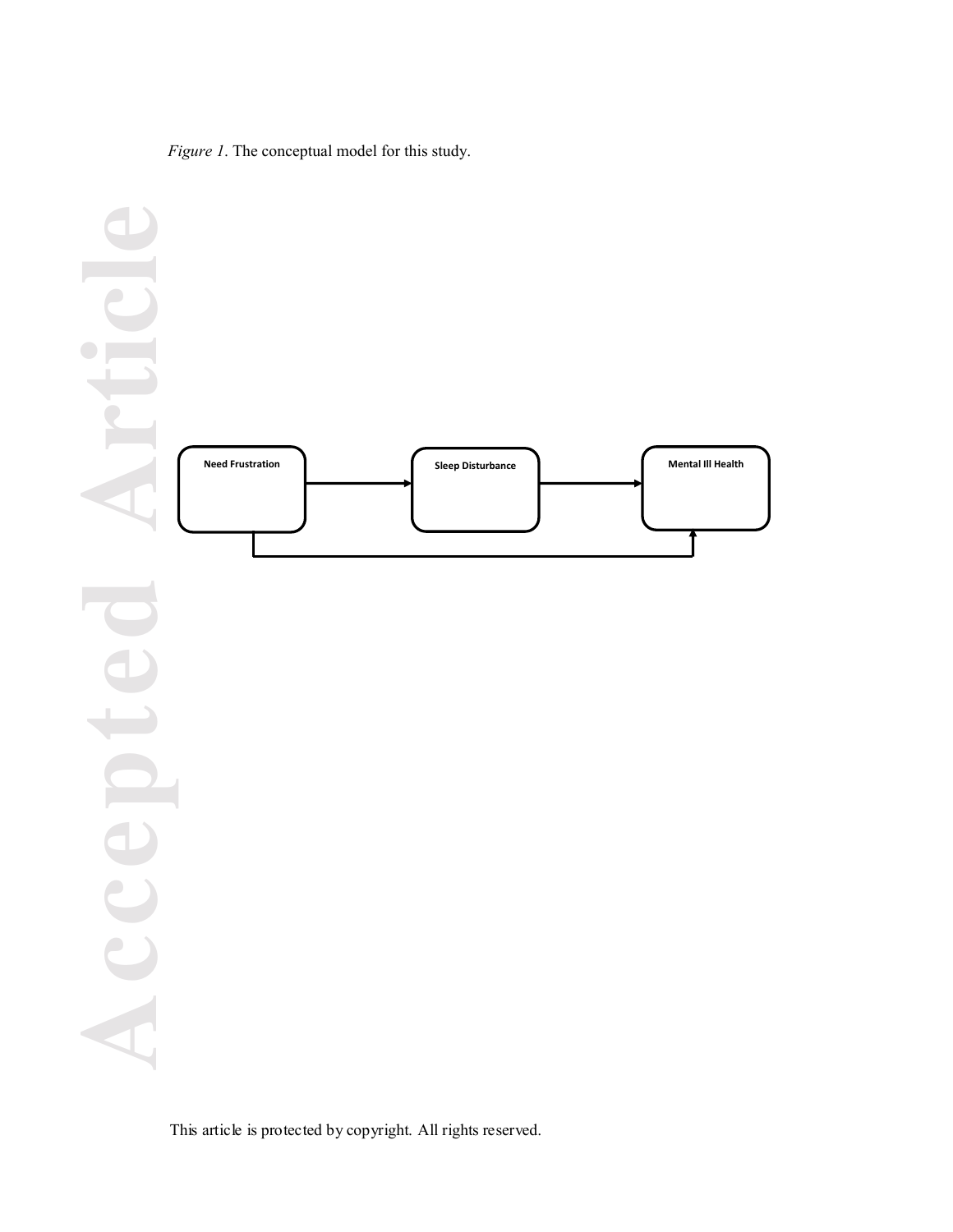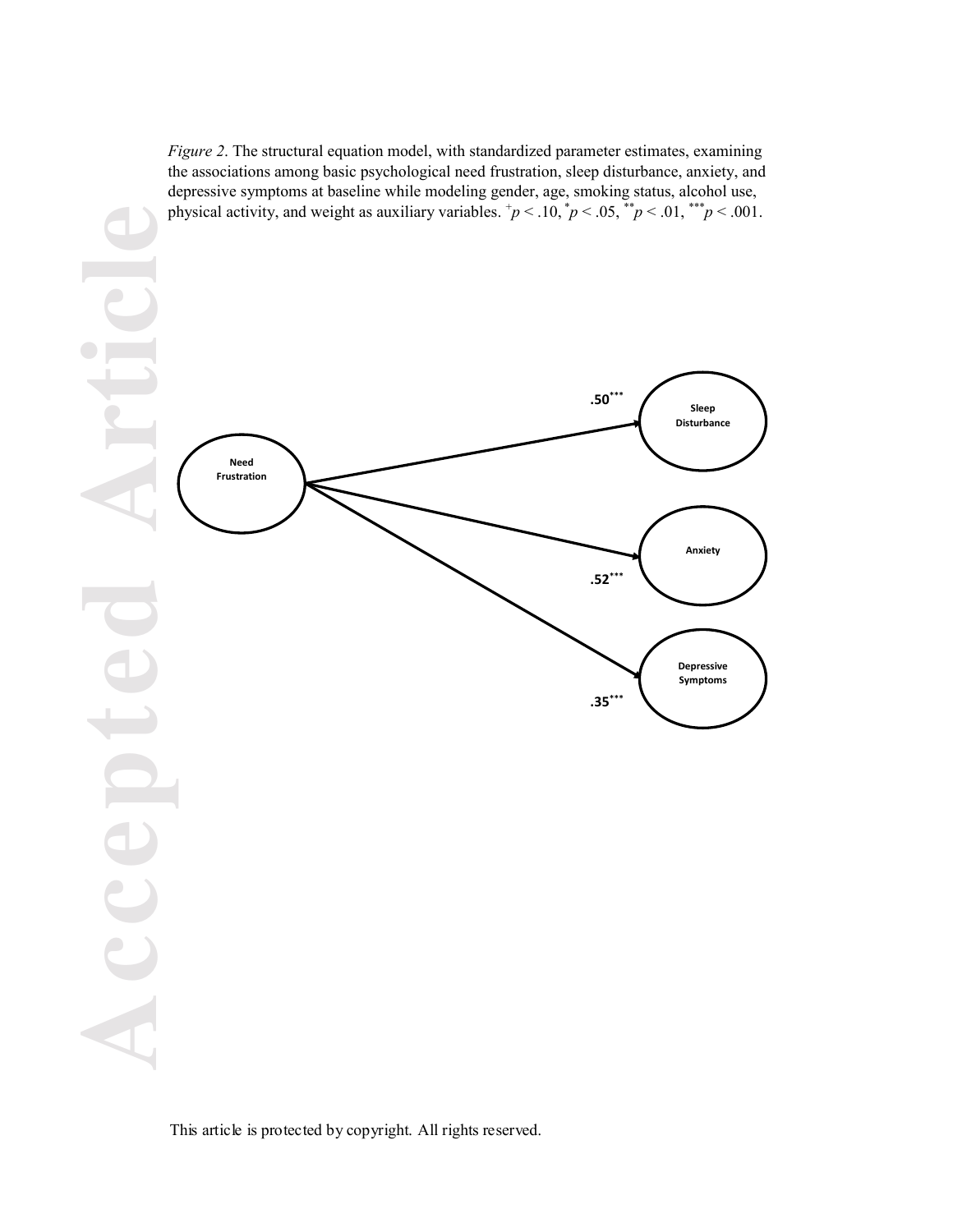*Figure 3*. The structural equation model, with standardized parameter estimates, examining the associations among changes in basic psychological need frustration, sleep disturbance, anxiety, and depressive symptoms from baseline to 15 months while modeling gender, age, smoking status, alcohol use, physical activity, and weight as auxiliary variables.  $\frac{1}{p}$  < .10,  $\frac{1}{p}$  < .05,  $*^{*}p < .01$ ,  $*^{**}p < .001$ .